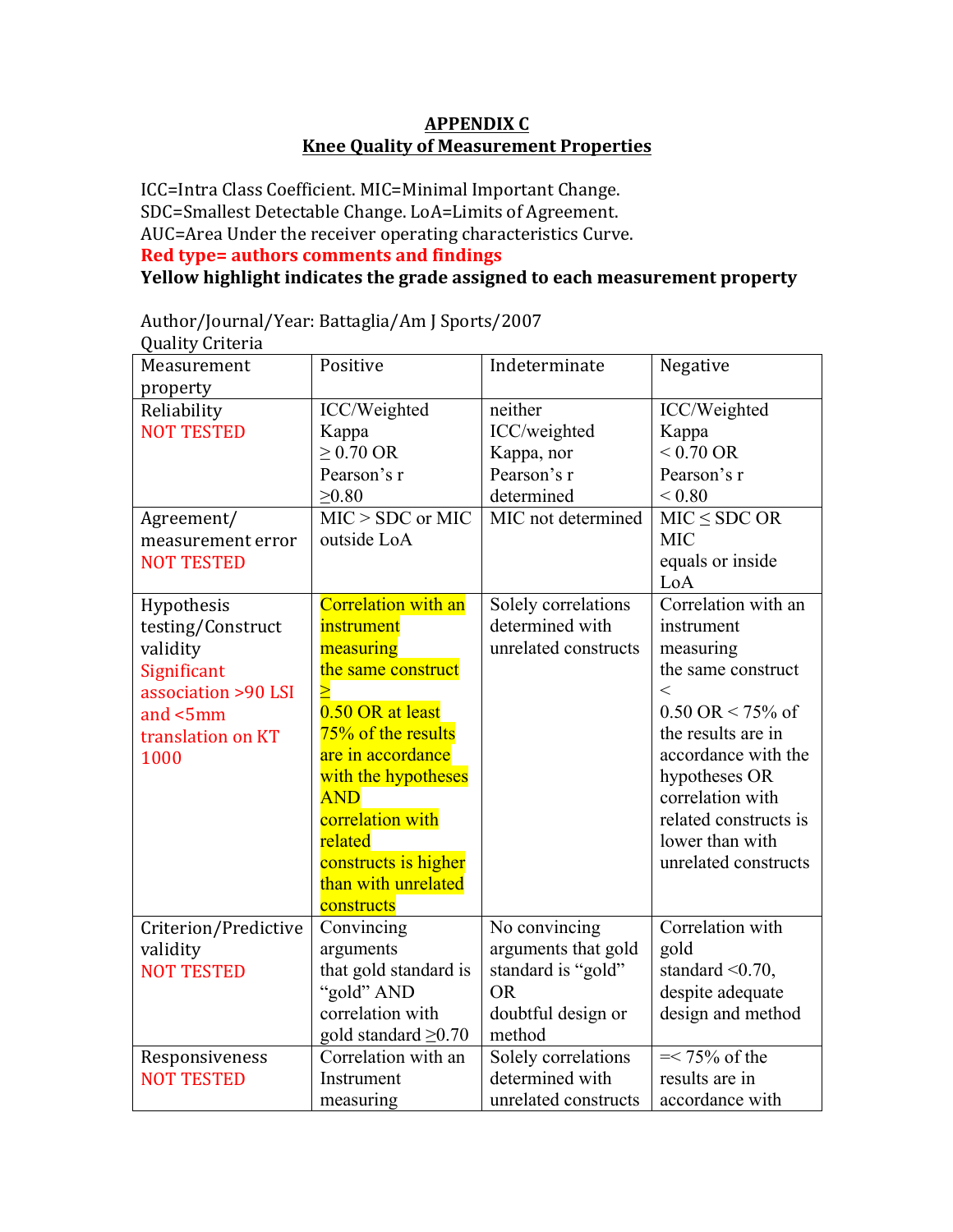| the same construct   | the hypotheses OR     |
|----------------------|-----------------------|
|                      | $AUC < 0.70$ OR       |
| 0.50 OR at least     | correlation with      |
| 75% of the results   | related constructs is |
| are in accordance    | lower than with       |
| with the hypotheses  | unrelated constructs  |
| OR AUC $\geq$        |                       |
| $0.70$ AND           |                       |
| correlation with     |                       |
| related constructs   |                       |
| is higher than with  |                       |
| unrelated constructs |                       |

COMMENTS: 90% injured playing sports

Author/Journal/Year: Bjorklund/Knee Surg Sports Traumatol/2006

| <b>Quality Criteria</b>   |                      |                      |                                     |
|---------------------------|----------------------|----------------------|-------------------------------------|
| Measurement               | Positive             | Indeterminate        | negative                            |
| property                  |                      |                      |                                     |
| Reliability               | <b>ICC/Weighted</b>  | neither              | <b>ICC/Weighted</b>                 |
| Therapist inter-          | Kappa                | ICC/weighted         | Kappa                               |
| rater kappa tests 6       | $> 0.70 \text{ OR}$  | Kappa, nor           | $< 0.70 \text{ OR}$                 |
| $(0.78)$ , 7 $(0.75)$ are | Pearson's r          | Pearson's r          | Pearson's r                         |
| higher                    | $\geq 0.80$          | determined           | < 0.80                              |
| Tests 4 (0.64) and 8      | 10 hop and 5 rep     |                      | single leg squat,                   |
| $(0.69)$ are lower        | vertical             |                      | crossover hop                       |
| Intrarater for tests 1-   |                      |                      |                                     |
| 8.                        |                      |                      |                                     |
| Agreement/                | $MIC > SDC$ or MIC   | MIC not determined   | $MIC \leq SDC OR$                   |
| measurement error         | outside LoA          |                      | <b>MIC</b>                          |
| <b>NOT TESTED</b>         |                      |                      | equals or inside                    |
|                           |                      |                      | LoA                                 |
| Hypothesis                | Correlation with an  | Solely correlations  | <b>Correlation with an</b>          |
| testing/Construct         | instrument           | determined with      | instrument                          |
| validity                  | measuring            | unrelated constructs | measuring                           |
| Test 3 single leg         | the same construct   |                      | the same construct                  |
| squat; Test 6 10          | $\geq$               |                      |                                     |
| hops for distance;        | 0.50 OR at least     |                      | $0.50 \text{ OR} < 75\% \text{ of}$ |
| Test 7-5 rep              | 75% of the results   |                      | the results are in                  |
| vertical leap; test 8     | are in accordance    |                      | accordance with the                 |
| crossover hop but         | with the hypotheses  |                      | hypotheses OR                       |
| all with different        | <b>AND</b>           |                      | correlation with                    |
| methods than the          | correlation with     |                      | related constructs is               |
| usual. All with           | related              |                      | lower than with                     |
| Spearman's rho            | constructs is higher |                      | unrelated constructs                |
| below 0.70 for            | than with unrelated  |                      |                                     |
| isokinetic quad           | constructs           |                      |                                     |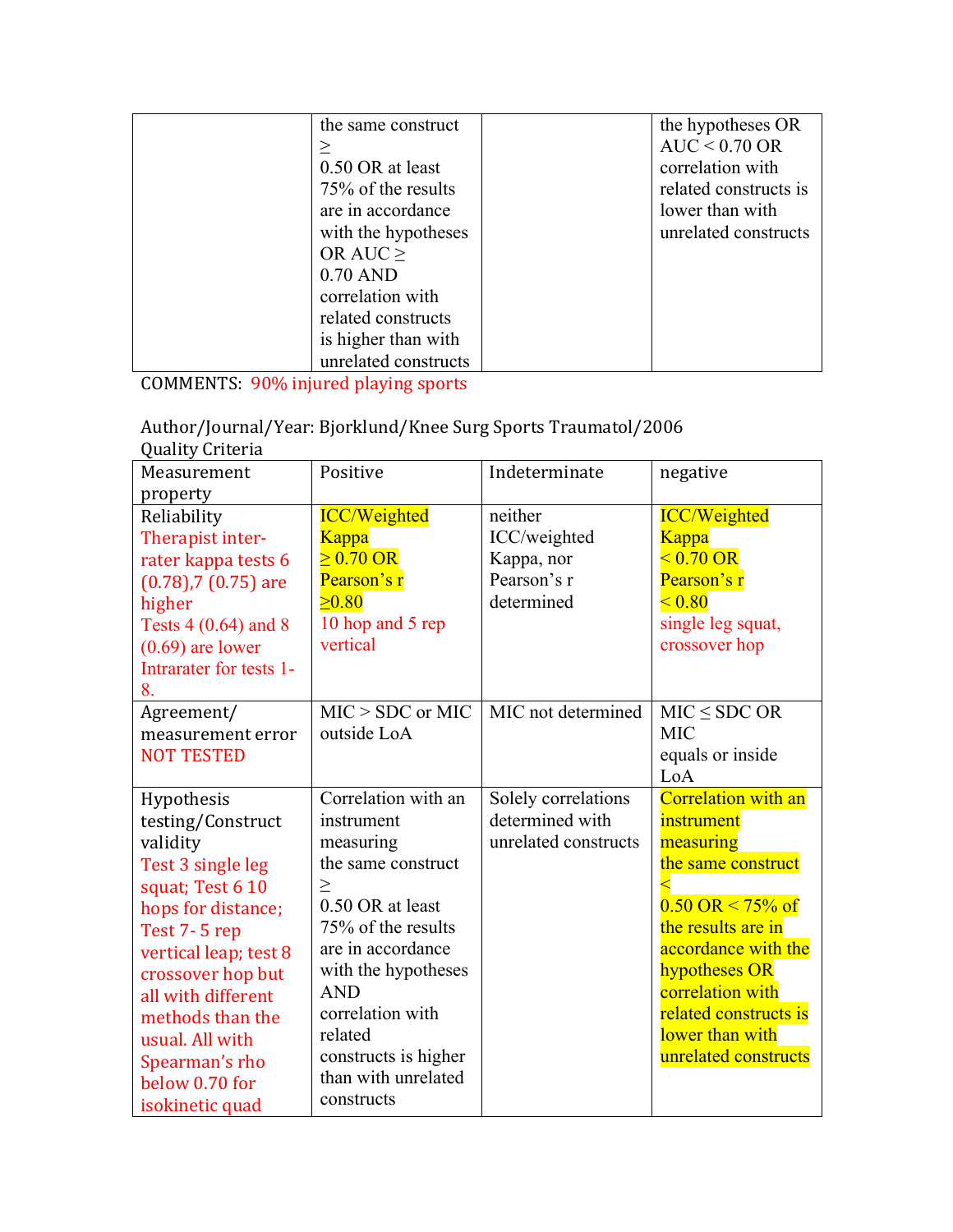| torque at 120 and<br>180<br>degress/second. |                                                                                                                                                                                                                                                                                         |                                                                |                                                                                                                                                                                       |
|---------------------------------------------|-----------------------------------------------------------------------------------------------------------------------------------------------------------------------------------------------------------------------------------------------------------------------------------------|----------------------------------------------------------------|---------------------------------------------------------------------------------------------------------------------------------------------------------------------------------------|
| Criterion/Predictive<br>validity            | Convincing<br>arguments<br>that gold standard is<br>"gold" AND<br>correlation with<br>gold standard $\geq 0.70$                                                                                                                                                                         |                                                                | Correlation with<br>gold<br>standard $\leq 0.70$ ,<br>despite adequate<br>design and method                                                                                           |
| Responsiveness<br><b>NOT TESTED</b>         | Correlation with an<br>Instrument<br>measuring<br>the same construct<br>><br>0.50 OR at least<br>75% of the results<br>are in accordance<br>with the hypotheses<br>OR AUC $\geq$<br>$0.70$ AND<br>correlation with<br>related constructs<br>is higher than with<br>unrelated constructs | Solely correlations<br>determined with<br>unrelated constructs | $=< 75\%$ of the<br>results are in<br>accordance with<br>the hypotheses OR<br>$AUC < 0.70$ OR<br>correlation with<br>related constructs is<br>lower than with<br>unrelated constructs |

COMMENTS:  $1^{st}$  in a series of 2 by the same author

# Author/Journal/Year: Bjorklund/Knee Surg Sports Traumatol/2009

| Quality Criteria         |                     |                      |                                       |  |  |
|--------------------------|---------------------|----------------------|---------------------------------------|--|--|
| Measurement              | Positive            | Indeterminate        | negative                              |  |  |
| property                 |                     |                      |                                       |  |  |
| Reliability              | ICC/Weighted        | neither              | ICC/Weighted                          |  |  |
| <b>NOT TESTED</b>        | Kappa               | ICC/weighted         | Kappa                                 |  |  |
|                          | $\geq$ 0.70 OR      | Kappa, nor           | $< 0.70 \text{ OR}$                   |  |  |
|                          | Pearson's r         | Pearson's r          | Pearson's r                           |  |  |
|                          | $\geq 0.80$         | determined           | ${}_{\leq 0.80}$                      |  |  |
| Agreement/               | $MIC > SDC$ or MIC  | MIC not determined   | $MIC \le SDC OR$                      |  |  |
| measurement error        | outside LoA         |                      | <b>MIC</b>                            |  |  |
| <b>NOT TESTED</b>        |                     |                      | equals or inside                      |  |  |
|                          |                     |                      | LoA                                   |  |  |
| Hypothesis               | Correlation with an | Solely correlations  | Correlation with an                   |  |  |
| testing/Construct        | instrument          | determined with      | instrument                            |  |  |
| validity                 | measuring           | unrelated constructs | measuring                             |  |  |
| <b>Tested vs healthy</b> | the same construct  |                      | the same construct                    |  |  |
| leg. All 8 tests         |                     |                      | $\,<\,$                               |  |  |
| whether assessed         | 0.50 OR at least    |                      | $0.50 \text{ OR} \le 75\% \text{ of}$ |  |  |
| by patient or            | 75% of the results  |                      | the results are in                    |  |  |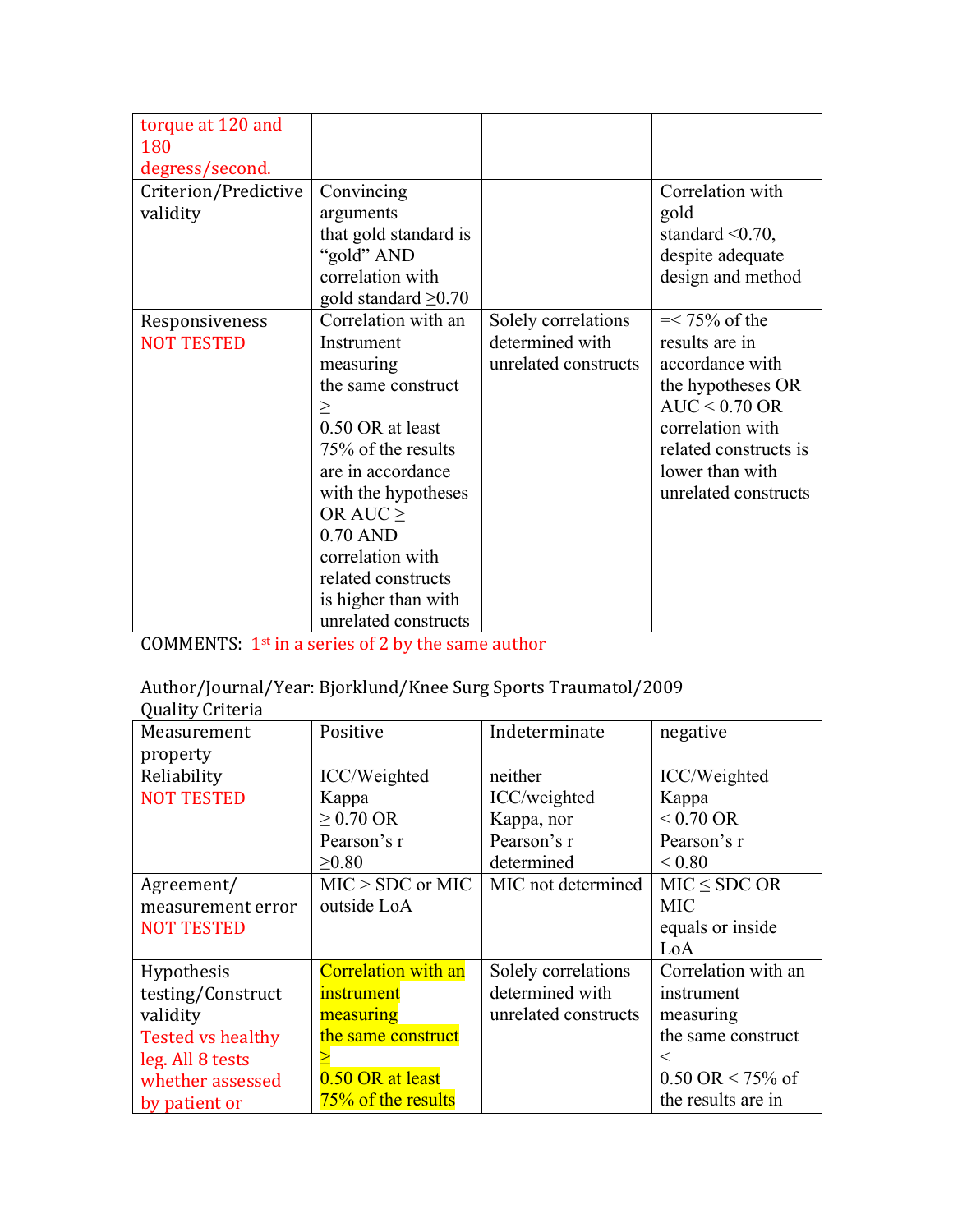| therapist were<br>different between<br>legs at both 4 and 8<br>months post-op                                                                                                                                   | are in accordance<br>with the hypotheses<br><b>AND</b><br>correlation with<br>related<br>constructs is higher<br>than with unrelated<br>constructs                                                                                                                                          |                                                                                                         | accordance with the<br>hypotheses OR<br>correlation with<br>related constructs is<br>lower than with<br>unrelated constructs                                                          |
|-----------------------------------------------------------------------------------------------------------------------------------------------------------------------------------------------------------------|---------------------------------------------------------------------------------------------------------------------------------------------------------------------------------------------------------------------------------------------------------------------------------------------|---------------------------------------------------------------------------------------------------------|---------------------------------------------------------------------------------------------------------------------------------------------------------------------------------------|
| Criterion/Predictive<br>validity<br>Did not examine<br>individual tests<br>with IKDC                                                                                                                            | Convincing<br>arguments<br>that gold standard is<br>"gold" AND<br>correlation with<br>gold standard $\geq 0.70$                                                                                                                                                                             | No convincing<br>arguments that gold<br>standard is "gold"<br><b>OR</b><br>doubtful design or<br>method | Correlation with<br>gold<br>standard $\leq 0.70$ ,<br>despite adequate<br>design and method                                                                                           |
| Responsiveness<br><b>Measured by effect</b><br>size and<br>standardized<br>response mean of<br>measurements at 4<br>vs 8 months. See<br>article- many effect<br>sizes calculated-<br>TAK were all above<br>0.70 | <b>Correlation with an</b><br><b>Instrument</b><br>measuring<br>the same construct<br>0.50 OR at least<br>75% of the results<br>are in accordance<br>with the hypotheses<br>OR AUC ><br>$0.70$ AND<br>correlation with<br>related constructs<br>is higher than with<br>unrelated constructs | Solely correlations<br>determined with<br>unrelated constructs                                          | $=< 75\%$ of the<br>results are in<br>accordance with<br>the hypotheses OR<br>$AUC < 0.70$ OR<br>correlation with<br>related constructs is<br>lower than with<br>unrelated constructs |

COMMENTS: No patients were top level athletes, but on a scale from 1-5 (where 5 represents top level): 70% were on level 4 and 30% level 3 of the scale- personal communication with author on Dec 2, 2013

## Author/Journal/Year: Carter/Br J Sports Med/ 1997

| Quality Criteria  |                    |                    |                     |
|-------------------|--------------------|--------------------|---------------------|
| Measurement       | Positive           | Indeterminate      | negative            |
| property          |                    |                    |                     |
| Reliability       | ICC/Weighted       | neither            | ICC/Weighted        |
| <b>NOT TESTED</b> | Kappa              | ICC/weighted       | Kappa               |
|                   | $\geq$ 0.70 OR     | Kappa, nor         | $< 0.70 \text{ OR}$ |
|                   | Pearson's r        | Pearson's r        | Pearson's r         |
|                   | >0.80              | determined         | ${}_{0.80}$         |
| Agreement/        | $MIC > SDC$ or MIC | MIC not determined | $MIC \le SDC OR$    |
| measurement error | outside LoA        |                    | <b>MIC</b>          |
| <b>NOT TESTED</b> |                    |                    | equals or inside    |
|                   |                    |                    | LoA                 |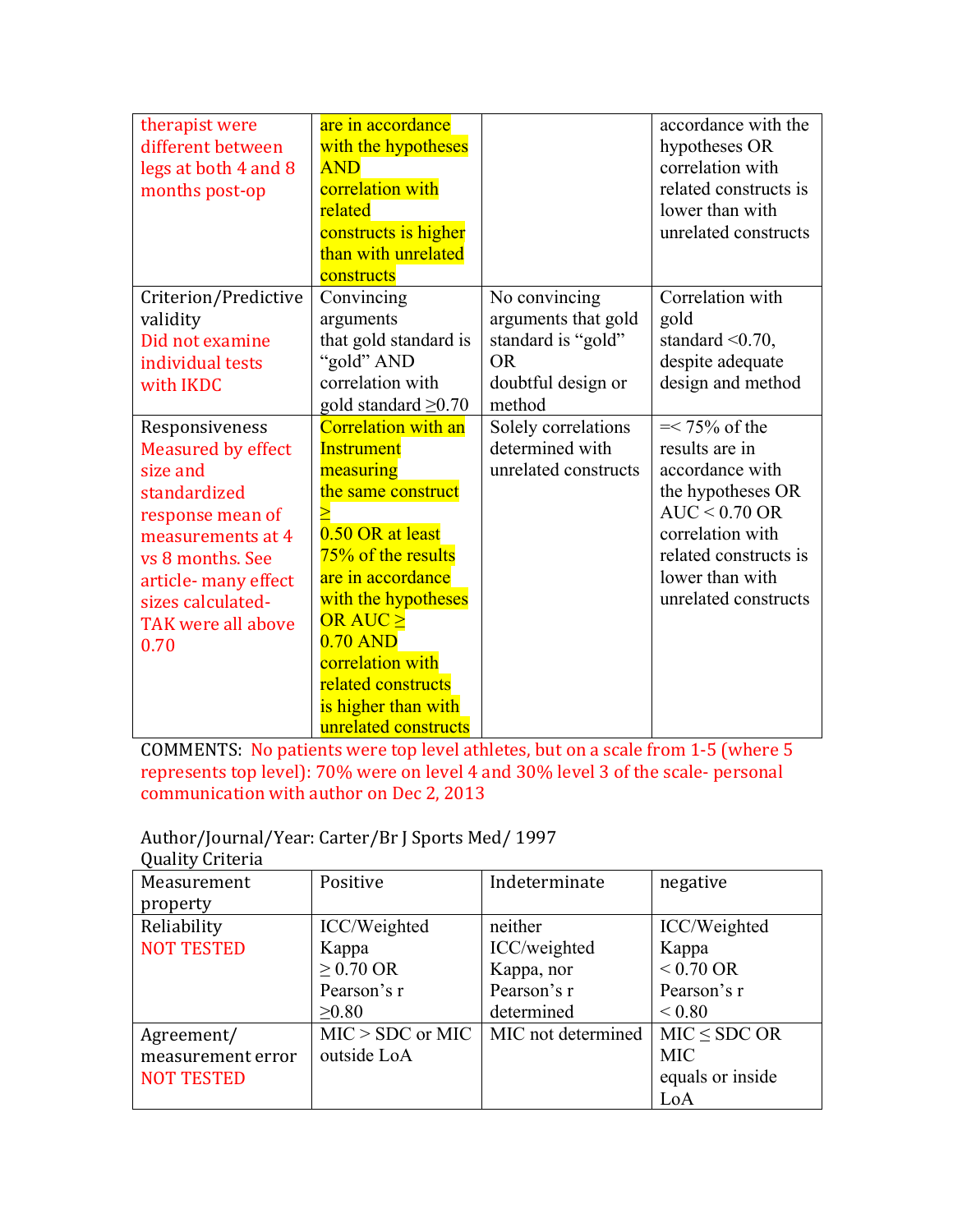| Hypothesis                               | <b>Correlation with an</b>                              | Solely correlations           | <b>Correlation with an</b>            |
|------------------------------------------|---------------------------------------------------------|-------------------------------|---------------------------------------|
| testing/Construct                        | instrument                                              | determined with               | instrument                            |
| validity                                 | measuring                                               | unrelated constructs          | measuring                             |
| Correlation                              | the same construct                                      |                               | the same construct                    |
| between single hop                       |                                                         |                               |                                       |
| and isokinetic quad                      | 0.50 OR at least                                        |                               | $0.50 \text{ OR} \le 75\% \text{ of}$ |
| strength at 60                           | 75% of the results                                      |                               | the results are in                    |
| deg/sec after rehab-                     | are in accordance                                       |                               | accordance with the                   |
| No corr. with                            | with the hypotheses                                     |                               | hypotheses OR                         |
| hamstring strength.                      | <b>AND</b>                                              |                               | correlation with                      |
| Figure 8 not                             | correlation with                                        |                               | related constructs is                 |
| correlated with                          | related                                                 |                               | lower than with                       |
| either quad or ham                       | constructs is higher                                    |                               | unrelated                             |
| strength after rehab                     | than with unrelated                                     |                               | constructs-                           |
|                                          | constructs-                                             |                               | <b>Hamstring</b>                      |
|                                          | Quadriceps                                              |                               |                                       |
| Criterion/Predictive                     | Convincing                                              | No convincing                 | Correlation with                      |
| validity                                 | arguments                                               | arguments that gold           | gold                                  |
| <b>NOT TESTED</b>                        | that gold standard is                                   | standard is "gold"            | standard $\leq 0.70$ ,                |
|                                          | "gold" AND                                              | <b>OR</b>                     | despite adequate                      |
|                                          | correlation with                                        | doubtful design or            | design and method                     |
|                                          | gold standard $\geq 0.70$<br><b>Correlation with an</b> | method<br>Solely correlations | $=< 75\%$ of the                      |
| Responsiveness                           | <b>Instrument</b>                                       | determined with               | results are in                        |
| Figure 8 and single                      | measuring                                               | unrelated constructs          | accordance with                       |
| hop changed                              | the same construct                                      |                               | the hypotheses OR                     |
| significantly post<br>rehab but their    |                                                         |                               | $AUC < 0.70$ OR                       |
|                                          | 0.50 OR at least                                        |                               | correlation with                      |
| hypothesis that                          | 75% of the results                                      |                               | related constructs is                 |
| change in JPS with<br>rehab would be     | are in accordance                                       |                               | lower than with                       |
| correlated to a                          | with the hypotheses                                     |                               | unrelated constructs                  |
|                                          | OR AUC >                                                |                               |                                       |
| change in function<br>as measured by hop | $0.70$ AND                                              |                               |                                       |
| and 8 run was false-                     | correlation with                                        |                               |                                       |
| no change in JPS                         | related constructs                                      |                               |                                       |
| was found                                | is higher than with                                     |                               |                                       |
|                                          | unrelated constructs                                    |                               |                                       |
|                                          |                                                         |                               |                                       |

Author/Journal/Year: Crossley/Journal of Orthopedic Research/2007

| Quality Criteria  |                  |               |                          |
|-------------------|------------------|---------------|--------------------------|
| Measurement       | Positive         | Indeterminate | negative                 |
| property          |                  |               |                          |
| Reliability-Intra | Hop for distance | neither       | <b>Heel</b> rise test    |
| only              | $ICC = 94$ and 6 | ICC/weighted  | $\triangle$ = $\Delta V$ |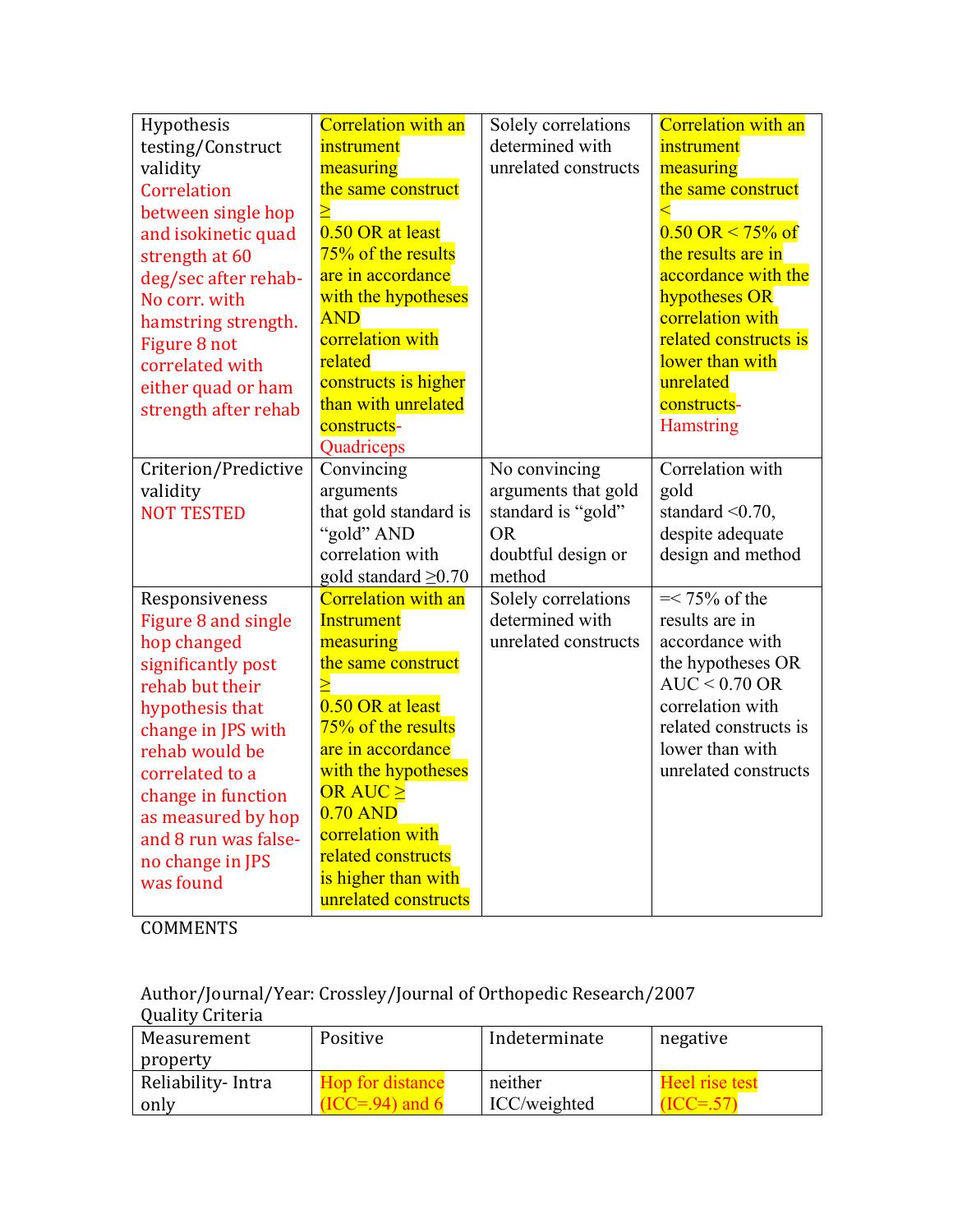|                                                                                                                                                                                                                                                  | meter hop<br>$(ICC=85)$                                                                                                                                                                                                                                                        | Kappa, nor<br>Pearson's r<br>determined                                                                 |                                                                                                                                                                                                                                                                            |
|--------------------------------------------------------------------------------------------------------------------------------------------------------------------------------------------------------------------------------------------------|--------------------------------------------------------------------------------------------------------------------------------------------------------------------------------------------------------------------------------------------------------------------------------|---------------------------------------------------------------------------------------------------------|----------------------------------------------------------------------------------------------------------------------------------------------------------------------------------------------------------------------------------------------------------------------------|
| Agreement/<br>measurement error<br><b>NOT TESTED</b>                                                                                                                                                                                             | $MIC > SDC$ or $MIC$<br>outside LoA                                                                                                                                                                                                                                            | MIC not determined                                                                                      | $MIC \le SDC OR$<br><b>MIC</b><br>equals or inside<br>LoA                                                                                                                                                                                                                  |
| Hypothesis<br>testing/Construct<br>validity<br><b>NOT TESTED</b>                                                                                                                                                                                 | Correlation with an<br>instrument<br>measuring<br>the same construct<br>$\geq$<br>0.50 OR at least<br>75% of the results<br>are in accordance<br>with the hypotheses<br><b>AND</b><br>correlation with<br>related<br>constructs is higher<br>than with unrelated<br>constructs | Solely correlations<br>determined with<br>unrelated constructs                                          | Correlation with an<br>instrument<br>measuring<br>the same construct<br>$\,<$<br>$0.50 \text{ OR} < 75\% \text{ of}$<br>the results are in<br>accordance with the<br>hypotheses OR<br>correlation with<br>related constructs is<br>lower than with<br>unrelated constructs |
| Criterion/Predictive<br>validity<br>Hop for distance<br>doesn't predict an<br>increase in self-<br>reported function.<br>Hop for distance<br>and 6m hop don't<br>predict an increase<br>in self-reported<br>symptoms of usual<br>and worst pain. | Convincing<br>arguments<br>that gold standard is<br>"gold" AND<br>correlation with<br>gold standard $\geq 0.70$                                                                                                                                                                | No convincing<br>arguments that gold<br>standard is "gold"<br><b>OR</b><br>doubtful design or<br>method | <b>Correlation with</b><br>gold<br>standard $\leq 0.70$ ,<br>despite adequate<br>design and method                                                                                                                                                                         |
| Responsiveness<br><b>NOT TESTED</b>                                                                                                                                                                                                              | Correlation with an<br>Instrument<br>measuring<br>the same construct<br>$\geq$<br>0.50 OR at least<br>75% of the results<br>are in accordance<br>with the hypotheses<br>OR AUC $\geq$<br>$0.70$ AND                                                                            | Solely correlations<br>determined with<br>unrelated constructs                                          | $=< 75\%$ of the<br>results are in<br>accordance with<br>the hypotheses OR<br>$AUC < 0.70$ OR<br>correlation with<br>related constructs is<br>lower than with<br>unrelated constructs                                                                                      |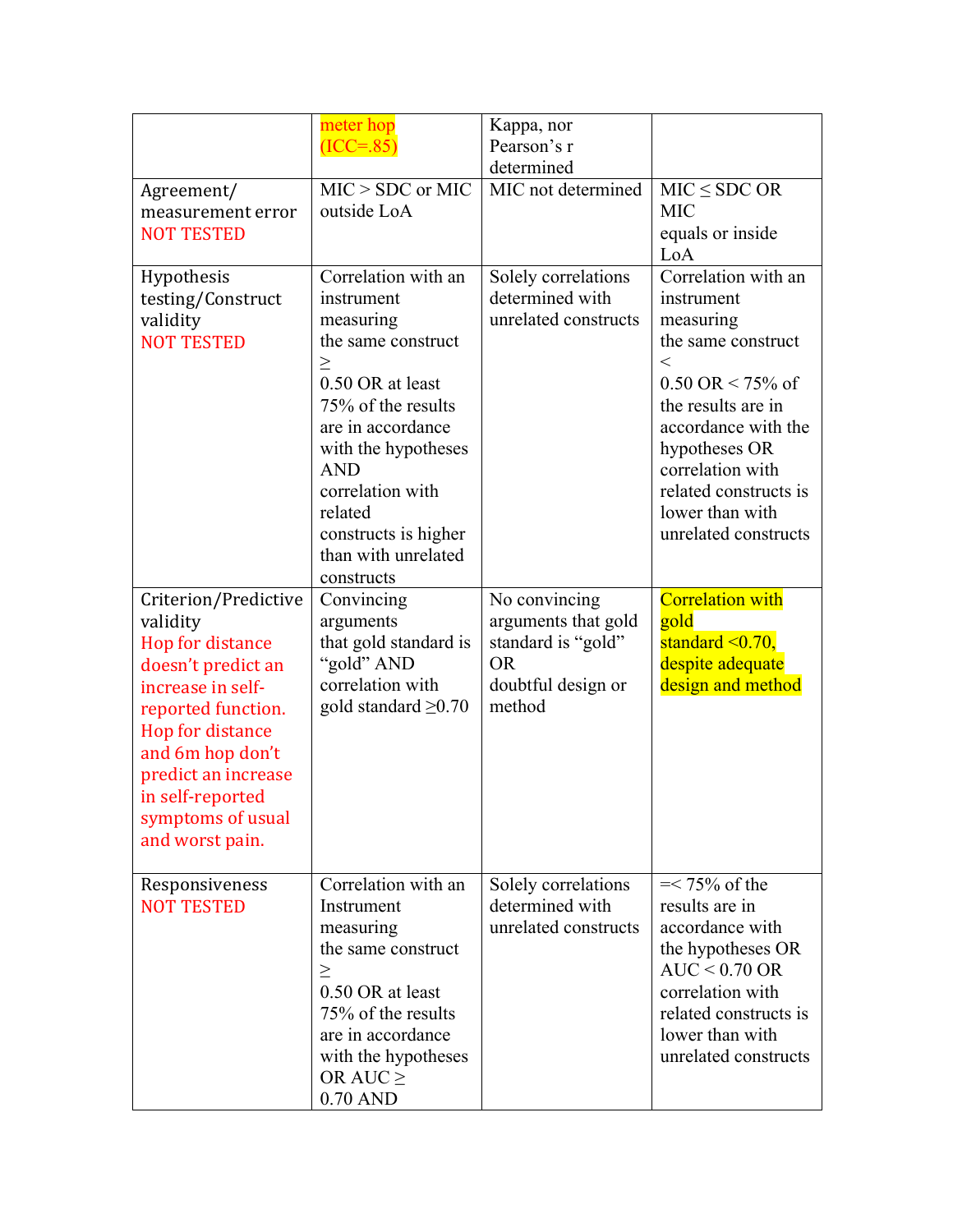| correlation with<br>related constructs |  |
|----------------------------------------|--|
| is higher than with                    |  |
| unrelated constructs                   |  |

### Author/Journal/Year: Eastlack/MSSE/1999

| <b>Quality Criteria</b>                                                                                                                                                                                                           |                                                                                                                                                                                                                                    |                                                                                                                                                            |                                                                                                                                                                                                                                                                   |
|-----------------------------------------------------------------------------------------------------------------------------------------------------------------------------------------------------------------------------------|------------------------------------------------------------------------------------------------------------------------------------------------------------------------------------------------------------------------------------|------------------------------------------------------------------------------------------------------------------------------------------------------------|-------------------------------------------------------------------------------------------------------------------------------------------------------------------------------------------------------------------------------------------------------------------|
| Measurement                                                                                                                                                                                                                       | Positive                                                                                                                                                                                                                           | Indeterminate                                                                                                                                              | negative                                                                                                                                                                                                                                                          |
| property<br>Reliability<br><b>NOT TESTED</b><br>Agreement/<br>measurement error<br><b>NOT TESTED</b><br>Hypothesis<br>testing/Construct<br>validity<br>Pearson product to<br>determine<br>correlation with                        | ICC/Weighted<br>Kappa<br>$> 0.70$ OR<br>Pearson's r<br>$\geq 0.80$<br>$MIC > SDC$ or $MIC$<br>outside LoA<br>Correlation with an<br>instrument<br>measuring<br>the same construct $\geq$<br>0.50 OR at least<br>75% of the results | neither<br>ICC/weighted<br>Kappa, nor<br>Pearson's r<br>determined<br>MIC not determined<br>Solely correlations<br>determined with<br>unrelated constructs | ICC/Weighted<br>Kappa<br>$< 0.70 \text{ OR}$<br>Pearson's r<br>${}_{< 0.80}$<br>$MIC \le SDC OR$<br><b>MIC</b><br>equals or inside<br>LoA<br><b>Correlation with an</b><br>instrument<br>measuring<br>the same construct<br>$0.50 \text{ OR} \le 75\% \text{ of}$ |
| laxity                                                                                                                                                                                                                            | are in accordance<br>with the hypotheses<br><b>AND</b><br>correlation with<br>related<br>constructs is higher<br>than with unrelated<br>constructs                                                                                 |                                                                                                                                                            | the results are in<br>accordance with the<br>hypotheses OR<br>correlation with<br>related constructs is<br>lower than with<br>unrelated constructs<br>No correlation of<br>hop tests with laxity                                                                  |
| Criterion/Predictive<br>validity<br><b>Multiple regression</b><br>to determine the<br>ability of variables<br>to predict a<br>coper/noncoper.<br>Crossover hop was<br>one of 4 variables<br>that predicted coper<br>vs non-coper. | Convincing<br>arguments<br>that gold standard is<br>"gold" AND<br>correlation with<br>gold standard ≥0.70<br>Crossover hop                                                                                                         | No convincing<br>arguments that gold<br>standard is "gold"<br><b>OR</b><br>doubtful design or<br>method                                                    | <b>Correlation with</b><br>gold<br>standard $\leq 0.70$ ,<br>despite adequate<br>design and method<br>All other hop tests                                                                                                                                         |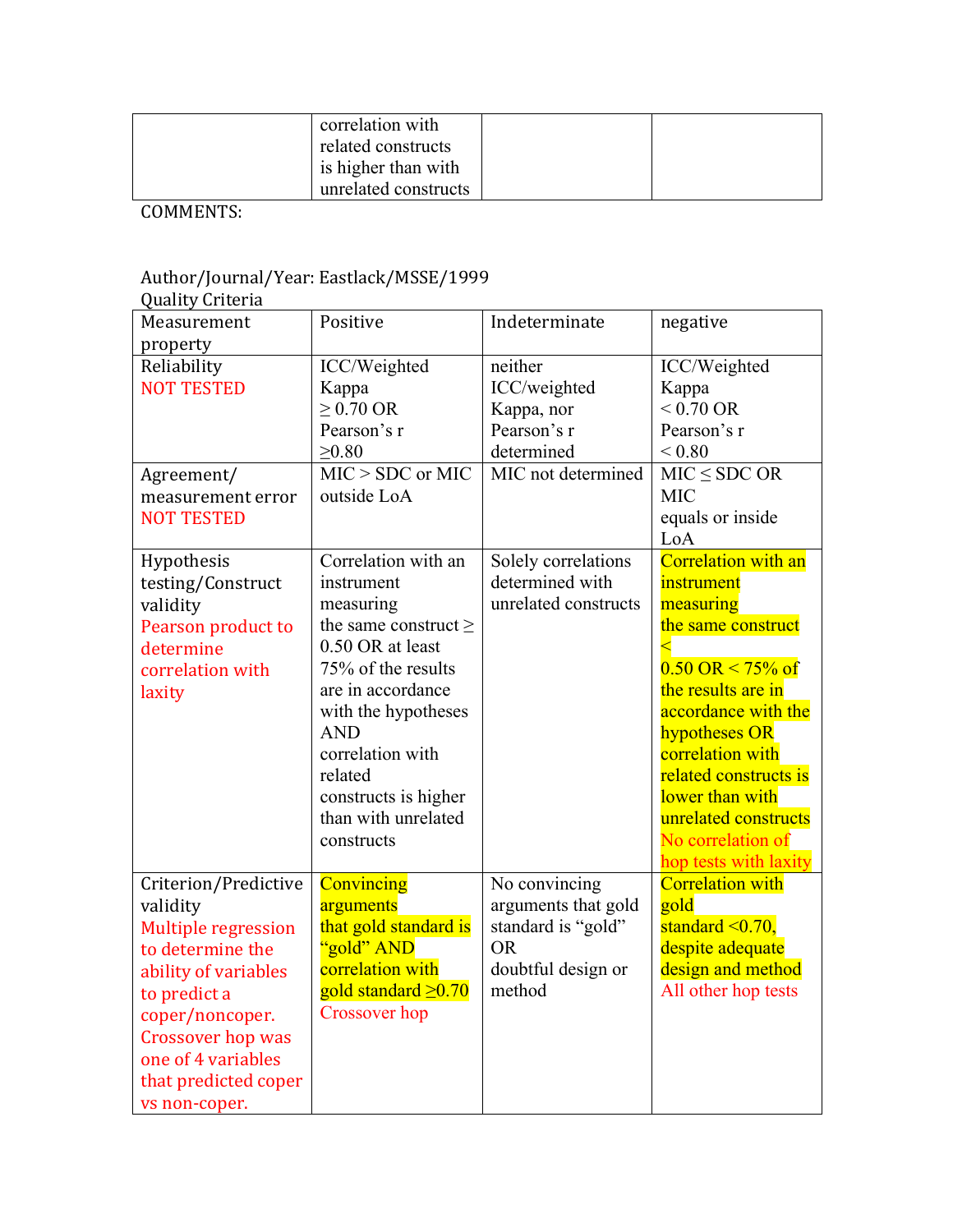| <b>Discriminant</b><br>analysis showed the<br>final multiple<br>regression equation<br>that included global<br>rating, KOS Sport,<br>Quadriceps Index,<br>and crossover hop<br>has SN 97 SP 92 for |                                                                                                                                                                                                                                                                                           |                                                                |                                                                                                                                                                                       |
|----------------------------------------------------------------------------------------------------------------------------------------------------------------------------------------------------|-------------------------------------------------------------------------------------------------------------------------------------------------------------------------------------------------------------------------------------------------------------------------------------------|----------------------------------------------------------------|---------------------------------------------------------------------------------------------------------------------------------------------------------------------------------------|
| predicting copers<br>and noncopers                                                                                                                                                                 |                                                                                                                                                                                                                                                                                           |                                                                |                                                                                                                                                                                       |
| Responsiveness<br><b>NOT TESTED</b>                                                                                                                                                                | Correlation with an<br>Instrument<br>measuring<br>the same construct $\geq$<br>0.50 OR at least<br>75% of the results<br>are in accordance<br>with the hypotheses<br>OR AUC $\geq$<br>$0.70$ AND<br>correlation with<br>related constructs<br>is higher than with<br>unrelated constructs | Solely correlations<br>determined with<br>unrelated constructs | $=< 75\%$ of the<br>results are in<br>accordance with<br>the hypotheses OR<br>$AUC < 0.70$ OR<br>correlation with<br>related constructs is<br>lower than with<br>unrelated constructs |

### Author/Journal/Year: Gauffin/Int J Sports Med/1990

Quality Criteria

| gaant, sittetta     |                            |                      |                                       |
|---------------------|----------------------------|----------------------|---------------------------------------|
| Measurement         | Positive                   | Indeterminate        | negative                              |
| property            |                            |                      |                                       |
| Reliability         | ICC/Weighted               | neither              | ICC/Weighted                          |
| <b>NOT TESTED</b>   | Kappa                      | ICC/weighted         | Kappa                                 |
|                     | $\geq$ 0.70 OR             | Kappa, nor           | $< 0.70$ OR                           |
|                     | Pearson's r                | Pearson's r          | Pearson's r                           |
|                     | >0.80                      | determined           | ${}_{0.80}$                           |
| Agreement/          | $MIC > SDC$ or $MIC$       | MIC not determined   | $MIC \le SDC OR$                      |
| measurement error   | outside LoA                |                      | <b>MIC</b>                            |
| <b>NOT TESTED</b>   |                            |                      | equals or inside                      |
|                     |                            |                      | LoA                                   |
| Hypothesis          | <b>Correlation with an</b> | Solely correlations  | <b>Correlation with an</b>            |
| testing/Construct   | <i>instrument</i>          | determined with      | instrument                            |
| validity            | measuring                  | unrelated constructs | measuring                             |
| There was a         | the same construct         |                      | the same construct                    |
| difference in 1 leg |                            |                      |                                       |
| hop between         | 0.50 OR at least           |                      | $0.50 \text{ OR} \le 75\% \text{ of}$ |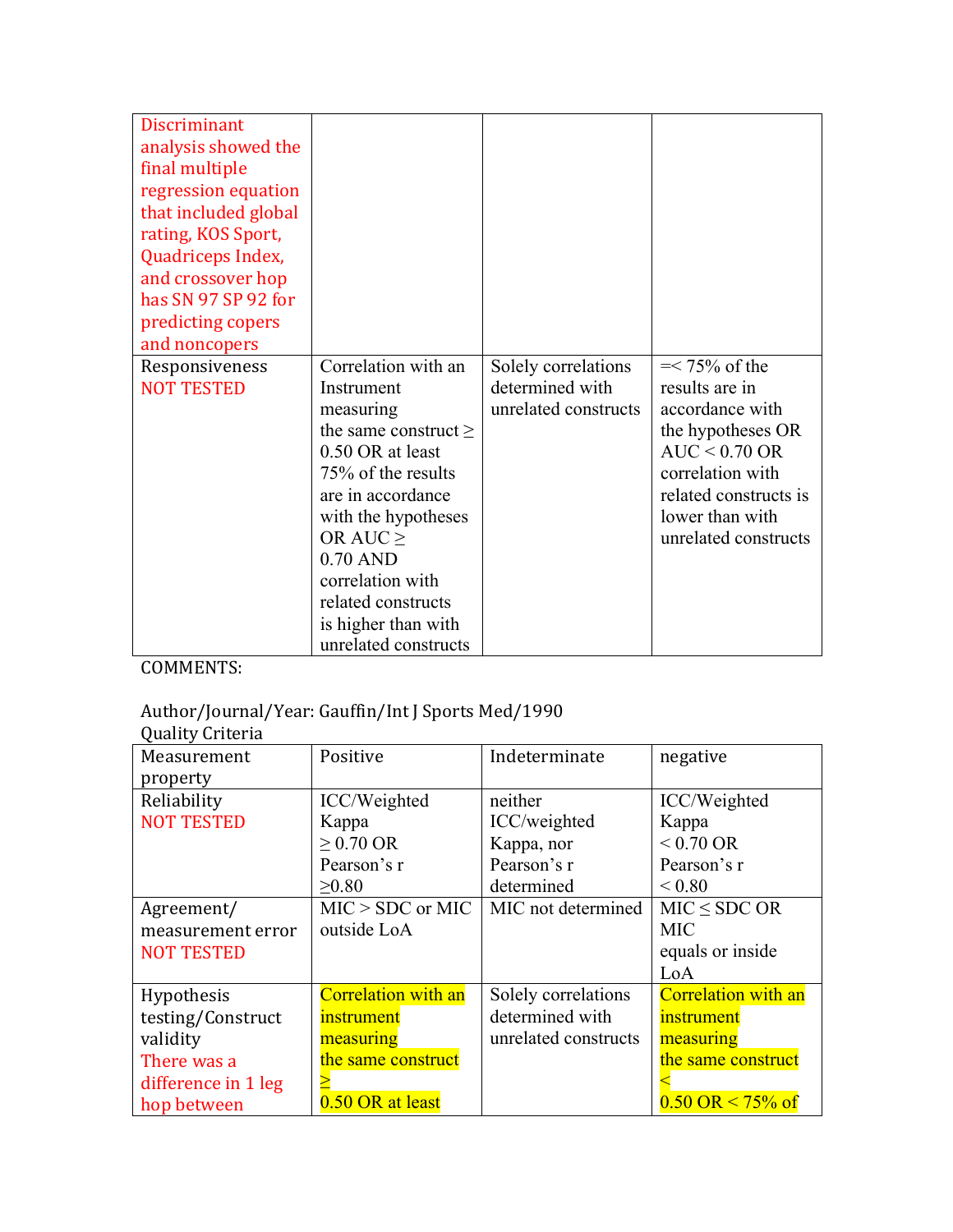| injured and non-<br>injured leg but with<br>no correlation with<br>quadriceps or<br>hamstrings peak<br>muscle torque<br>(strength) | 75% of the results<br>are in accordance<br>with the hypotheses<br><b>AND</b><br>correlation with<br>related<br>constructs is higher<br>than with unrelated<br>constructs-<br>Descriminant                                                                                                    |                                                                                                         | the results are in<br>accordance with the<br>hypotheses OR<br>correlation with<br>related constructs is<br>lower than with<br>unrelated constructs<br>Convergent                      |
|------------------------------------------------------------------------------------------------------------------------------------|----------------------------------------------------------------------------------------------------------------------------------------------------------------------------------------------------------------------------------------------------------------------------------------------|---------------------------------------------------------------------------------------------------------|---------------------------------------------------------------------------------------------------------------------------------------------------------------------------------------|
| Criterion/Predictive<br>validity<br><b>NOT TESTED</b>                                                                              | Convincing<br>arguments<br>that gold standard is<br>"gold" AND<br>correlation with<br>gold standard $\geq 0.70$                                                                                                                                                                              | No convincing<br>arguments that gold<br>standard is "gold"<br><b>OR</b><br>doubtful design or<br>method | Correlation with<br>gold<br>standard $\leq 0.70$ ,<br>despite adequate<br>design and method                                                                                           |
| Responsiveness<br><b>NOT TESTED</b>                                                                                                | Correlation with an<br>Instrument<br>measuring<br>the same construct<br>$\geq$<br>0.50 OR at least<br>75% of the results<br>are in accordance<br>with the hypotheses<br>OR AUC $\geq$<br>$0.70$ AND<br>correlation with<br>related constructs<br>is higher than with<br>unrelated constructs | Solely correlations<br>determined with<br>unrelated constructs                                          | $=< 75\%$ of the<br>results are in<br>accordance with<br>the hypotheses OR<br>$AUC < 0.70$ OR<br>correlation with<br>related constructs is<br>lower than with<br>unrelated constructs |

#### Author/Journal/Year: Holm/Clin J Sport Medicine/2004

| Quality Criteria  |                    |                    |                     |
|-------------------|--------------------|--------------------|---------------------|
| Measurement       | Positive           | Indeterminate      | negative            |
| property          |                    |                    |                     |
| Reliability       | ICC/Weighted       | neither            | ICC/Weighted        |
| <b>NOT TESTED</b> | Kappa              | ICC/weighted       | Kappa               |
|                   | $\geq$ 0.70 OR     | Kappa, nor         | $< 0.70 \text{ OR}$ |
|                   | Pearson's r        | Pearson's r        | Pearson's r         |
|                   | >0.80              | determined         | ${}_{0.80}$         |
| Agreement/        | $MIC > SDC$ or MIC | MIC not determined | MIC < SDC OR        |
| measurement error | outside LoA        |                    | <b>MIC</b>          |
| <b>NOT TESTED</b> |                    |                    | equals or inside    |
|                   |                    |                    | LoA                 |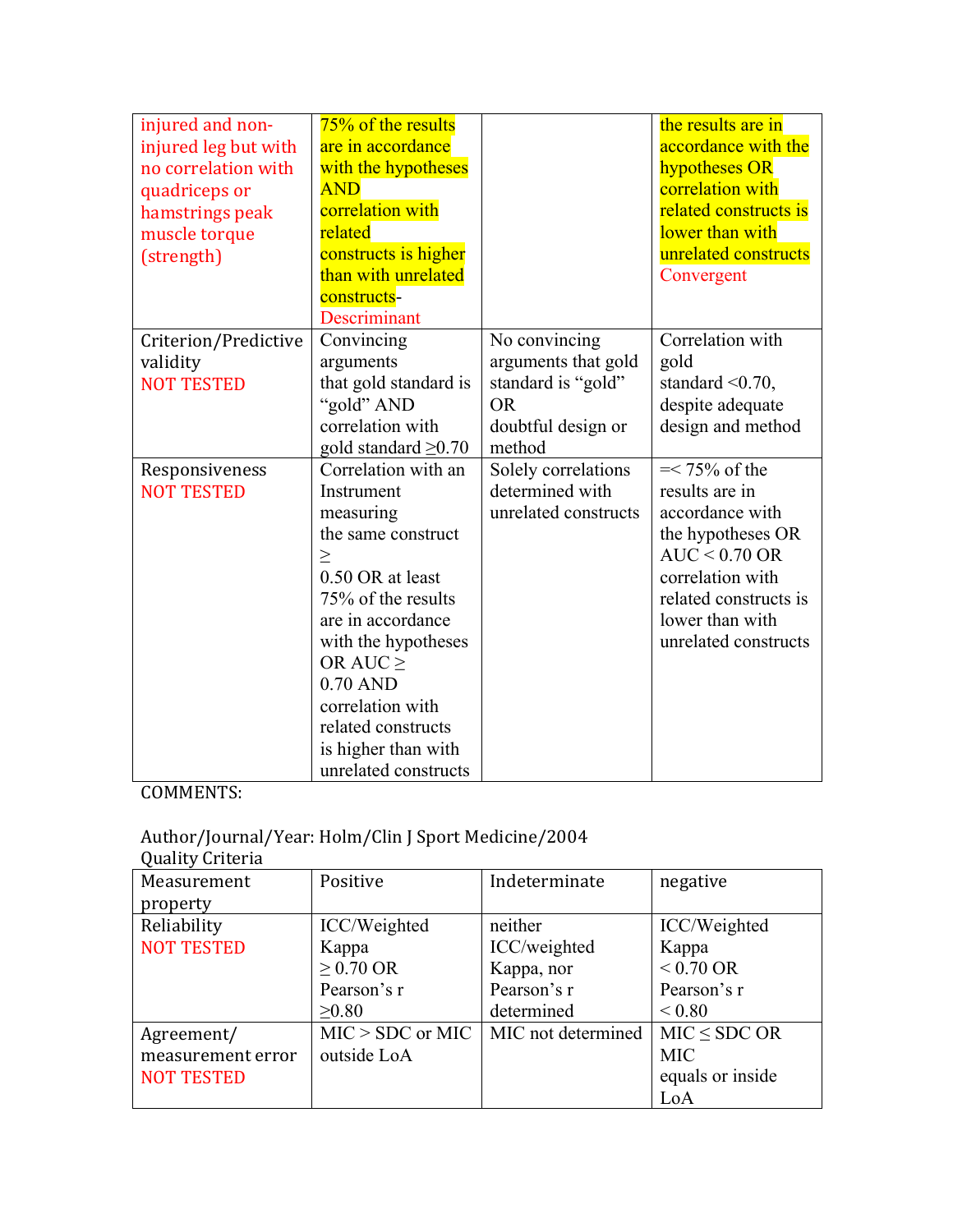| Hypothesis           | Correlation with an       | Solely correlations  | Correlation with an    |
|----------------------|---------------------------|----------------------|------------------------|
| testing/Construct    | instrument                | determined with      | instrument             |
| validity             | measuring                 | unrelated constructs | measuring              |
| <b>NOT TESTED</b>    | the same construct        |                      | the same construct     |
|                      | >                         |                      | $\,<\,$                |
|                      | 0.50 OR at least          |                      | $0.50$ OR < 75% of     |
|                      | 75% of the results        |                      | the results are in     |
|                      | are in accordance         |                      | accordance with the    |
|                      | with the hypotheses       |                      | hypotheses OR          |
|                      | <b>AND</b>                |                      | correlation with       |
|                      | correlation with          |                      | related constructs is  |
|                      | related                   |                      | lower than with        |
|                      | constructs is higher      |                      | unrelated constructs   |
|                      | than with unrelated       |                      |                        |
|                      | constructs                |                      |                        |
| Criterion/Predictive | Convincing                | No convincing        | Correlation with       |
| validity             | arguments                 | arguments that gold  | gold                   |
| <b>NOT TESTED</b>    | that gold standard is     | standard is "gold"   | standard $\leq 0.70$ , |
|                      | "gold" AND                | <b>OR</b>            | despite adequate       |
|                      | correlation with          | doubtful design or   | design and method      |
|                      | gold standard $\geq 0.70$ | method               |                        |
| Responsiveness       | Correlation with an       | Solely correlations  | $\equiv 75\%$ of the   |
| No statistically     | Instrument                | determined with      | results are in         |
| significant change   | measuring                 | unrelated constructs | accordance with        |
| in hop, triple jump, | the same construct        |                      | the hypotheses OR      |
| or stair hop tests   | $\geq$                    |                      | $AUC < 0.70$ OR        |
| with an ACL          | 0.50 OR at least          |                      | correlation with       |
| prevention program   | 75% of the results        |                      | related constructs is  |
|                      | are in accordance         |                      | lower than with        |
|                      | with the hypotheses       |                      | unrelated constructs   |
|                      | OR AUC $\geq$             |                      |                        |
|                      | $0.70$ AND                |                      |                        |
|                      | correlation with          |                      |                        |
|                      | related constructs        |                      |                        |
|                      | is higher than with       |                      |                        |
|                      | unrelated constructs      |                      |                        |
| Predictive validity  |                           |                      |                        |

COMMENTS: Internal responsiveness

#### Author/Journal/Year: Hurd/Am J Sports Med/2008

| Quality Criteria  |              |               |                     |
|-------------------|--------------|---------------|---------------------|
| Measurement       | Positive     | Indeterminate | negative            |
| property          |              |               |                     |
| Reliability       | ICC/Weighted | neither       | ICC/Weighted        |
| <b>NOT TESTED</b> | Kappa        | ICC/weighted  | Kappa               |
|                   | $> 0.70$ OR  | Kappa, nor    | $< 0.70 \text{ OR}$ |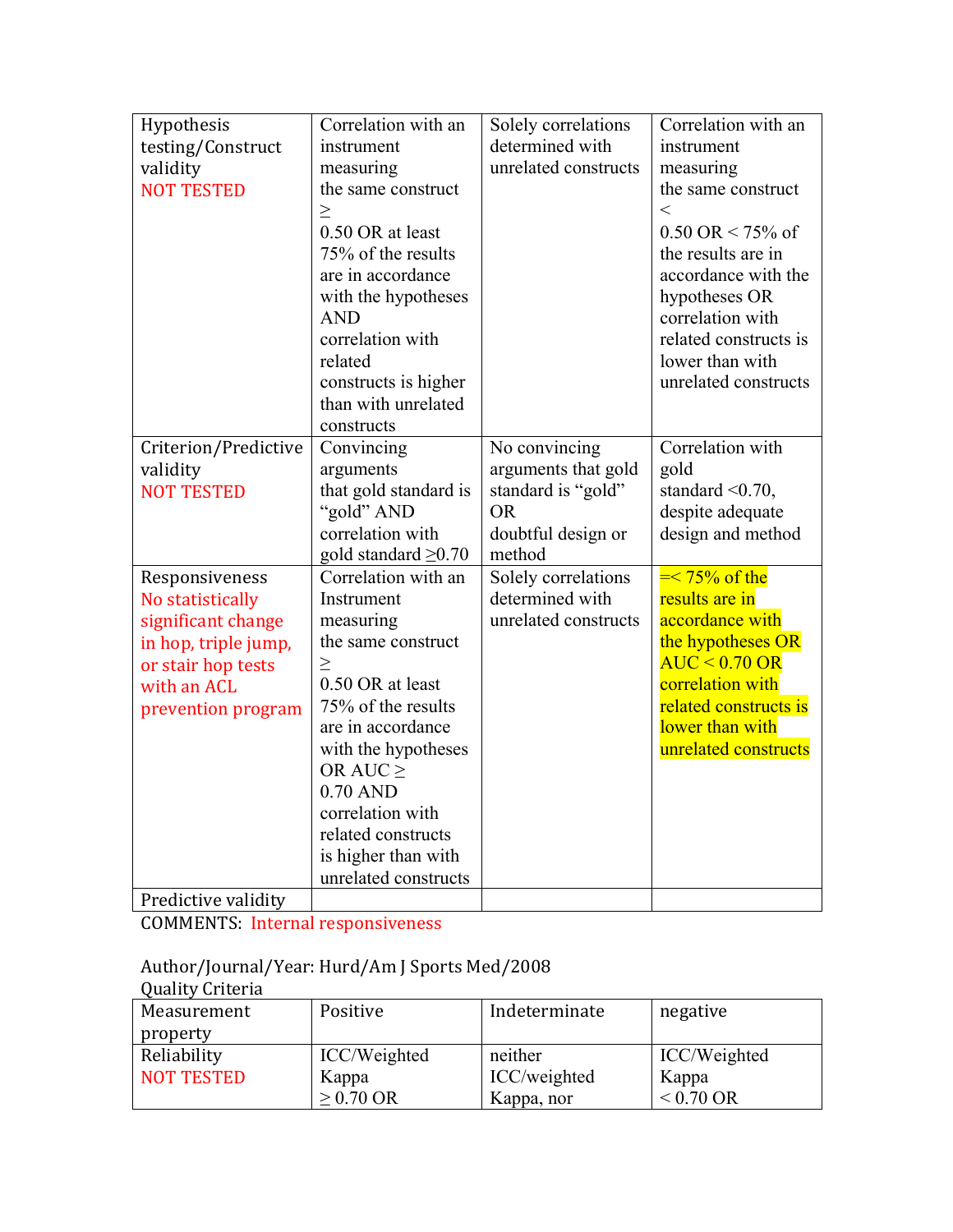|                                  | Pearson's r                              | Pearson's r                  | Pearson's r                          |
|----------------------------------|------------------------------------------|------------------------------|--------------------------------------|
|                                  | $\geq 0.80$                              | determined                   | ${}_{0.80}$                          |
| Agreement/                       | $MIC > SDC$ or MIC                       | MIC not determined           | $MIC \le SDC OR$                     |
| measurement error                | outside LoA                              |                              | <b>MIC</b>                           |
| <b>NOT TESTED</b>                |                                          |                              | equals or inside                     |
|                                  |                                          |                              | LoA                                  |
| Hypothesis                       | Correlation with an                      | Solely correlations          | Correlation with an                  |
| testing/Construct                | instrument                               | determined with              | instrument                           |
| validity                         | measuring                                | unrelated constructs         | measuring                            |
|                                  | the same construct                       |                              | the same construct                   |
|                                  | $\geq$                                   |                              | $\,<\,$                              |
|                                  | 0.50 OR at least                         |                              | $0.50 \text{ OR} < 75\% \text{ of}$  |
|                                  | 75% of the results                       |                              | the results are in                   |
|                                  | are in accordance<br>with the hypotheses |                              | accordance with the<br>hypotheses OR |
|                                  | <b>AND</b>                               |                              | correlation with                     |
|                                  | correlation with                         |                              | related constructs is                |
|                                  | related                                  |                              | lower than with                      |
|                                  | constructs is higher                     |                              | unrelated constructs                 |
|                                  | than with unrelated                      |                              |                                      |
|                                  | constructs                               |                              |                                      |
| Criterion/Predictive             | Convincing                               | No convincing                | Correlation with                     |
| validity                         | arguments                                | arguments that gold          | gold                                 |
| Timed 6 m hop is a               | that gold standard is                    | standard is "gold"           | standard $\leq 0.70$ ,               |
| significant predictor            | "gold" AND                               | <b>OR</b>                    | despite adequate                     |
| of self-rated global             | correlation with                         | doubtful design or<br>method | design and method                    |
| function and KOS-                | gold standard $\geq 0.70$                |                              |                                      |
| ADLS. Single hop,                |                                          |                              |                                      |
| crossover hop,<br>triple hop not |                                          |                              |                                      |
| predictive                       |                                          |                              |                                      |
| Responsiveness                   | Correlation with an                      | Solely correlations          | $=< 75\%$ of the                     |
| <b>NOT TESTED</b>                | Instrument                               | determined with              | results are in                       |
|                                  | measuring                                | unrelated constructs         | accordance with                      |
|                                  | the same construct                       |                              | the hypotheses OR                    |
|                                  | $\geq$                                   |                              | $AUC < 0.70$ OR                      |
|                                  | 0.50 OR at least                         |                              | correlation with                     |
|                                  | 75% of the results                       |                              | related constructs is                |
|                                  | are in accordance                        |                              | lower than with                      |
|                                  | with the hypotheses                      |                              | unrelated constructs                 |
|                                  | OR AUC $\geq$                            |                              |                                      |
|                                  | $0.70$ AND                               |                              |                                      |
|                                  | correlation with<br>related constructs   |                              |                                      |
|                                  | is higher than with                      |                              |                                      |
|                                  | unrelated constructs                     |                              |                                      |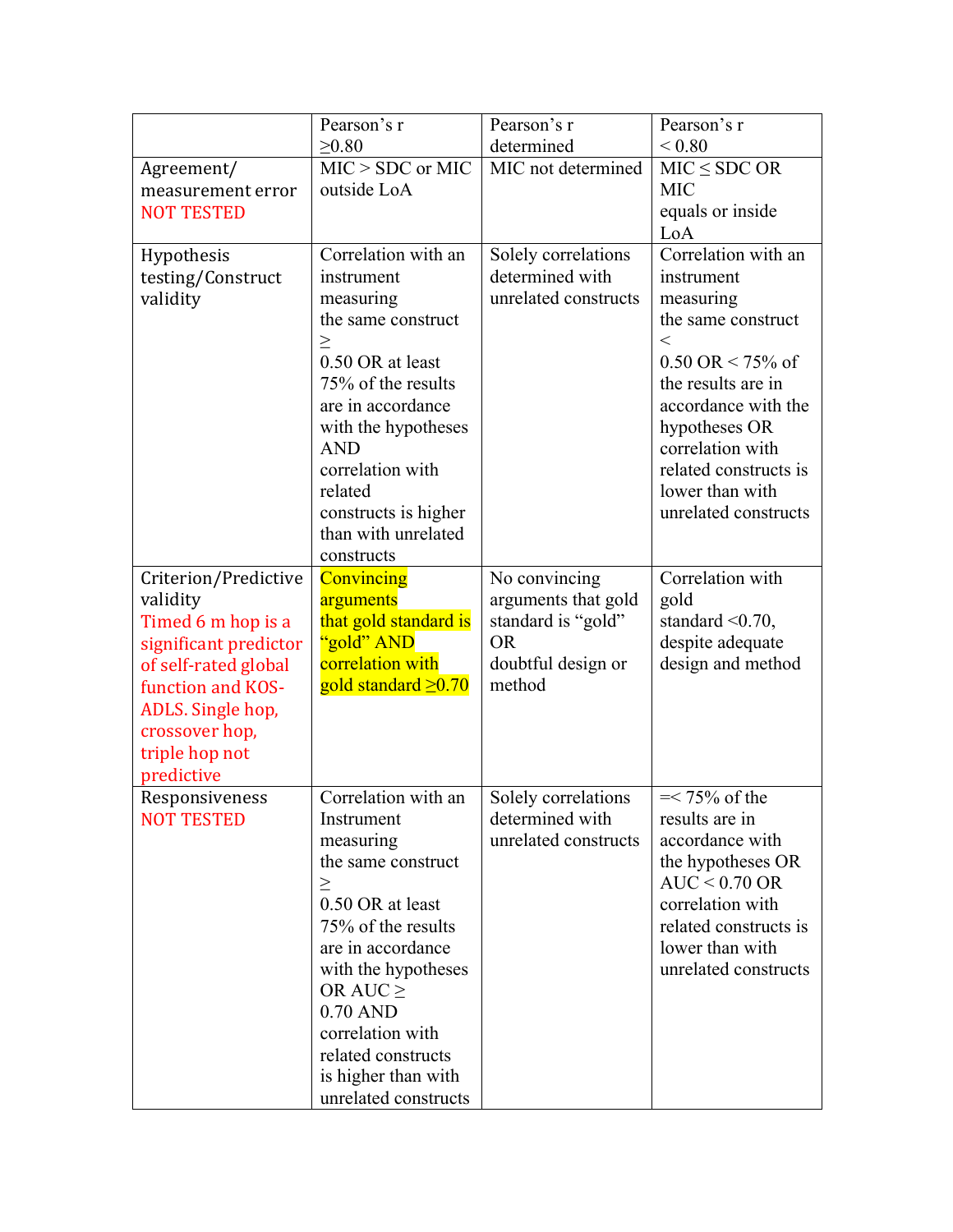# COMMENTS: examines Criterion/Predictive validity

| $\epsilon$ added to $\epsilon$<br>Measurement                                                                                                                                                                                                  | Positive                                                                                                                                                                                                                                                                       | Indeterminate                                                                                           | negative                                                                                                                                                                                                                                                                     |
|------------------------------------------------------------------------------------------------------------------------------------------------------------------------------------------------------------------------------------------------|--------------------------------------------------------------------------------------------------------------------------------------------------------------------------------------------------------------------------------------------------------------------------------|---------------------------------------------------------------------------------------------------------|------------------------------------------------------------------------------------------------------------------------------------------------------------------------------------------------------------------------------------------------------------------------------|
| property<br>Reliability<br><b>NOT TESTED</b>                                                                                                                                                                                                   | ICC/Weighted<br>Kappa<br>$\geq$ 0.70 OR<br>Pearson's r<br>$\geq 0.80$                                                                                                                                                                                                          | neither<br>ICC/weighted<br>Kappa, nor<br>Pearson's r<br>determined                                      | ICC/Weighted<br>Kappa<br>$< 0.70 \text{ OR}$<br>Pearson's r<br>${}_{0.80}$                                                                                                                                                                                                   |
| Agreement/<br>measurement error<br><b>NOT TESTED</b>                                                                                                                                                                                           | $MIC > SDC$ or MIC<br>outside LoA                                                                                                                                                                                                                                              | MIC not determined                                                                                      | $MIC \le SDC OR$<br><b>MIC</b><br>equals or inside<br>LoA                                                                                                                                                                                                                    |
| Hypothesis<br>testing/Construct<br>validity<br><b>NOT TESTED</b>                                                                                                                                                                               | Correlation with an<br>instrument<br>measuring<br>the same construct<br>$\geq$<br>0.50 OR at least<br>75% of the results<br>are in accordance<br>with the hypotheses<br><b>AND</b><br>correlation with<br>related<br>constructs is higher<br>than with unrelated<br>constructs | Solely correlations<br>determined with<br>unrelated constructs                                          | Correlation with an<br>instrument<br>measuring<br>the same construct<br>$\,<\,$<br>$0.50 \text{ OR} < 75\% \text{ of}$<br>the results are in<br>accordance with the<br>hypotheses OR<br>correlation with<br>related constructs is<br>lower than with<br>unrelated constructs |
| Criterion/Predictive<br>validity<br><b>NOT TESTED</b>                                                                                                                                                                                          | Convincing<br>arguments<br>that gold standard is<br>"gold" AND<br>correlation with<br>gold standard $\geq 0.70$                                                                                                                                                                | No convincing<br>arguments that gold<br>standard is "gold"<br><b>OR</b><br>doubtful design or<br>method | Correlation with<br>gold<br>standard $\leq 0.70$ ,<br>despite adequate<br>design and method                                                                                                                                                                                  |
| Responsiveness<br>Single hop, triple<br>jump, and vertical<br>jump significantly<br>improved with<br>rehab (regardless of<br>what type) between<br>the 2 <sup>nd</sup> and 5 <sup>th</sup> week<br>in the healthy leg of<br>those with partial | <b>Correlation with an</b><br><b>Instrument</b><br>measuring<br>the same construct<br>$\geq$<br>0.50 OR at least<br>75% of the results<br>are in accordance<br>with the hypotheses<br>OR AUC $\geq$                                                                            | Solely correlations<br>determined with<br>unrelated constructs                                          | $=< 75\%$ of the<br>results are in<br>accordance with<br>the hypotheses OR<br>$AUC < 0.70$ OR<br>correlation with<br>related constructs is<br>lower than with<br>unrelated constructs                                                                                        |

### Author/Journal/Year: Koutras/Int J Sports Med 2009 Quality Criteria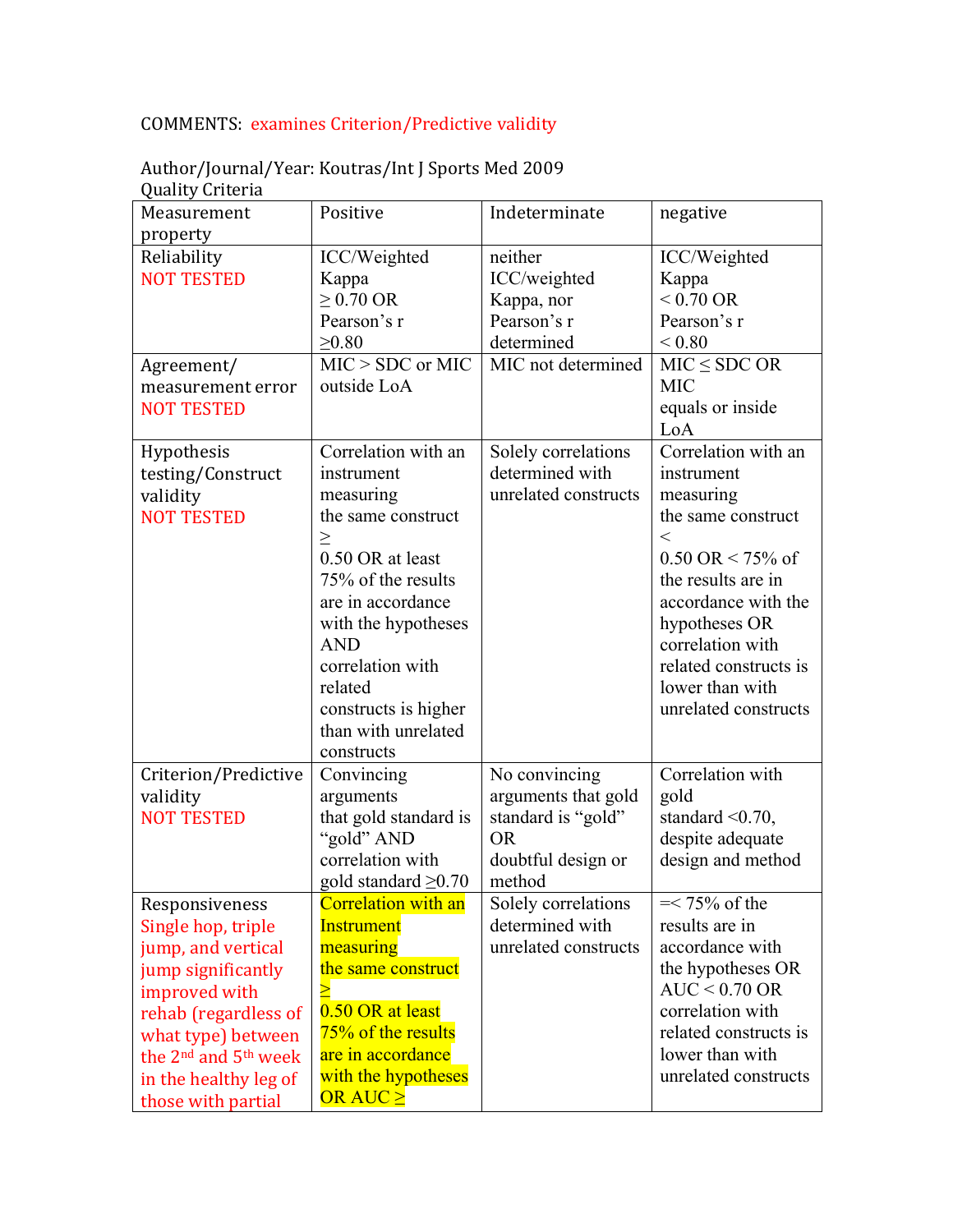| meniscectomy | $0.70$ AND              |
|--------------|-------------------------|
|              | <b>correlation</b> with |
|              | related constructs      |
|              | is higher than with     |
|              | unrelated constructs    |

### Author/Journal/Year: Myer/JOSPT/2011

| <b>Quality Criteria</b>                                                                                                                                                 |                                                                                                                                                                                                                                                                      |                                                                                                         |                                                                                                                                                                                                                                                             |
|-------------------------------------------------------------------------------------------------------------------------------------------------------------------------|----------------------------------------------------------------------------------------------------------------------------------------------------------------------------------------------------------------------------------------------------------------------|---------------------------------------------------------------------------------------------------------|-------------------------------------------------------------------------------------------------------------------------------------------------------------------------------------------------------------------------------------------------------------|
| Measurement<br>property                                                                                                                                                 | Positive                                                                                                                                                                                                                                                             | Indeterminate                                                                                           | negative                                                                                                                                                                                                                                                    |
| Reliability<br><b>NOT TESTED</b><br>Agreement/<br>measurement error<br><b>NOT TESTED</b>                                                                                | ICC/Weighted<br>Kappa<br>$\geq$ 0.70 OR<br>Pearson's r<br>$\geq 0.80$<br>$MIC > SDC$ or MIC<br>outside LoA                                                                                                                                                           | neither<br>ICC/weighted<br>Kappa, nor<br>Pearson's r<br>determined<br>MIC not determined                | ICC/Weighted<br>Kappa<br>$< 0.70 \text{ OR}$<br>Pearson's r<br>${}_{< 0.80}$<br>$MIC \leq SDC OR$<br><b>MIC</b><br>equals or inside<br>LoA                                                                                                                  |
| Hypothesis<br>testing/Construct<br>validity<br>LSI for Single hop,<br>triple hop, and,<br>crossover hop are<br>all different in ACL<br>repaired vs healthy<br>controls. | Correlation with an<br>instrument<br>measuring<br>the same construct<br>0.50 OR at least<br>75% of the results<br>are in accordance<br>with the hypotheses<br><b>AND</b><br>correlation with<br>related<br>constructs is higher<br>than with unrelated<br>constructs | Solely correlations<br>determined with<br>unrelated constructs                                          | Correlation with an<br>instrument<br>measuring<br>the same construct<br>$\,<\,$<br>$0.50$ OR < 75% of<br>the results are in<br>accordance with the<br>hypotheses OR<br>correlation with<br>related constructs is<br>lower than with<br>unrelated constructs |
| Criterion/Predictive<br>validity<br><b>NOT TESTED</b>                                                                                                                   | Convincing<br>arguments<br>that gold standard is<br>"gold" AND<br>correlation with<br>gold standard $\geq 0.70$                                                                                                                                                      | No convincing<br>arguments that gold<br>standard is "gold"<br><b>OR</b><br>doubtful design or<br>method | Correlation with<br>gold<br>standard $\leq 0.70$ ,<br>despite adequate<br>design and method                                                                                                                                                                 |
| Responsiveness<br><b>NOT TESTED</b>                                                                                                                                     | Correlation with an<br>Instrument<br>measuring                                                                                                                                                                                                                       | Solely correlations<br>determined with<br>unrelated constructs                                          | $=< 75\%$ of the<br>results are in<br>accordance with                                                                                                                                                                                                       |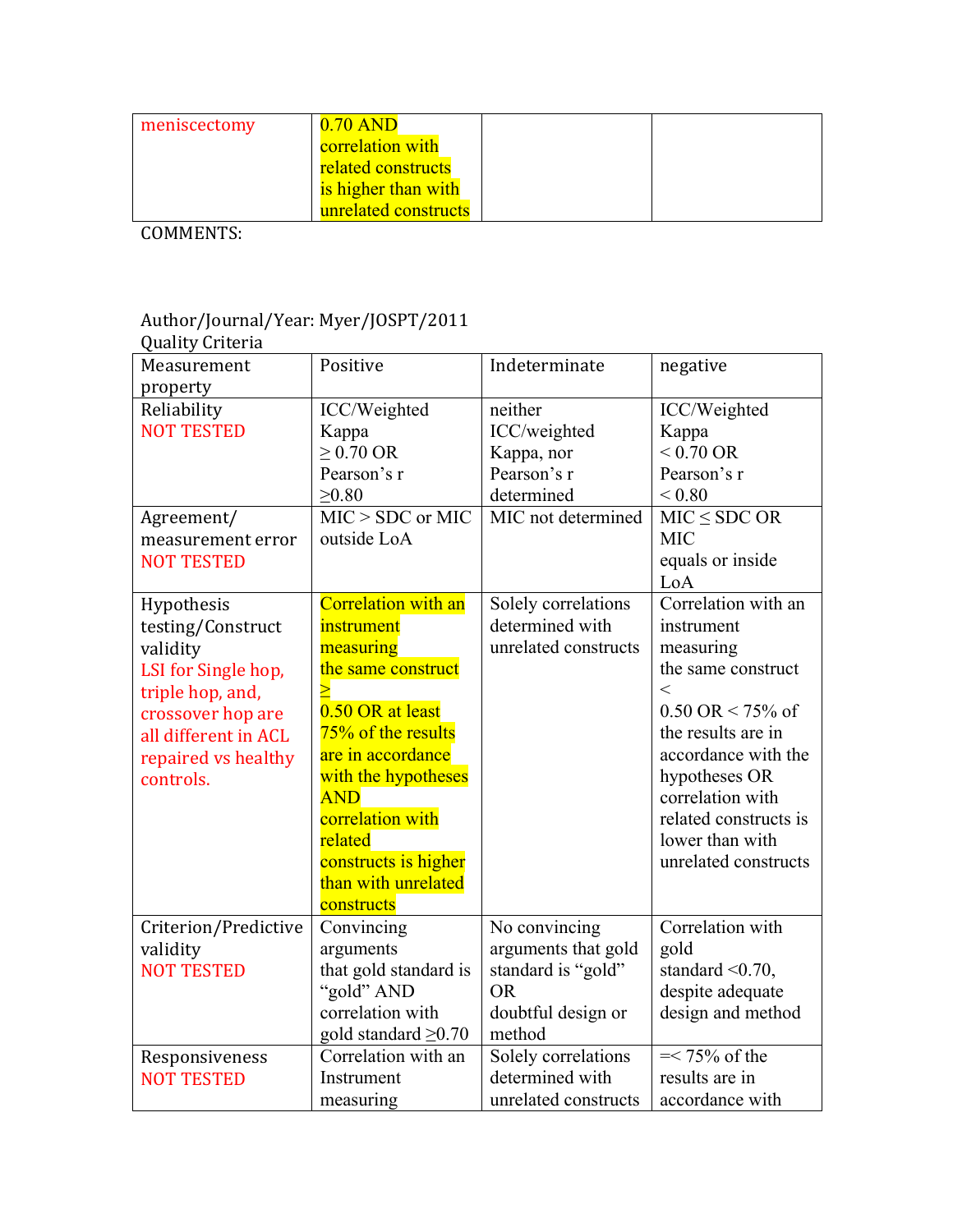|                     | the same construct   | the hypotheses OR     |
|---------------------|----------------------|-----------------------|
|                     |                      | $AUC < 0.70$ OR       |
|                     | 0.50 OR at least     | correlation with      |
|                     | 75% of the results   | related constructs is |
|                     | are in accordance    | lower than with       |
|                     | with the hypotheses  | unrelated constructs  |
|                     | OR AUC $\geq$        |                       |
|                     | $0.70$ AND           |                       |
|                     | correlation with     |                       |
|                     | related constructs   |                       |
|                     | is higher than with  |                       |
|                     | unrelated constructs |                       |
| Predictive validity | N <sub>O</sub>       |                       |

COMMENTS: timed 6 m hop and all tests that use 2 legs show no difference in the 2 groups. Discriminant validity.

Author/Journal/Year: Nagano/the Open Sports Medicine Journal/2010 Quality Criteria

| guanty Grittina       |                      |                      |                                     |
|-----------------------|----------------------|----------------------|-------------------------------------|
| Measurement           | Positive             | Indeterminate        | negative                            |
| property              |                      |                      |                                     |
| Reliability           | <b>ICC/Weighted</b>  | neither              | ICC/Weighted                        |
| <b>YBT</b> Intraclass | Kappa                | ICC/weighted         | Kappa                               |
| correlations Ant      | $\geq 0.70$ OR       | Kappa, nor           | $< 0.70 \text{ OR}$                 |
| .78; postmed .76;     | Pearson's r          | Pearson's r          | Pearson's r                         |
| postlat .71;          | $\geq 0.80$          | determined           | ${}_{0.80}$                         |
| composite .76         |                      |                      |                                     |
| Agreement/            | $MIC > SDC$ or $MIC$ | MIC not determined   | $MIC \le SDC OR$                    |
| measurement error     | outside LoA          |                      | <b>MIC</b>                          |
| <b>NOT TESTED</b>     |                      |                      | equals or inside                    |
|                       |                      |                      | LoA                                 |
| Hypothesis            | Correlation with an  | Solely correlations  | Correlation with an                 |
| testing/Construct     | instrument           | determined with      | instrument                          |
| validity              | measuring            | unrelated constructs | measuring                           |
| <b>NOT TESTED</b>     | the same construct   |                      | the same construct                  |
|                       | $\geq$               |                      | $\,<\,$                             |
|                       | 0.50 OR at least     |                      | $0.50 \text{ OR} < 75\% \text{ of}$ |
|                       | 75% of the results   |                      | the results are in                  |
|                       | are in accordance    |                      | accordance with the                 |
|                       | with the hypotheses  |                      | hypotheses OR                       |
|                       | <b>AND</b>           |                      | correlation with                    |
|                       | correlation with     |                      | related constructs is               |
|                       | related              |                      | lower than with                     |
|                       | constructs is higher |                      | unrelated constructs                |
|                       | than with unrelated  |                      |                                     |
|                       | constructs           |                      |                                     |
| Criterion/Predictive  | Convincing           | No convincing        | <b>Correlation with</b>             |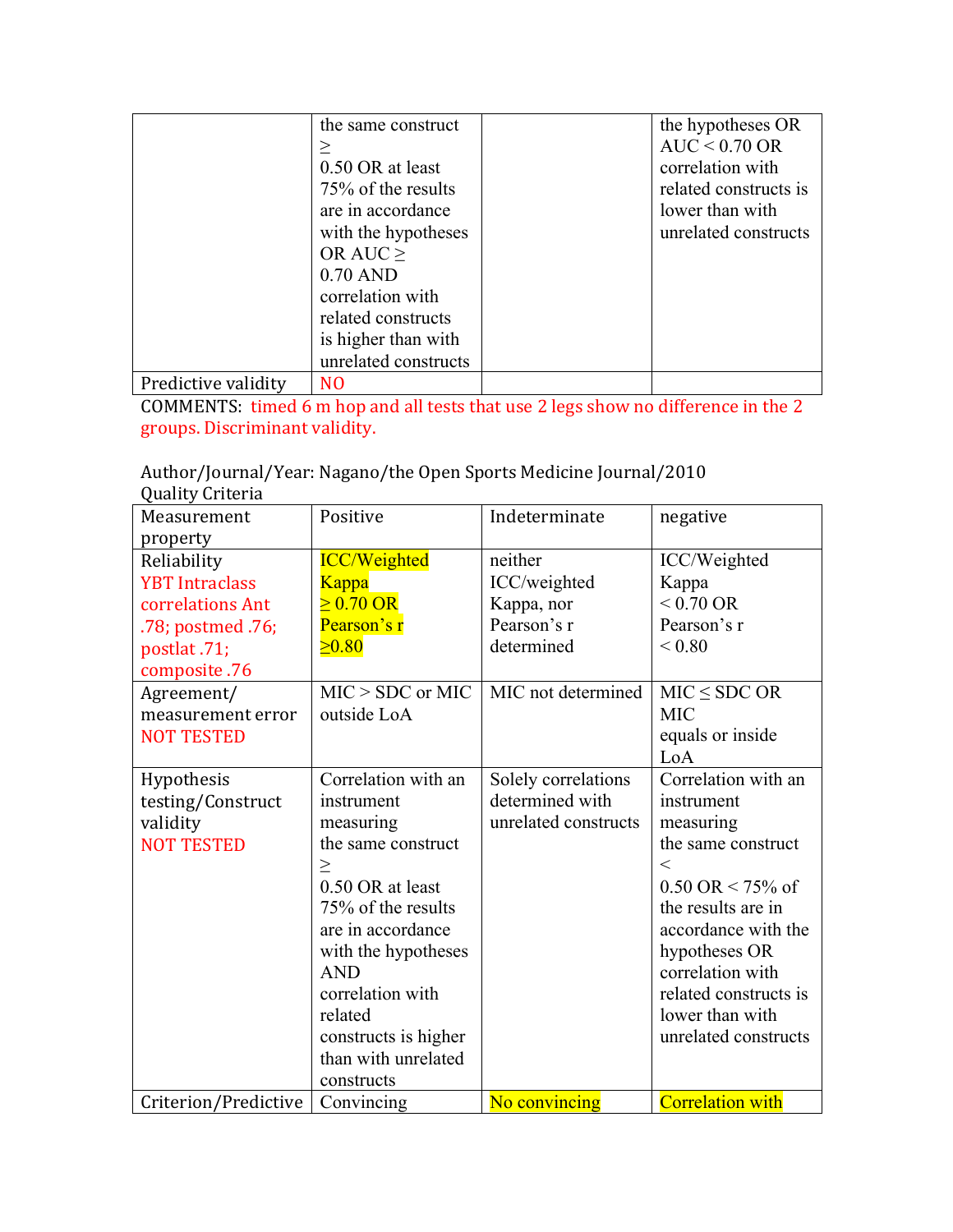| validity<br><b>Alone YBT anterior</b><br>has moderate<br>correlation with<br>peak knee flexion<br>angle.<br>As part of a model<br>of 4 tests, YBT ant<br>predicts 29% of the<br>variance of peak<br>knee flexion angle | arguments<br>that gold standard is<br>"gold" AND<br>correlation with<br>gold standard $\geq 0.70$                                                                                                                                                                                            | arguments that gold<br>standard is "gold"<br><b>OR</b><br>doubtful design or<br>method- for peak<br>knee flexion | gold<br>standard $\leq 0.70$ ,<br>despite adequate<br>design and method-<br>for peak knee<br>valgus                                                                                   |
|------------------------------------------------------------------------------------------------------------------------------------------------------------------------------------------------------------------------|----------------------------------------------------------------------------------------------------------------------------------------------------------------------------------------------------------------------------------------------------------------------------------------------|------------------------------------------------------------------------------------------------------------------|---------------------------------------------------------------------------------------------------------------------------------------------------------------------------------------|
| Responsiveness<br><b>NOT TESTED</b>                                                                                                                                                                                    | Correlation with an<br>Instrument<br>measuring<br>the same construct<br>$\geq$<br>0.50 OR at least<br>75% of the results<br>are in accordance<br>with the hypotheses<br>OR AUC $\geq$<br>$0.70$ AND<br>correlation with<br>related constructs<br>is higher than with<br>unrelated constructs | Solely correlations<br>determined with<br>unrelated constructs                                                   | $=< 75\%$ of the<br>results are in<br>accordance with<br>the hypotheses OR<br>$AUC < 0.70$ OR<br>correlation with<br>related constructs is<br>lower than with<br>unrelated constructs |

# Author/Journal/Year: Noyes/Am J Sports Med/1991

| <b>Quality Criteria</b> |                     |                      |                            |
|-------------------------|---------------------|----------------------|----------------------------|
| Measurement             | Positive            | Indeterminate        | negative                   |
| property                |                     |                      |                            |
| Reliability             | ICC/Weighted        | neither              | ICC/Weighted               |
| <b>NOT TESTED</b>       | Kappa               | ICC/weighted         | Kappa                      |
|                         | $\geq$ 0.70 OR      | Kappa, nor           | $< 0.70 \text{ OR}$        |
|                         | Pearson's r         | Pearson's r          | Pearson's r                |
|                         | >0.80               | determined           | ${}_{0.80}$                |
| Agreement/              | $MIC > SDC$ or MIC  | MIC not determined   | $MIC \le SDC OR$           |
| measurement error       | outside LoA         |                      | <b>MIC</b>                 |
| <b>NOT TESTED</b>       |                     |                      | equals or inside           |
|                         |                     |                      | LoA                        |
| Hypothesis              | Correlation with an | Solely correlations  | <b>Correlation with an</b> |
| testing/Construct       | instrument          | determined with      | instrument                 |
| validity                | measuring           | unrelated constructs | measuring                  |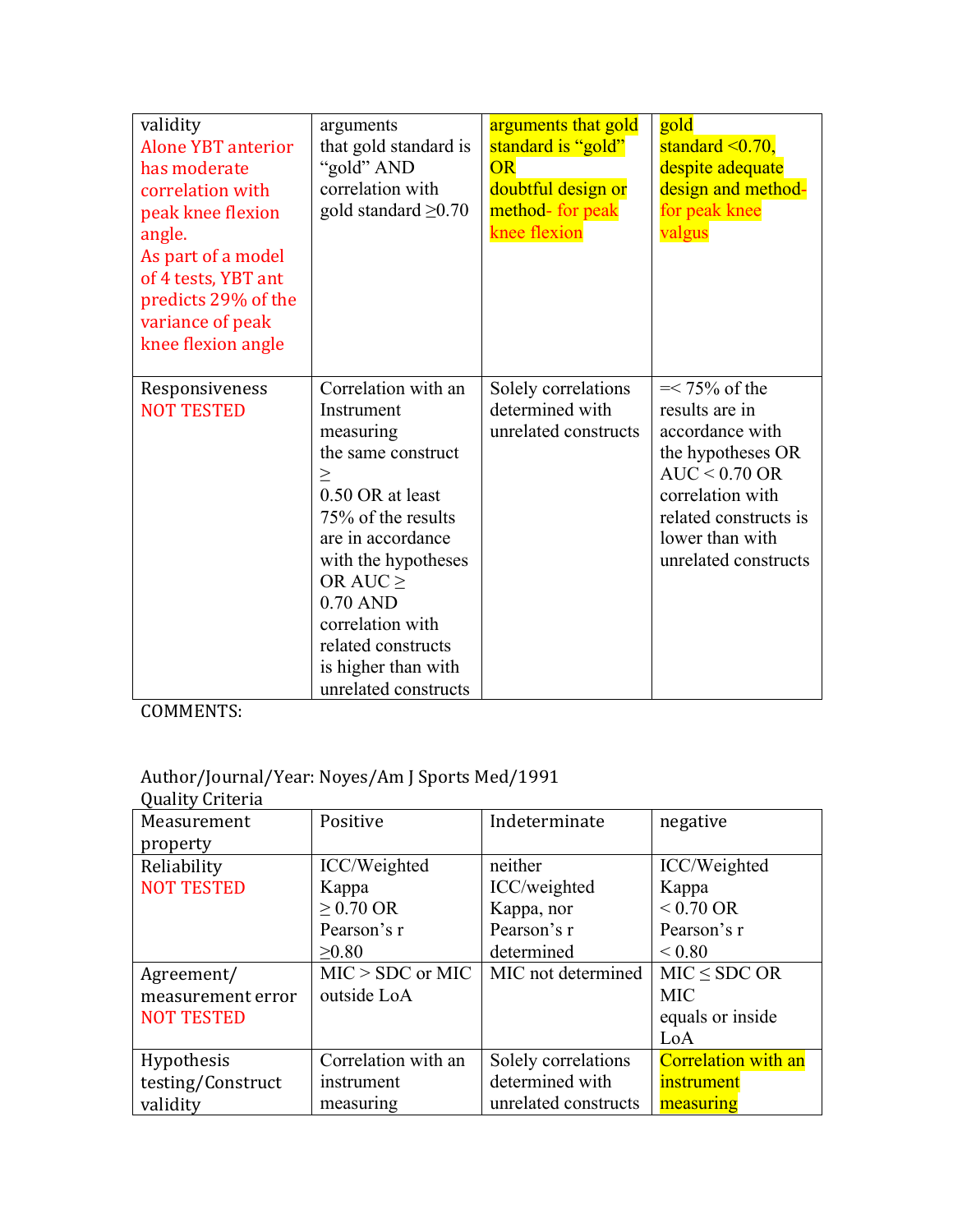| <b>Multiple linear</b><br>regressions showed<br>only 1 relationship<br>was found: single<br>hop symmetry with<br>self-report of full<br>giving way with a<br>correlation of 0.28 | the same construct<br>$\geq$<br>0.50 OR at least<br>75% of the results<br>are in accordance<br>with the hypotheses<br><b>AND</b><br>correlation with<br>related<br>constructs is higher<br>than with unrelated<br>constructs                                                                 |                                                                                                         | the same construct<br>$0.50 \text{ OR} \le 75\% \text{ of}$<br>the results are in<br>accordance with the<br>hypotheses OR<br>correlation with<br>related constructs is<br>lower than with<br>unrelated constructs |
|----------------------------------------------------------------------------------------------------------------------------------------------------------------------------------|----------------------------------------------------------------------------------------------------------------------------------------------------------------------------------------------------------------------------------------------------------------------------------------------|---------------------------------------------------------------------------------------------------------|-------------------------------------------------------------------------------------------------------------------------------------------------------------------------------------------------------------------|
| Criterion/Predictive<br>validity<br>Single hop-SN52;SP<br>97;LR+17.3<br>Timed hop-<br>SN49;SP92;LR+6.13<br>abnormal limb<br>symmetry in an ACL<br>deficient knee (SN)            | Convincing<br>arguments<br>that gold standard is<br>"gold" AND<br>correlation with<br>gold standard $\geq 0.70$                                                                                                                                                                              | No convincing<br>arguments that gold<br>standard is "gold"<br><b>OR</b><br>doubtful design or<br>method | <b>Correlation with</b><br>gold<br>standard $\leq 0.70$ ,<br>despite adequate<br>design and method                                                                                                                |
| Responsiveness<br><b>NOT TESTED</b>                                                                                                                                              | Correlation with an<br>Instrument<br>measuring<br>the same construct<br>$\geq$<br>0.50 OR at least<br>75% of the results<br>are in accordance<br>with the hypotheses<br>OR AUC $\geq$<br>$0.70$ AND<br>correlation with<br>related constructs<br>is higher than with<br>unrelated constructs | Solely correlations<br>determined with<br>unrelated constructs                                          | $=< 75\%$ of the<br>results are in<br>accordance with<br>the hypotheses OR<br>$AUC < 0.70$ OR<br>correlation with<br>related constructs is<br>lower than with<br>unrelated constructs                             |

COMMENTS: this is an oft-cited article

Author/Journal/Year: Purdam/PT in Sport/2003

| <b>Quality Criteria</b> |              |               |              |
|-------------------------|--------------|---------------|--------------|
| Measurement             | Positive     | Indeterminate | negative     |
| property                |              |               |              |
| Reliability             | ICC/Weighted | neither       | ICC/Weighted |
| They tested             | Kappa        | ICC/weighted  | Kappa        |
| whether pain rating     | $> 0.70$ OR  | Kappa, nor    | $< 0.70$ OR  |
| (an indicator of        | Pearson's r  | Pearson's r   | Pearson's r  |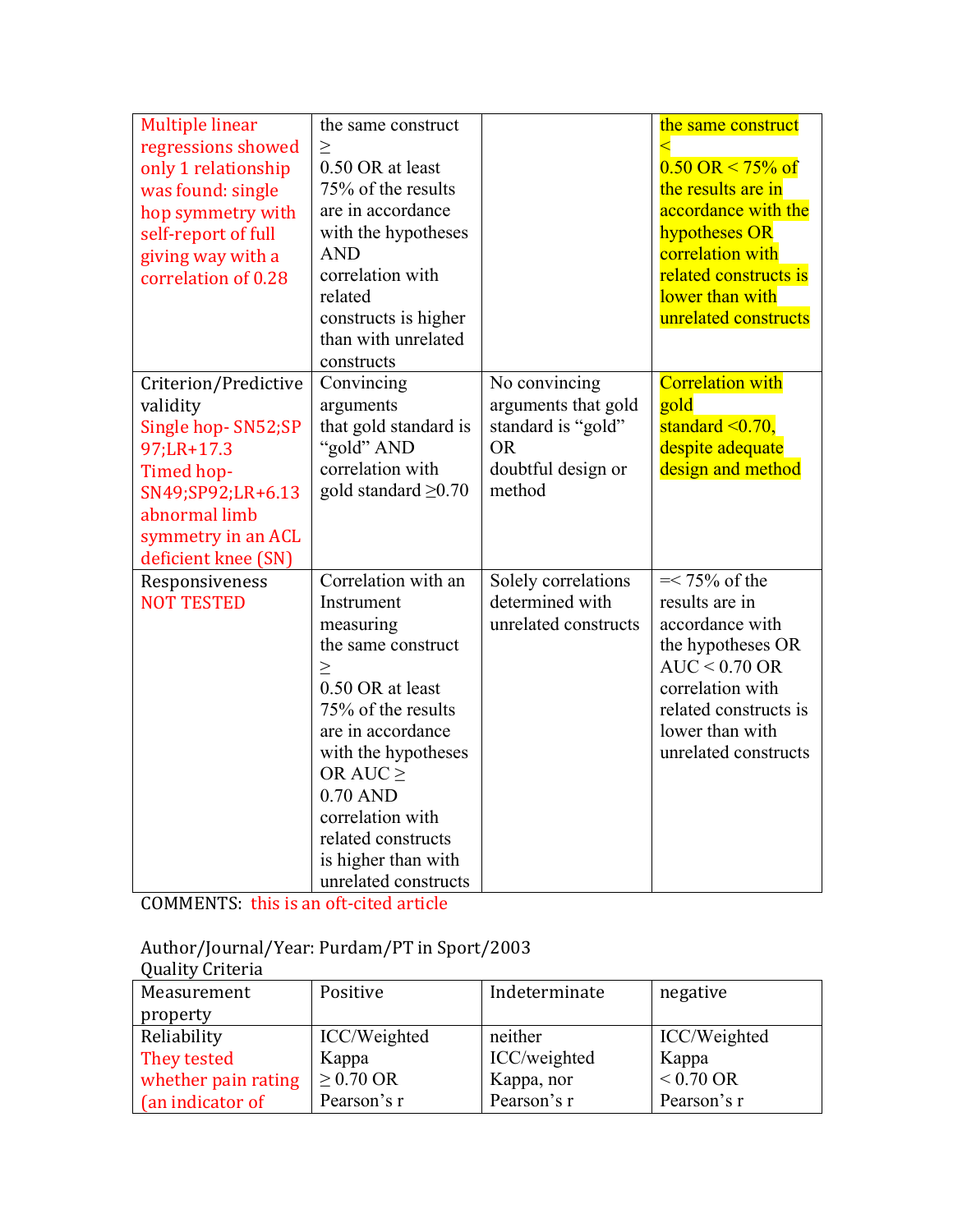| loading the correct<br>structure) during<br>the tests was<br>reliable in a 3 hour<br>test-retest                                           | $\geq$ 0.80 Used typical<br>error measurement<br>(TEM)                                                                                                                                                                                                                                              | determined                                                                                              | ${}_{0.80}$                                                                                                                                                                                                                                                                  |
|--------------------------------------------------------------------------------------------------------------------------------------------|-----------------------------------------------------------------------------------------------------------------------------------------------------------------------------------------------------------------------------------------------------------------------------------------------------|---------------------------------------------------------------------------------------------------------|------------------------------------------------------------------------------------------------------------------------------------------------------------------------------------------------------------------------------------------------------------------------------|
| Agreement/<br>measurement error<br><b>NOT TESTED</b>                                                                                       | $MIC > SDC$ or MIC<br>outside LoA                                                                                                                                                                                                                                                                   | MIC not determined                                                                                      | $MIC \le SDC OR$<br><b>MIC</b><br>equals or inside<br>LoA                                                                                                                                                                                                                    |
| Hypothesis<br>testing/Construct<br>validity<br><b>NT</b>                                                                                   | Correlation with an<br>instrument<br>measuring<br>the same construct<br>$\geq$<br>0.50 OR at least<br>75% of the results<br>are in accordance<br>with the hypotheses<br><b>AND</b><br>correlation with<br>related<br>constructs is higher<br>than with unrelated<br>constructs                      | Solely correlations<br>determined with<br>unrelated constructs                                          | Correlation with an<br>instrument<br>measuring<br>the same construct<br>$\,<\,$<br>$0.50 \text{ OR} < 75\% \text{ of}$<br>the results are in<br>accordance with the<br>hypotheses OR<br>correlation with<br>related constructs is<br>lower than with<br>unrelated constructs |
| Criterion/Predictive<br>validity<br><b>NOT TESTED</b>                                                                                      | Convincing<br>arguments<br>that gold standard is<br>"gold" AND<br>correlation with<br>gold standard $\geq 0.70$                                                                                                                                                                                     | No convincing<br>arguments that gold<br>standard is "gold"<br><b>OR</b><br>doubtful design or<br>method | Correlation with<br>gold<br>standard $\leq 0.70$ ,<br>despite adequate<br>design and method                                                                                                                                                                                  |
| Responsiveness<br>The single leg<br>decline squat and<br>hop tests<br>demonstrated<br>increased pain<br>scores after<br>intensive training | Correlation with an<br><b>Instrument</b><br>measuring<br>the same construct<br>$\geq$<br>0.50 OR at least<br>75% of the results<br>are in accordance<br>with the hypotheses<br>OR AUC $\geq$<br>$0.70$ AND<br>correlation with<br>related constructs<br>is higher than with<br>unrelated constructs | Solely correlations<br>determined with<br>unrelated constructs                                          | $=< 75\%$ of the<br>results are in<br>accordance with<br>the hypotheses OR<br>$AUC < 0.70$ OR<br>correlation with<br>related constructs is<br>lower than with<br>unrelated constructs                                                                                        |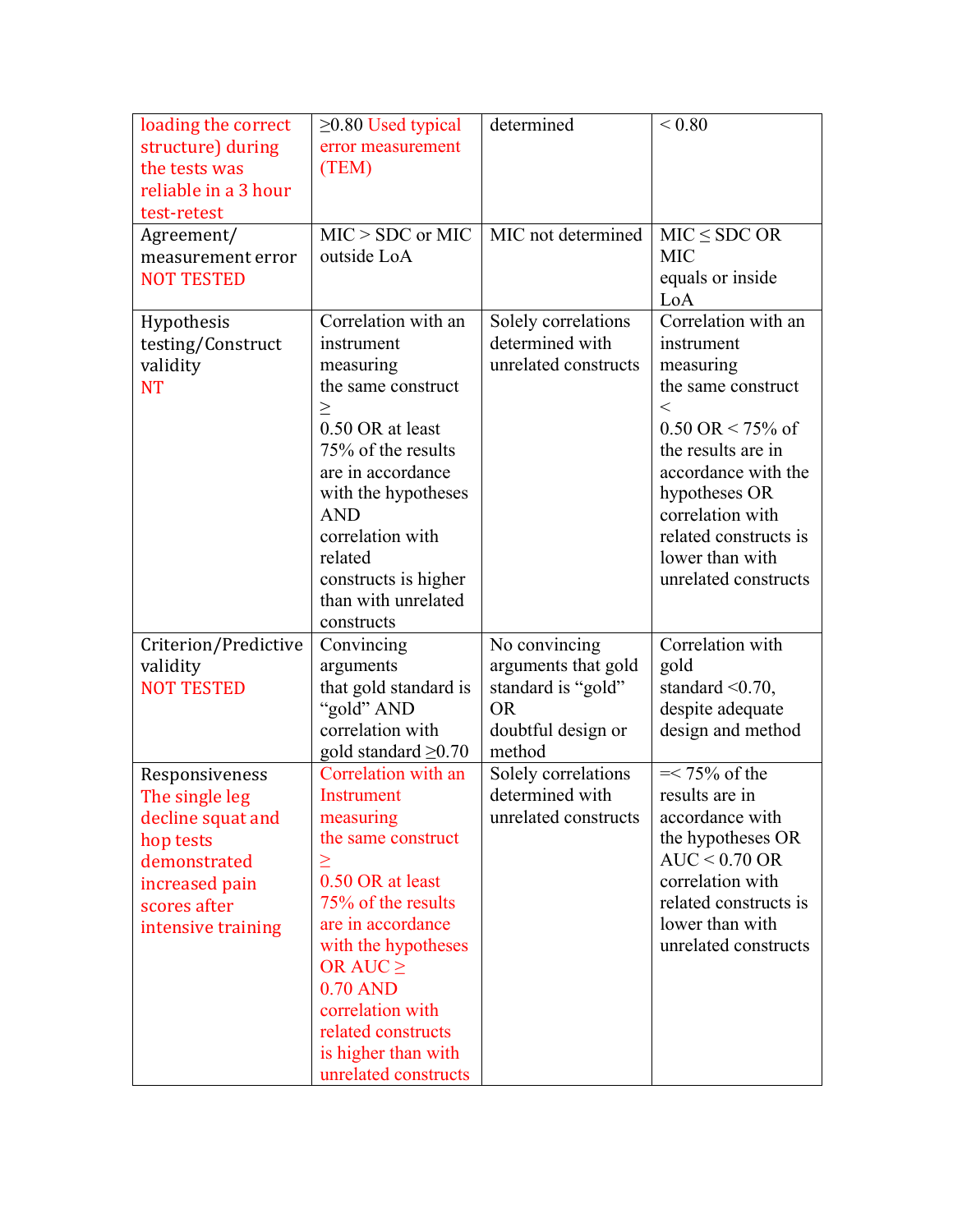COMMENTS: Decline single leg squat and hop both significant but authors recommend squat as more reliable. They feel it detects a change in pain with training and therefore, loads the patellar tendon. They suggest using it as an exercise in patients with jumper's knee

| Measurement          | Positive                  | Indeterminate        | negative                            |
|----------------------|---------------------------|----------------------|-------------------------------------|
| property             |                           |                      |                                     |
| Reliability          | <b>ICC/Weighted</b>       | neither              | ICC/Weighted                        |
| Hop test index ICC   | <b>Kappa</b>              | ICC/weighted         | Kappa                               |
| 0.94                 | $\geq 0.70$ OR            | Kappa, nor           | $< 0.70 \text{ OR}$                 |
|                      | Pearson's r               | Pearson's r          | Pearson's r                         |
|                      | $\geq 0.80$               | determined           | ${}_{0.80}$                         |
| Agreement/           | $MIC > SDC$ or MIC        | MIC not determined   | $MIC \leq SDC OR$                   |
| measurement error    | outside LoA               |                      | <b>MIC</b>                          |
| <b>NOT TESTED</b>    |                           |                      | equals or inside                    |
|                      |                           |                      | LoA                                 |
| Hypothesis           | Correlation with an       | Solely correlations  | <b>Correlation with an</b>          |
| testing/Construct    | instrument                | determined with      | instrument                          |
| validity             | measuring                 | unrelated constructs | measuring                           |
| Correlation          | the same construct        |                      | the same construct                  |
| between single hop   | $\geq$                    |                      |                                     |
| and KOS (.36), Peak  | 0.50 OR at least          |                      | $0.50 \text{ OR} < 75\% \text{ of}$ |
| quad torque (.30),   | 75% of the results        |                      | the results are in                  |
| and laxity (KT       | are in accordance         |                      | accordance with the                 |
| 1000) (.14) were     | with the hypotheses       |                      | hypotheses OR                       |
| low                  | <b>AND</b>                |                      | correlation with                    |
|                      | correlation with          |                      | related constructs is               |
|                      | related                   |                      | lower than with                     |
|                      | constructs is higher      |                      | unrelated constructs                |
|                      | than with unrelated       |                      |                                     |
|                      | constructs                |                      |                                     |
| Criterion/Predictive | Convincing                | No convincing        | Correlation with                    |
| validity             | arguments                 | arguments that gold  | gold                                |
| <b>NOT TESTED</b>    | that gold standard is     | standard is "gold"   | standard $\leq 0.70$ ,              |
|                      | "gold" AND                | <b>OR</b>            | despite adequate                    |
|                      | correlation with          | doubtful design or   | design and method                   |
|                      | gold standard $\geq 0.70$ | method               |                                     |
| Responsiveness       | Correlation with an       | Solely correlations  | $=< 75\%$ of the                    |
| <b>NOT TESTED</b>    | Instrument                | determined with      | results are in                      |
|                      | measuring                 | unrelated constructs | accordance with                     |
|                      | the same construct        |                      | the hypotheses OR                   |
|                      | $\geq$                    |                      | $AUC < 0.70$ OR                     |
|                      | 0.50 OR at least          |                      | correlation with                    |
|                      | 75% of the results        |                      | related constructs is               |

Author/Journal/Year: Ross/Knee Surg Sports Traumatol Arthrosc/2002 Quality Criteria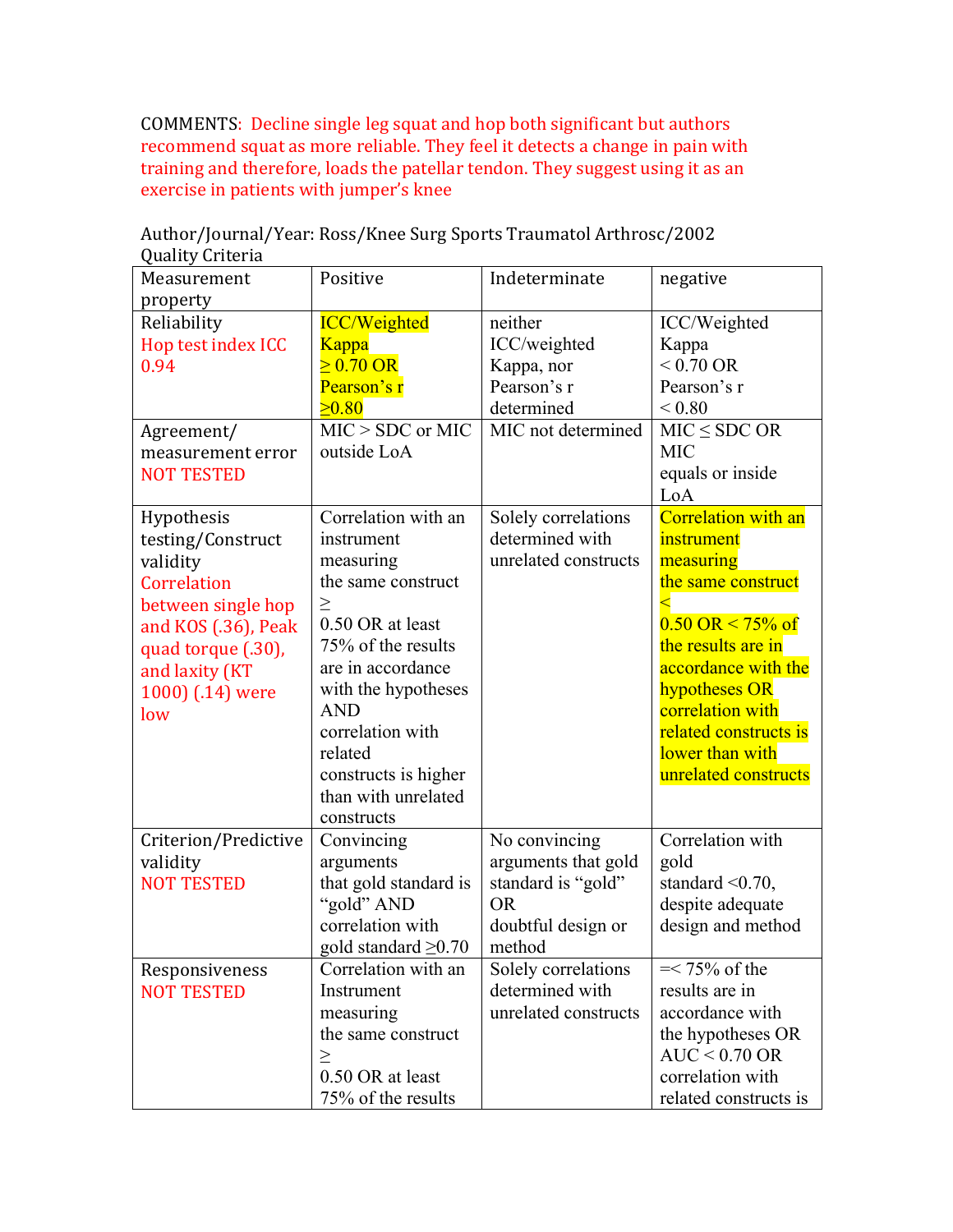| are in accordance    | lower than with      |
|----------------------|----------------------|
| with the hypotheses  | unrelated constructs |
| OR AUC $\geq$        |                      |
| $0.70$ AND           |                      |
| correlation with     |                      |
| related constructs   |                      |
| is higher than with  |                      |
| unrelated constructs |                      |

COMMENTS: # of concomitant knee injuries was the strongest predictor. Used correlation matrix between independent variables and eliminated 1 of any 2 with a correlation of 0.70 before doing stepwise regression

Author/Journal/Year: Ross/J Orthop Traumatol/2010 Quality Criteria

| Measurement<br>property                               | Positive                                                                                                                                                                                                                                                                       | Indeterminate                                                                                           | negative                                                                                                                                                                                                                                                          |
|-------------------------------------------------------|--------------------------------------------------------------------------------------------------------------------------------------------------------------------------------------------------------------------------------------------------------------------------------|---------------------------------------------------------------------------------------------------------|-------------------------------------------------------------------------------------------------------------------------------------------------------------------------------------------------------------------------------------------------------------------|
| Reliability<br><b>NOT TESTED</b>                      | ICC/Weighted<br>Kappa<br>$\geq$ 0.70 OR<br>Pearson's r<br>$\geq 0.80$                                                                                                                                                                                                          | neither<br>ICC/weighted<br>Kappa, nor<br>Pearson's r<br>determined                                      | ICC/Weighted<br>Kappa<br>$< 0.70 \text{ OR}$<br>Pearson's r<br>${}_{< 0.80}$                                                                                                                                                                                      |
| Agreement/<br>measurement error<br><b>NOT TESTED</b>  | $MIC > SDC$ or $MIC$<br>outside LoA                                                                                                                                                                                                                                            | MIC not determined                                                                                      | $MIC \le SDC OR$<br><b>MIC</b><br>equals or inside<br>LoA                                                                                                                                                                                                         |
| Hypothesis<br>testing/Construct<br>validity           | Correlation with an<br>instrument<br>measuring<br>the same construct<br>$\geq$<br>0.50 OR at least<br>75% of the results<br>are in accordance<br>with the hypotheses<br><b>AND</b><br>correlation with<br>related<br>constructs is higher<br>than with unrelated<br>constructs | Solely correlations<br>determined with<br>unrelated constructs                                          | Correlation with an<br>instrument<br>measuring<br>the same construct<br>$0.50 \text{ OR} < 75\% \text{ of}$<br>the results are in<br>accordance with the<br>hypotheses OR<br>correlation with<br>related constructs is<br>lower than with<br>unrelated constructs |
| Criterion/Predictive<br>validity<br><b>NOT TESTED</b> | Convincing<br>arguments<br>that gold standard is<br>"gold" AND<br>correlation with<br>gold standard $\geq 0.70$                                                                                                                                                                | No convincing<br>arguments that gold<br>standard is "gold"<br><b>OR</b><br>doubtful design or<br>method | Correlation with<br>gold<br>standard $\leq 0.70$ ,<br>despite adequate<br>design and method                                                                                                                                                                       |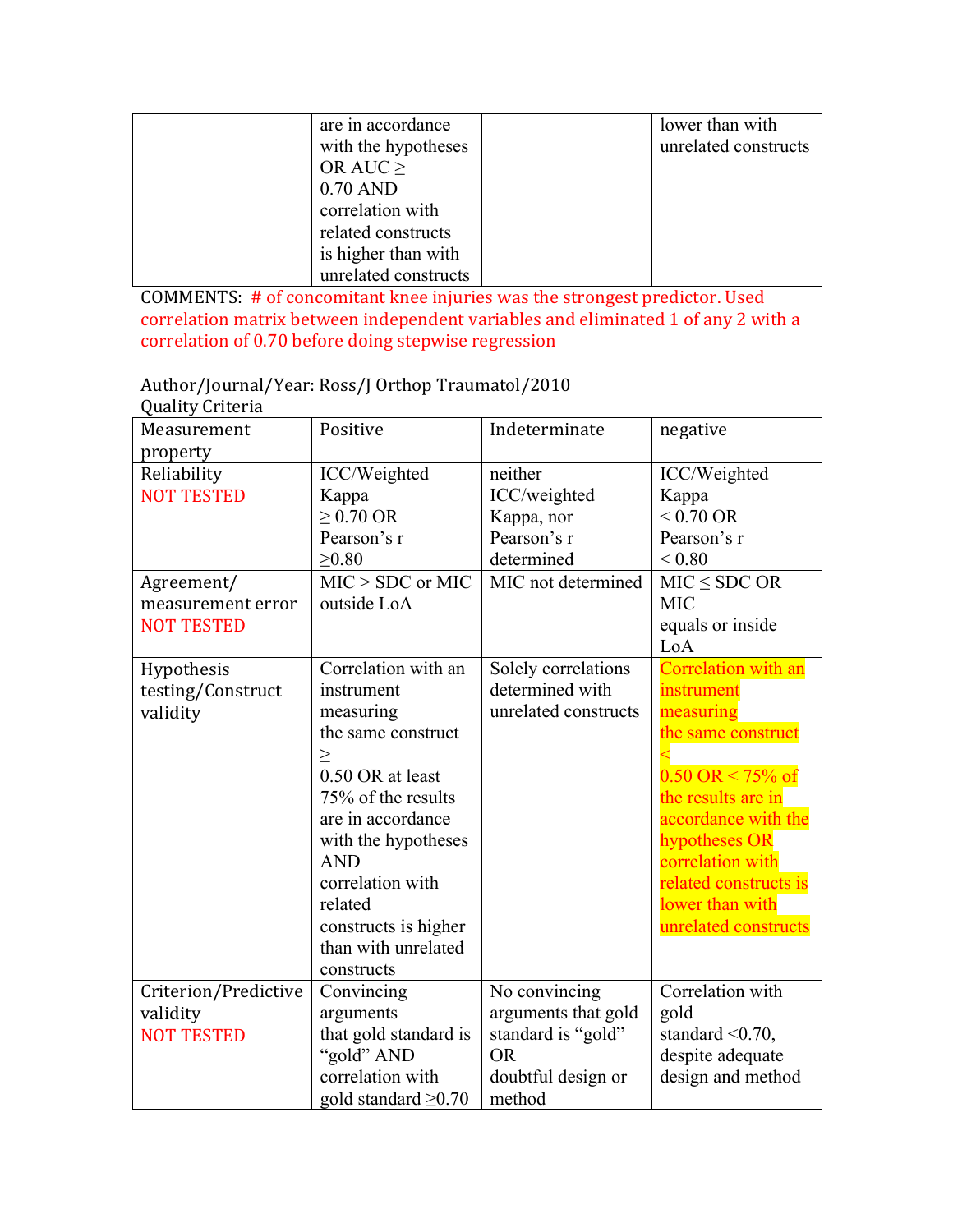| Responsiveness    | Correlation with an  | Solely correlations  | $=< 75\%$ of the      |
|-------------------|----------------------|----------------------|-----------------------|
| <b>NOT TESTED</b> | Instrument           | determined with      | results are in        |
|                   | measuring            | unrelated constructs | accordance with       |
|                   | the same construct   |                      | the hypotheses OR     |
|                   |                      |                      | $AUC < 0.70$ OR       |
|                   | 0.50 OR at least     |                      | correlation with      |
|                   | 75% of the results   |                      | related constructs is |
|                   | are in accordance    |                      | lower than with       |
|                   | with the hypotheses  |                      | unrelated constructs  |
|                   | OR AUC $>$           |                      |                       |
|                   | $0.70$ AND           |                      |                       |
|                   | correlation with     |                      |                       |
|                   | related constructs   |                      |                       |
|                   | is higher than with  |                      |                       |
|                   | unrelated constructs |                      |                       |

COMMENTS: Single hop + isokinetic quad strength + laxity via KT test explained only 1% of the variance in self-reported function during ADL and Sport FABQ and additional knee surgery predicted 61%

Author/Journal/Year: Svensson/Knee Surg Sports Traumatol Arthrosc/2006 Quality Criteria: 

| gaancy oritorial<br>Measurement | Positive             | Indeterminate        | negative              |
|---------------------------------|----------------------|----------------------|-----------------------|
| property                        |                      |                      |                       |
| Reliability                     | ICC/Weighted         | neither              | ICC/Weighted          |
| <b>NOT TESTED</b>               | Kappa                | ICC/weighted         | Kappa                 |
|                                 | $\geq$ 0.70 OR       | Kappa, nor           | $< 0.70 \text{ OR}$   |
|                                 | Pearson's r          | Pearson's r          | Pearson's r           |
|                                 | $\geq 0.80$          | determined           | ${}_{0.80}$           |
| Agreement/                      | $MIC > SDC$ or $MIC$ | MIC not determined   | $MIC \le SDC OR$      |
| measurement error               | outside LoA          |                      | <b>MIC</b>            |
| <b>NOT TESTED</b>               |                      |                      | equals or inside      |
|                                 |                      |                      | LoA                   |
| <b>Hypothesis</b>               | Correlation with an  | Solely correlations  | Correlation with an   |
| testing/Construct               | instrument           | determined with      | instrument            |
| validity                        | measuring            | unrelated constructs | measuring             |
| <b>NOT TESTED</b>               | the same construct   |                      | the same construct    |
|                                 | $\geq$               |                      | $\lt$                 |
|                                 | 0.50 OR at least     |                      | $0.50$ OR < 75% of    |
|                                 | 75% of the results   |                      | the results are in    |
|                                 | are in accordance    |                      | accordance with the   |
|                                 | with the hypotheses  |                      | hypotheses OR         |
|                                 | <b>AND</b>           |                      | correlation with      |
|                                 | correlation with     |                      | related constructs is |
|                                 | related              |                      | lower than with       |
|                                 | constructs is higher |                      | unrelated constructs  |
|                                 | than with unrelated  |                      |                       |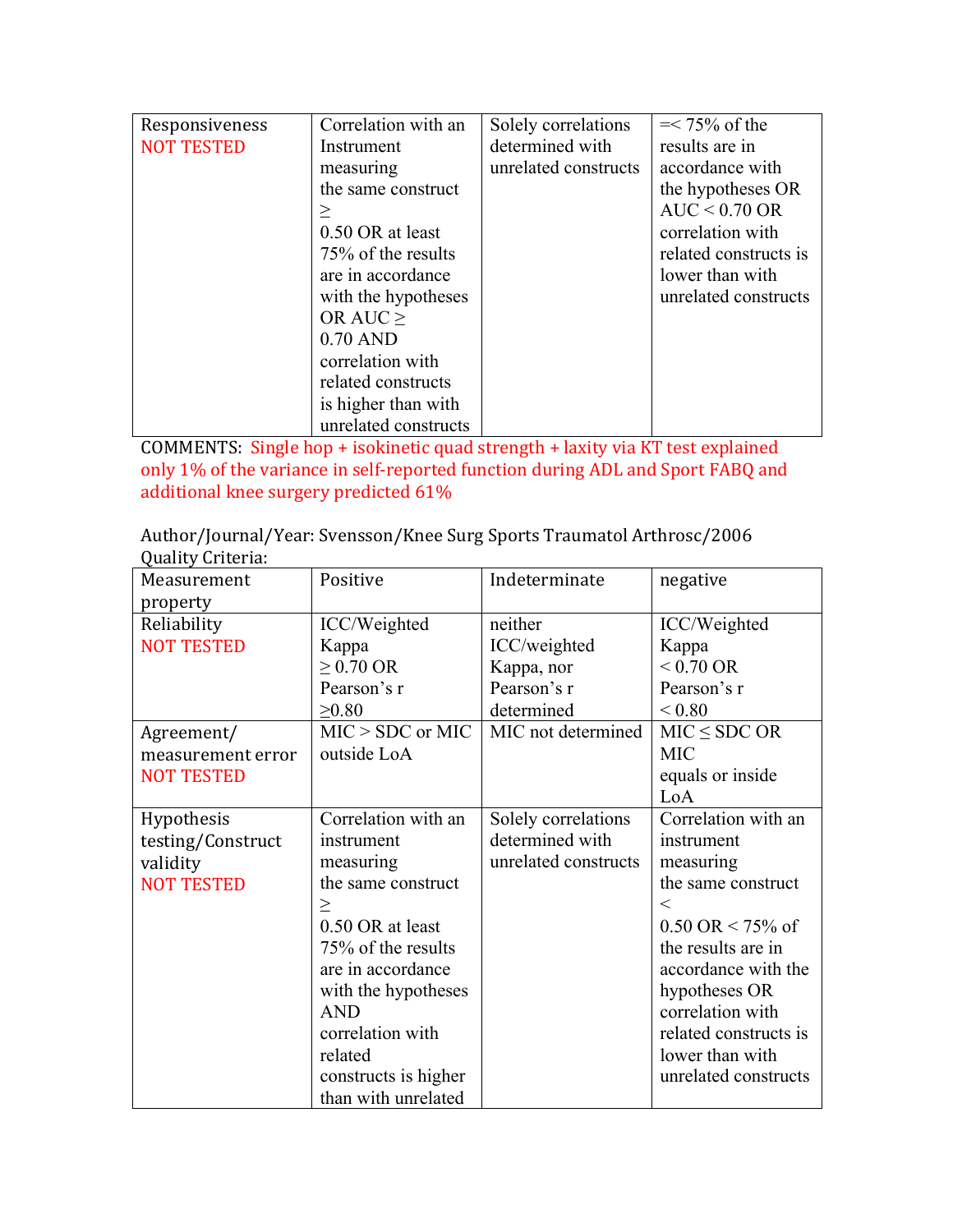|                                                                                                                 | constructs                                                                                                                                                                                                                                                                                       |                                                                                                   |                                                                                                                                                                                       |
|-----------------------------------------------------------------------------------------------------------------|--------------------------------------------------------------------------------------------------------------------------------------------------------------------------------------------------------------------------------------------------------------------------------------------------|---------------------------------------------------------------------------------------------------|---------------------------------------------------------------------------------------------------------------------------------------------------------------------------------------|
| Criterion/Predictive<br>validity<br><b>NOT TESTED</b>                                                           | Convincing<br>arguments<br>that gold standard is<br>"gold" AND<br>correlation with<br>gold standard $\geq 0.70$                                                                                                                                                                                  | No convincing<br>arguments that gold<br>standard is "gold"<br>OR.<br>doubtful design or<br>method | Correlation with<br>gold<br>standard $\leq 0.70$ ,<br>despite adequate<br>design and method                                                                                           |
| Responsiveness<br>Significant change<br>from pre-op to 2<br>Year post-op after<br>rehab in both graft<br>groups | <b>Correlation with an</b><br><b>Instrument</b><br>measuring<br>the same construct<br>0.50 OR at least<br>75% of the results<br>are in accordance<br>with the hypotheses<br>OR AUC $\geq$<br>$0.70$ AND<br>correlation with<br>related constructs<br>is higher than with<br>unrelated constructs | Solely correlations<br>determined with<br>unrelated constructs                                    | $=< 75\%$ of the<br>results are in<br>accordance with<br>the hypotheses OR<br>$AUC < 0.70$ OR<br>correlation with<br>related constructs is<br>lower than with<br>unrelated constructs |

COMMENTS: The study showed that the hop test improves from baseline to 2 Years post-op in ACL patients (internal responsiveness). Did not correlate these change scores with a Criterion/Predictive standard so did not examine external responsiveness.

### Author/Journal/Year: Tegner/Am J Sports Med/1986

# Quality Criteria:

| Measurement          | Positive                   | Indeterminate        | negative                            |
|----------------------|----------------------------|----------------------|-------------------------------------|
| property             |                            |                      |                                     |
| Reliability          | ICC/Weighted               | neither              | ICC/Weighted                        |
| <b>NOT TESTED</b>    | Kappa                      | ICC/weighted         | Kappa                               |
|                      | $\geq$ 0.70 OR             | Kappa, nor           | $< 0.70 \text{ OR}$                 |
|                      | Pearson's r                | Pearson's r          | Pearson's r                         |
|                      | $\geq 0.80$                | determined           | ${}_{0.80}$                         |
| Agreement/           | $MIC > SDC$ or MIC         | MIC not determined   | $MIC \le SDC OR$                    |
| measurement error    | outside LoA                |                      | <b>MIC</b>                          |
| <b>NOT TESTED</b>    |                            |                      | equals or inside                    |
|                      |                            |                      | LoA                                 |
| Hypothesis           | <b>Correlation with an</b> | Solely correlations  | Correlation with an                 |
| testing/Construct    | <i>instrument</i>          | determined with      | instrument                          |
| validity             | measuring                  | unrelated constructs | measuring                           |
| <b>ACL</b> deficient | the same construct         |                      | the same construct                  |
| compared to normal   |                            |                      | $\,<\,$                             |
| male soccer players. | 0.50 OR at least           |                      | $0.50 \text{ OR} < 75\% \text{ of}$ |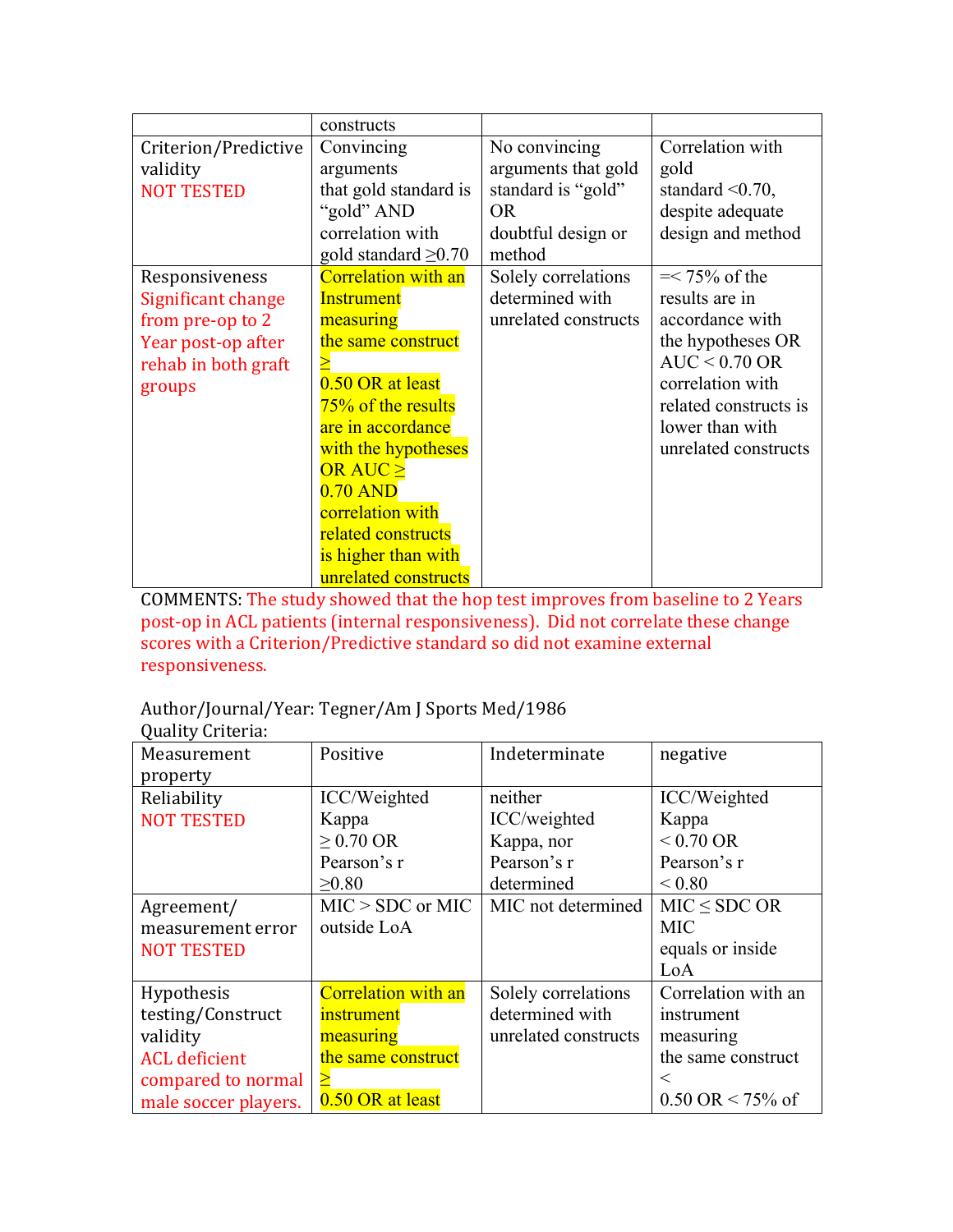| <b>ACL</b> deficient<br>patients hop<br>significantly shorter<br>and run more<br>slowly up/down<br>stairs and slopes | 75% of the results<br>are in accordance<br>with the hypotheses<br><b>AND</b><br>correlation with<br>related<br>constructs is higher<br>than with unrelated<br>constructs                                                                                                                     |                                                                                                         | the results are in<br>accordance with the<br>hypotheses OR<br>correlation with<br>related constructs is<br>lower than with<br>unrelated constructs                                    |
|----------------------------------------------------------------------------------------------------------------------|----------------------------------------------------------------------------------------------------------------------------------------------------------------------------------------------------------------------------------------------------------------------------------------------|---------------------------------------------------------------------------------------------------------|---------------------------------------------------------------------------------------------------------------------------------------------------------------------------------------|
| Criterion/Predictive<br>validity                                                                                     | Convincing<br>arguments<br>that gold standard is<br>"gold" AND<br>correlation with<br>gold standard $\geq 0.70$                                                                                                                                                                              | No convincing<br>arguments that gold<br>standard is "gold"<br><b>OR</b><br>doubtful design or<br>method | Correlation with<br>gold<br>standard $\leq 0.70$ ,<br>despite adequate<br>design and method                                                                                           |
| Responsiveness<br><b>NOT TESTED</b>                                                                                  | Correlation with an<br>Instrument<br>measuring<br>the same construct<br>$\geq$<br>0.50 OR at least<br>75% of the results<br>are in accordance<br>with the hypotheses<br>OR AUC $\geq$<br>$0.70$ AND<br>correlation with<br>related constructs<br>is higher than with<br>unrelated constructs | Solely correlations<br>determined with<br>unrelated constructs                                          | $=< 75\%$ of the<br>results are in<br>accordance with<br>the hypotheses OR<br>$AUC < 0.70$ OR<br>correlation with<br>related constructs is<br>lower than with<br>unrelated constructs |

COMMENTS: a frequently cited article. Discriminant validity.

### Author/Journal/Year: Witvrouw/Scand J Med Sci Sports/2002 Quality Criteria:

| y aanvy arronnai   |                        |                     |                            |
|--------------------|------------------------|---------------------|----------------------------|
| Measurement        | Positive               | Indeterminate       | negative                   |
| property           |                        |                     |                            |
| Reliability        | <b>ICC/Weighted</b>    | neither             | ICC/Weighted               |
| Intratester ICC =  | Kappa                  | ICC/weighted        | Kappa                      |
| 0.88 of the triple | $\geq 0.70 \text{ OR}$ | Kappa, nor          | $< 0.70$ OR                |
| jump               | Pearson's r            | Pearson's r         | Pearson's r                |
|                    | $\geq 0.80$            | determined          | ${}_{0.80}$                |
| Agreement/         | $MIC > SDC$ or MIC     | MIC not determined  | $MIC \le SDC OR$           |
| measurement error  | outside LoA            |                     | <b>MIC</b>                 |
| <b>NOT TESTED</b>  |                        |                     | equals or inside           |
|                    |                        |                     | LoA                        |
| <b>Hypothesis</b>  | Correlation with an    | Solely correlations | <b>Correlation with an</b> |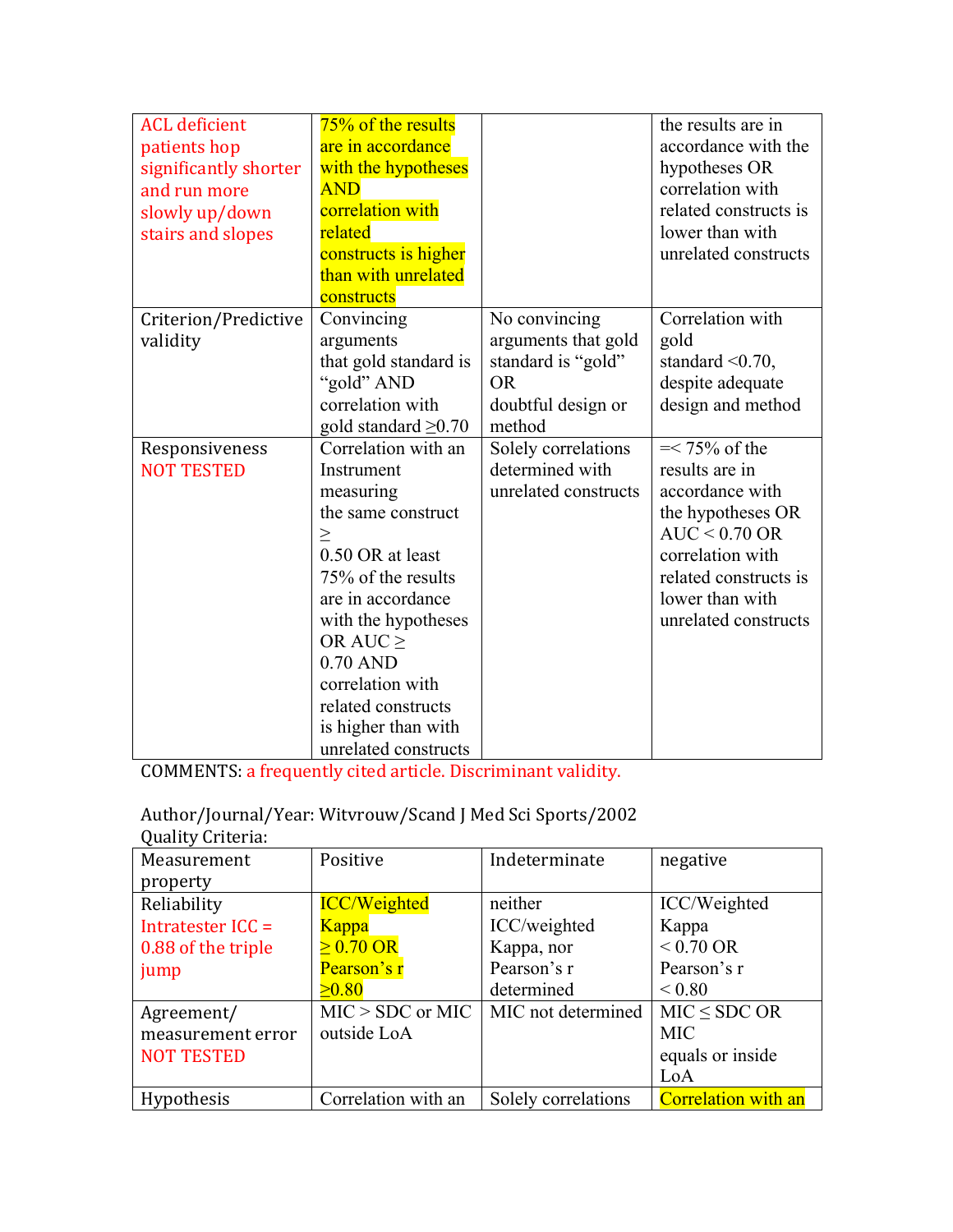| testing/Construct     | instrument                | determined with      | instrument                            |
|-----------------------|---------------------------|----------------------|---------------------------------------|
| validity              | measuring                 | unrelated constructs | measuring                             |
| Compared              | the same construct        |                      | the same construct                    |
| ascending step test,  | $\geq$                    |                      |                                       |
| descending step       | 0.50 OR at least          |                      | $0.50 \text{ OR} \le 75\% \text{ of}$ |
| test, squat test, and | 75% of the results        |                      | the results are in                    |
| triple jump showed    | are in accordance         |                      | accordance with the                   |
| no correlation with   | with the hypotheses       |                      | hypotheses OR                         |
| functional outcome    | <b>AND</b>                |                      | correlation with                      |
| as measured by        | correlation with          |                      | related constructs is                 |
| total Kujala score    | related                   |                      | lower than with                       |
|                       | constructs is higher      |                      | unrelated constructs                  |
|                       | than with unrelated       |                      |                                       |
|                       | constructs                |                      |                                       |
| Criterion/Predictive  | Convincing                | No convincing        | Correlation with                      |
| validity              | arguments                 | arguments that gold  | gold                                  |
| <b>NOT TESTED</b>     | that gold standard is     | standard is "gold"   | standard $\leq 0.70$ ,                |
|                       | "gold" AND                | <b>OR</b>            | despite adequate                      |
|                       | correlation with          | doubtful design or   | design and method                     |
|                       | gold standard $\geq 0.70$ | method               |                                       |
| Responsiveness        | Correlation with an       | Solely correlations  | $=< 75\%$ of the                      |
| <b>NOT TESTED</b>     | Instrument                | determined with      | results are in                        |
|                       | measuring                 | unrelated constructs | accordance with                       |
|                       | the same construct        |                      | the hypotheses OR                     |
|                       | $\geq$                    |                      | $AUC < 0.70$ OR                       |
|                       | 0.50 OR at least          |                      | correlation with                      |
|                       | 75% of the results        |                      | related constructs is                 |
|                       | are in accordance         |                      | lower than with                       |
|                       | with the hypotheses       |                      | unrelated constructs                  |
|                       | OR AUC $\geq$             |                      |                                       |
|                       | $0.70$ AND                |                      |                                       |
|                       | correlation with          |                      |                                       |
|                       | related constructs        |                      |                                       |
|                       | is higher than with       |                      |                                       |
|                       | unrelated constructs      |                      |                                       |

Author/Journal/Year: Zouita/Annals of Phys and Rehabilitation Medicine/2009 Quality Criteria:

| Measurement       | Positive       | Indeterminate | negative            |
|-------------------|----------------|---------------|---------------------|
| property          |                |               |                     |
| Reliability       | ICC/Weighted   | neither       | ICC/Weighted        |
| <b>NOT TESTED</b> | Kappa          | ICC/weighted  | Kappa               |
|                   | $\geq$ 0.70 OR | Kappa, nor    | $< 0.70 \text{ OR}$ |
|                   | Pearson's r    | Pearson's r   | Pearson's r         |
|                   | >0.80          | determined    | ${}_{0.80}$         |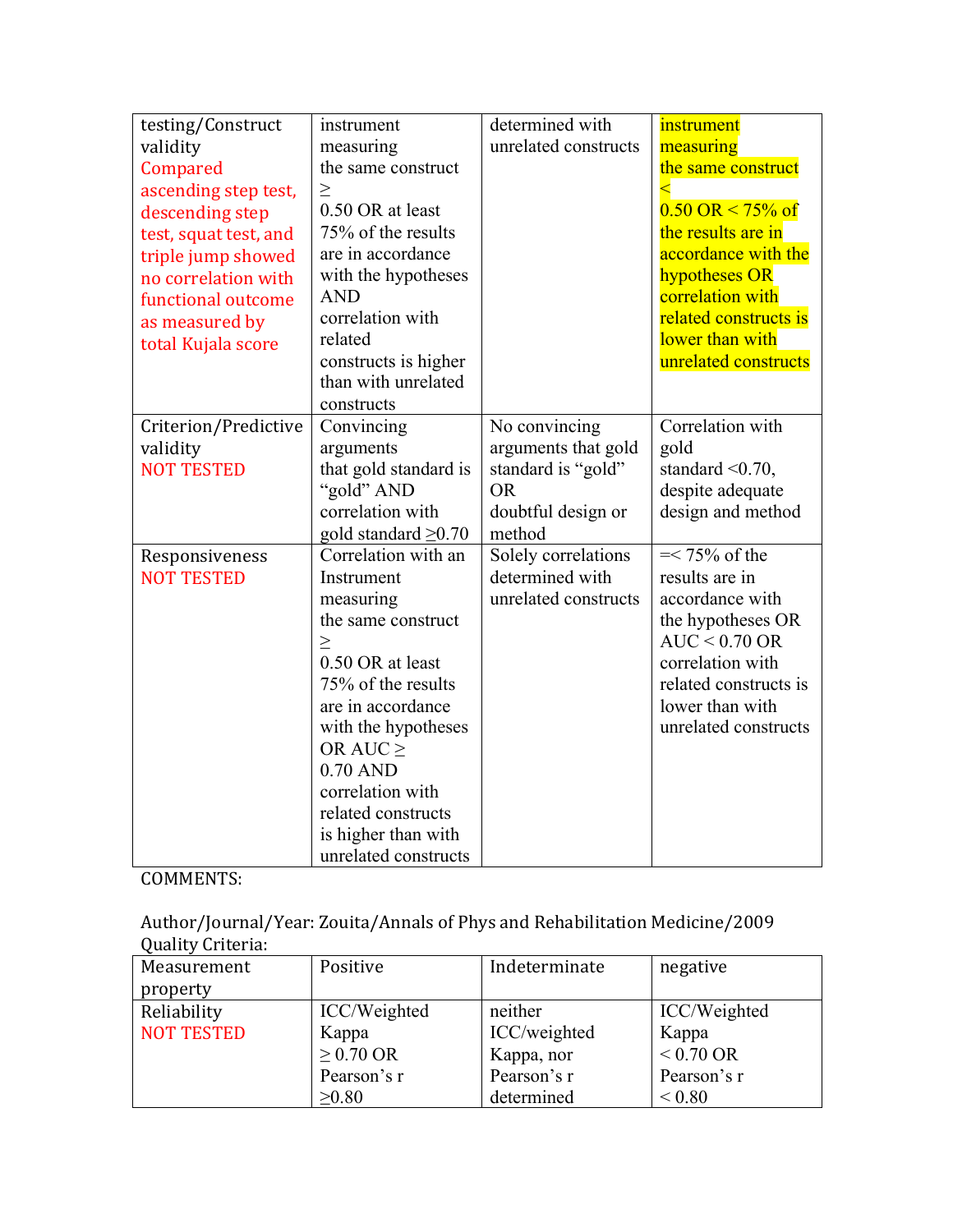| Agreement/           | $MIC > SDC$ or MIC        | MIC not determined   | $MIC \le SDC OR$                      |
|----------------------|---------------------------|----------------------|---------------------------------------|
| measurement error    | outside LoA               |                      | <b>MIC</b>                            |
| <b>NOT TESTED</b>    |                           |                      | equals or inside                      |
|                      |                           |                      | LoA                                   |
| Hypothesis           | Correlation with an       | Solely correlations  | Correlation with an                   |
| testing/Construct    | instrument                | determined with      | instrument                            |
| validity             | measuring                 | unrelated constructs | measuring                             |
| No difference        | the same construct        |                      | the same construct                    |
| between ACLR and     | $\geq$                    |                      |                                       |
| age-matched          | 0.50 OR at least          |                      | $0.50 \text{ OR} \le 75\% \text{ of}$ |
| normals 2 Years      | 75% of the results        |                      | the results are in                    |
| post-surgery in the  | are in accordance         |                      | accordance with the                   |
| hop test             | with the hypotheses       |                      | hypotheses OR                         |
|                      | <b>AND</b>                |                      | correlation with                      |
|                      | correlation with          |                      | related constructs is                 |
|                      | related                   |                      | lower than with                       |
|                      | constructs is higher      |                      | unrelated constructs                  |
|                      | than with unrelated       |                      |                                       |
|                      | constructs                |                      |                                       |
| Criterion/Predictive | Convincing                | No convincing        | Correlation with                      |
| validity             | arguments                 | arguments that gold  | gold                                  |
| <b>NOT TESTED</b>    | that gold standard is     | standard is "gold"   | standard $\leq 0.70$ ,                |
|                      | "gold" AND                | <b>OR</b>            | despite adequate                      |
|                      | correlation with          | doubtful design or   | design and method                     |
|                      | gold standard $\geq 0.70$ | method               |                                       |
| Responsiveness       | Correlation with an       | Solely correlations  | $=< 75\%$ of the                      |
| <b>NOT TESTED</b>    | Instrument                | determined with      | results are in                        |
|                      | measuring                 | unrelated constructs | accordance with                       |
|                      | the same construct        |                      | the hypotheses OR                     |
|                      | >                         |                      | $AUC < 0.70$ OR                       |
|                      | 0.50 OR at least          |                      | correlation with                      |
|                      | 75% of the results        |                      | related constructs is                 |
|                      | are in accordance         |                      | lower than with                       |
|                      | with the hypotheses       |                      | unrelated constructs                  |
|                      | OR AUC $\geq$             |                      |                                       |
|                      | $0.70$ AND                |                      |                                       |
|                      | correlation with          |                      |                                       |
|                      | related constructs        |                      |                                       |
|                      | is higher than with       |                      |                                       |
|                      | unrelated constructs      |                      |                                       |

#### Author/Journal/Year: Barber/CORR/ 1990

Quality Criteria: 

| Measurement | Positive | Indeterminate | negative |
|-------------|----------|---------------|----------|
| property    |          |               |          |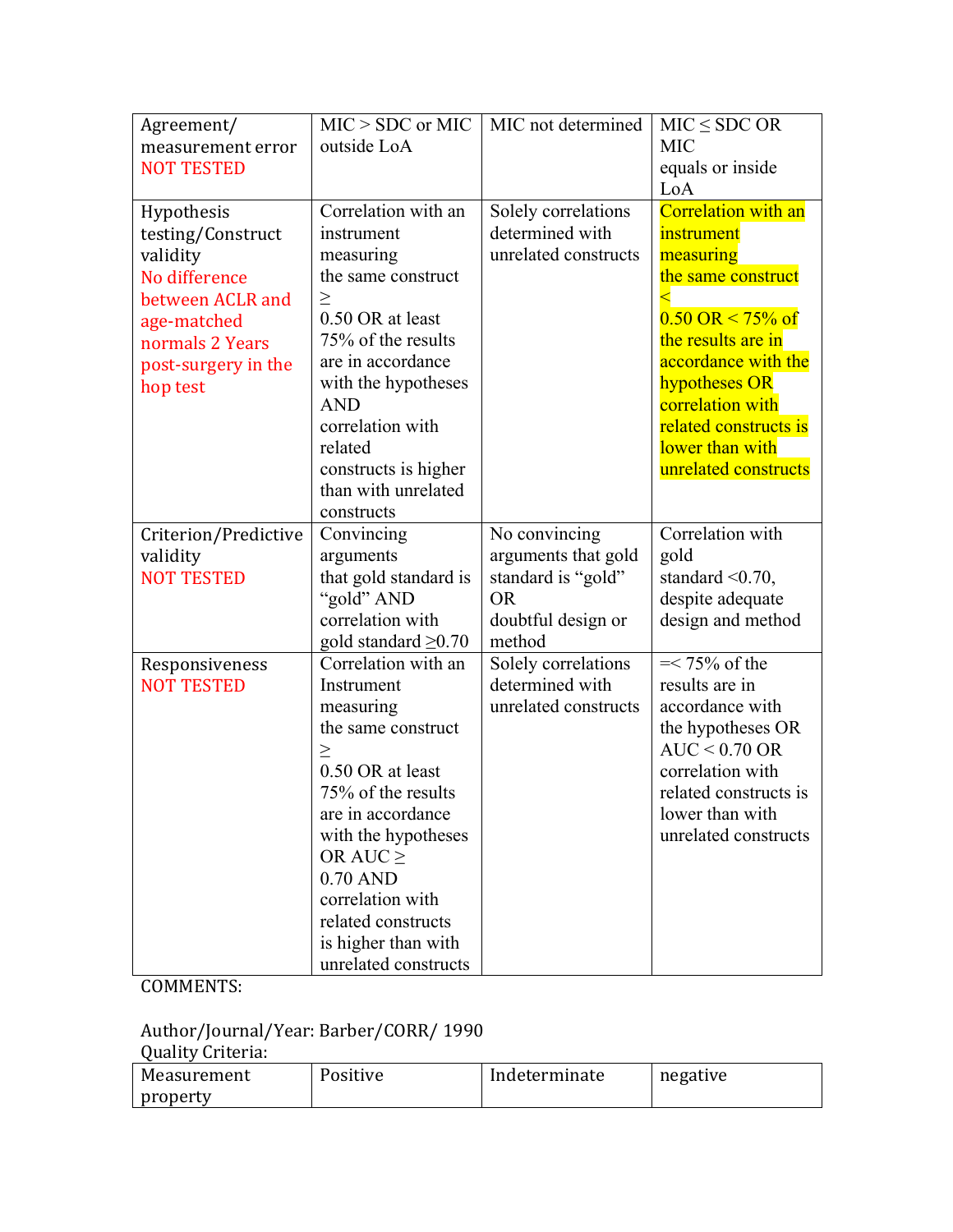| Reliability            | ICC/Weighted                      | neither                         | ICC/Weighted                          |
|------------------------|-----------------------------------|---------------------------------|---------------------------------------|
| <b>NOT TESTED</b>      | Kappa                             | ICC/weighted                    | Kappa                                 |
|                        | $\geq$ 0.70 OR                    | Kappa, nor                      | $< 0.70 \text{ OR}$                   |
|                        | Pearson's r                       | Pearson's r                     | Pearson's r                           |
|                        | $\geq 0.80$                       | determined                      | ${}_{0.80}$                           |
| Agreement/             | $MIC > SDC$ or MIC                | MIC not determined              | $MIC \leq SDC OR$                     |
| measurement error      | outside LoA                       |                                 | <b>MIC</b>                            |
| <b>NOT TESTED</b>      |                                   |                                 | equals or inside                      |
|                        |                                   |                                 | LoA                                   |
| Hypothesis             | <b>Correlation with an</b>        | Solely correlations             | <b>Correlation with an</b>            |
| testing/Construct      | instrument                        | determined with                 | instrument                            |
| validity               | measuring                         | unrelated constructs            | measuring                             |
| Single leg vertical    | the same construct                |                                 | the same construct                    |
| leap and both          |                                   |                                 |                                       |
| shuttle tests fail to  | 0.50 OR at least                  |                                 | $0.50 \text{ OR} \le 75\% \text{ of}$ |
| distinguish            | 75% of the results                |                                 | the results are in                    |
| functional deficits in | are in accordance                 |                                 | accordance with the                   |
| ACL deficient knees.   | with the hypotheses<br><b>AND</b> |                                 | hypotheses OR<br>correlation with     |
| Single hop and         | correlation with                  |                                 | related constructs is                 |
| timed hop              | related                           |                                 | lower than with                       |
| correlates             | constructs is higher              |                                 | unrelated constructs                  |
| significantly with     | than with unrelated               |                                 | single leg vertical                   |
| self-reported          | constructs                        |                                 | and shuttle                           |
| limitations in         | Single hop and                    |                                 |                                       |
| sprinting and          | timed hop                         |                                 |                                       |
| jumping/landing        |                                   |                                 |                                       |
| Criterion/Predictive   | Convincing                        | No convincing                   | Correlation with                      |
| validity               | arguments                         | arguments that gold             | gold                                  |
| <b>NOT TESTED</b>      | that gold standard is             | standard is "gold"<br><b>OR</b> | standard $\leq 0.70$ ,                |
|                        | "gold" AND<br>correlation with    | doubtful design or              | despite adequate<br>design and method |
|                        | gold standard $\geq 0.70$         | method                          |                                       |
| Responsiveness         | Correlation with an               | Solely correlations             | $=< 75\%$ of the                      |
| <b>NOT TESTED</b>      | Instrument                        | determined with                 | results are in                        |
|                        | measuring                         | unrelated constructs            | accordance with                       |
|                        | the same construct                |                                 | the hypotheses OR                     |
|                        | $\geq$                            |                                 | $AUC < 0.70$ OR                       |
|                        | 0.50 OR at least                  |                                 | correlation with                      |
|                        | 75% of the results                |                                 | related constructs is                 |
|                        | are in accordance                 |                                 | lower than with                       |
|                        | with the hypotheses               |                                 | unrelated constructs                  |
|                        | OR AUC $\geq$                     |                                 |                                       |
|                        | $0.70$ AND                        |                                 |                                       |
|                        | correlation with                  |                                 |                                       |
|                        | related constructs                |                                 |                                       |
|                        | is higher than with               |                                 |                                       |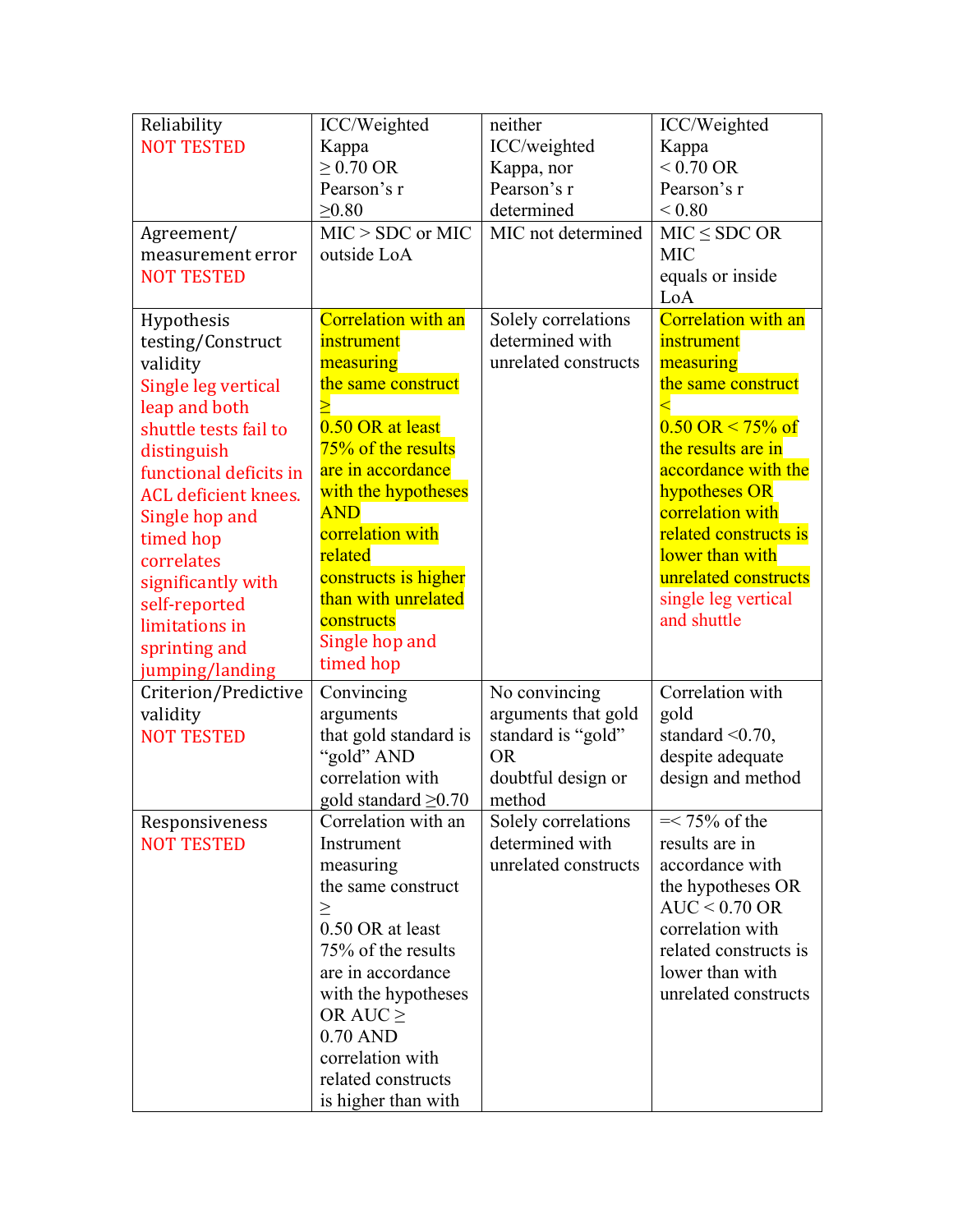unrelated constructs

COMMENTS: This may be the article that established 85% LSI as "normal" but this was only for the 1-legged hop and timed hop. Only 60% of ACL deficient patients performed abnormally on  $1$  of  $2$  hop and timed hop tests.

### Author/Journal/Year: Brosky/JOSPT/1999

| Quality Criteria:    |                           |                      |                                         |
|----------------------|---------------------------|----------------------|-----------------------------------------|
| Measurement          | Positive                  | Indeterminate        | negative                                |
| property             |                           |                      |                                         |
| Reliability          | <b>ICC/Weighted</b>       | neither              | ICC/Weighted                            |
| Single hop, timed    | <b>Kappa</b>              | ICC/weighted         | Kappa                                   |
| hop, vertical hop    | $> 0.70 \text{ OR}$       | Kappa, nor           | $< 0.70 \text{ OR}$                     |
| .88-.97 Intrarater   | Pearson's r               | Pearson's r          | Pearson's r                             |
| <b>ICC</b>           | $\geq 0.80$               | determined           | ${}_{0.80}$                             |
| Agreement/           | $MIC > SDC$ or $MIC$      | MIC not determined   | $MIC \le SDC OR$                        |
| measurement error    | outside LoA               |                      | <b>MIC</b>                              |
| <b>NOT TESTED</b>    |                           |                      | equals or inside                        |
|                      |                           |                      | LoA                                     |
| Hypothesis           | Correlation with an       | Solely correlations  | $\overline{\text{Correlation}}$ with an |
| testing/Construct    | instrument                | determined with      | instrument                              |
| validity             | measuring                 | unrelated constructs | measuring                               |
| <b>NOT TESTED</b>    | the same construct        |                      | the same construct                      |
|                      | $\geq$                    |                      | $\,<\,$                                 |
|                      | 0.50 OR at least          |                      | $0.50 \text{ OR} < 75\% \text{ of}$     |
|                      | 75% of the results        |                      | the results are in                      |
|                      | are in accordance         |                      | accordance with the                     |
|                      | with the hypotheses       |                      | hypotheses OR                           |
|                      | <b>AND</b>                |                      | correlation with                        |
|                      | correlation with          |                      | related constructs is                   |
|                      | related                   |                      | lower than with                         |
|                      | constructs is higher      |                      | unrelated constructs                    |
|                      | than with unrelated       |                      |                                         |
|                      | constructs                |                      |                                         |
| Criterion/Predictive | Convincing                | No convincing        | Correlation with                        |
| validity             | arguments                 | arguments that gold  | gold                                    |
| <b>NOT TESTED</b>    | that gold standard is     | standard is "gold"   | standard $\leq 0.70$ ,                  |
|                      | "gold" AND                | <b>OR</b>            | despite adequate                        |
|                      | correlation with          | doubtful design or   | design and method                       |
|                      | gold standard $\geq 0.70$ | method               |                                         |
| Responsiveness       | Correlation with an       | Solely correlations  | $=< 75\%$ of the                        |
| <b>NOT TESTED</b>    | Instrument                | determined with      | results are in                          |
|                      | measuring                 | unrelated constructs | accordance with                         |
|                      | the same construct        |                      | the hypotheses OR                       |
|                      | $\geq$                    |                      | $AUC < 0.70$ OR                         |
|                      | 0.50 OR at least          |                      | correlation with                        |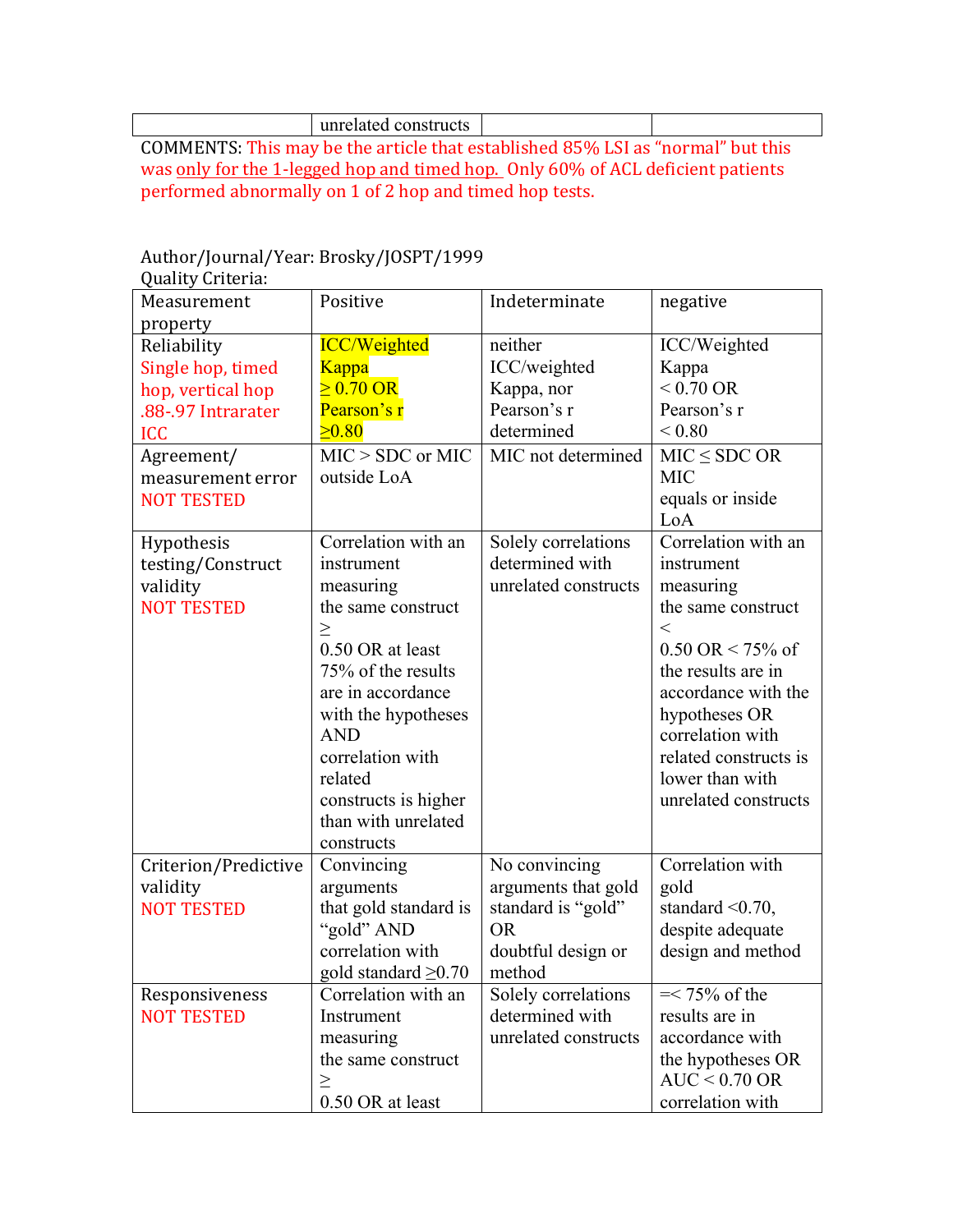| 75% of the results   | related constructs is |
|----------------------|-----------------------|
| are in accordance    | lower than with       |
| with the hypotheses  | unrelated constructs  |
| OR AUC $\geq$        |                       |
| $0.70$ AND           |                       |
| correlation with     |                       |
| related constructs   |                       |
| is higher than with  |                       |
| unrelated constructs |                       |

COMMENTS: Authors point out inherent weaknesses in functional testing: 1. Lack of universal standards 2. They are premeditated and planned and sporting activity requires reaction to ever-changing situations.

### Author/Journal/Year: Grindem/Am J Sports Med/ 2011

| Quality Criteria:                                                                        |                                                                                                                                                                                                                                                                                |                                                                                          |                                                                                                                                                                                                                                                                            |
|------------------------------------------------------------------------------------------|--------------------------------------------------------------------------------------------------------------------------------------------------------------------------------------------------------------------------------------------------------------------------------|------------------------------------------------------------------------------------------|----------------------------------------------------------------------------------------------------------------------------------------------------------------------------------------------------------------------------------------------------------------------------|
| Measurement<br>property                                                                  | Positive                                                                                                                                                                                                                                                                       | Indeterminate                                                                            | negative                                                                                                                                                                                                                                                                   |
| Reliability<br><b>NOT TESTED</b><br>Agreement/<br>measurement error<br><b>NOT TESTED</b> | ICC/Weighted<br>Kappa<br>$\geq$ 0.70 OR<br>Pearson's r<br>$\geq 0.80$<br>$MIC > SDC$ or MIC<br>outside LoA                                                                                                                                                                     | neither<br>ICC/weighted<br>Kappa, nor<br>Pearson's r<br>determined<br>MIC not determined | ICC/Weighted<br>Kappa<br>$< 0.70 \text{ OR}$<br>Pearson's r<br>${}_{0.80}$<br>$MIC \le SDC OR$<br><b>MIC</b><br>equals or inside                                                                                                                                           |
|                                                                                          |                                                                                                                                                                                                                                                                                |                                                                                          | LoA                                                                                                                                                                                                                                                                        |
| Hypothesis<br>testing/Construct<br>validity<br><b>NOT TESTED</b>                         | Correlation with an<br>instrument<br>measuring<br>the same construct<br>$\geq$<br>0.50 OR at least<br>75% of the results<br>are in accordance<br>with the hypotheses<br><b>AND</b><br>correlation with<br>related<br>constructs is higher<br>than with unrelated<br>constructs | Solely correlations<br>determined with<br>unrelated constructs                           | Correlation with an<br>instrument<br>measuring<br>the same construct<br>$\lt$<br>$0.50 \text{ OR} < 75\% \text{ of}$<br>the results are in<br>accordance with the<br>hypotheses OR<br>correlation with<br>related constructs is<br>lower than with<br>unrelated constructs |
| Criterion/Predictive<br>validity<br>Single hop is the<br>only test predictive            | Convincing<br>arguments<br>that gold standard is<br>"gold" AND                                                                                                                                                                                                                 | No convincing<br>arguments that gold<br>standard is "gold"<br><b>OR</b>                  | <b>Correlation with</b><br>gold<br>standard $\leq 0.70$ ,<br>despite adequate                                                                                                                                                                                              |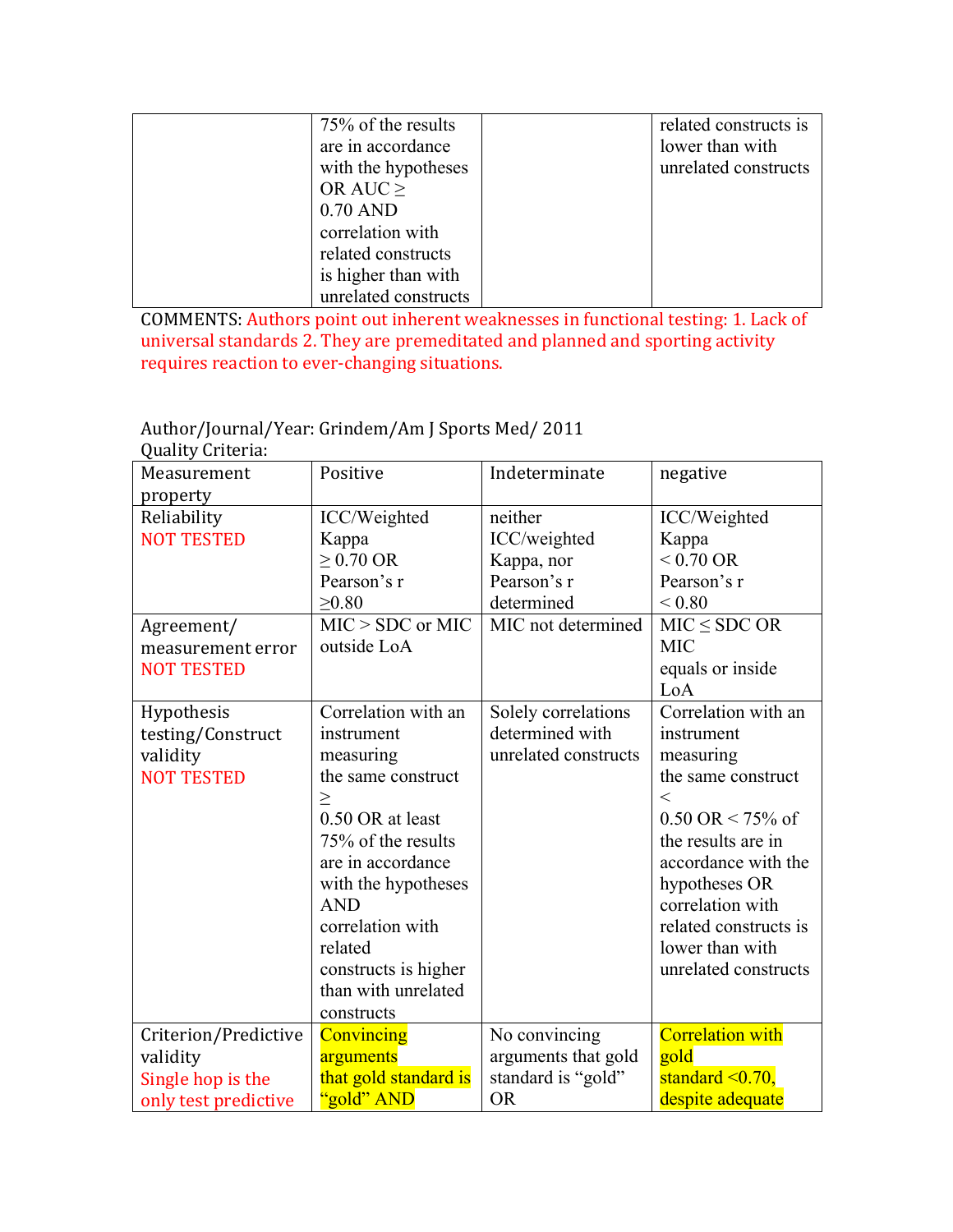| of IKDC function at<br>1 Year. Crossover<br>hop, 6m hop, and<br>triple hop are not<br>predictive of<br>function as<br>measured by the<br><b>IKDC</b> | correlation with<br>gold standard $\geq 0.70$                                                                                                                                                                                                                                           | doubtful design or<br>method                                   | design and method<br>crossover, 6m<br>timed, triple                                                                                                                                   |
|------------------------------------------------------------------------------------------------------------------------------------------------------|-----------------------------------------------------------------------------------------------------------------------------------------------------------------------------------------------------------------------------------------------------------------------------------------|----------------------------------------------------------------|---------------------------------------------------------------------------------------------------------------------------------------------------------------------------------------|
| Responsiveness<br><b>NOT TESTED</b>                                                                                                                  | Correlation with an<br>Instrument<br>measuring<br>the same construct<br>><br>0.50 OR at least<br>75% of the results<br>are in accordance<br>with the hypotheses<br>OR AUC $\geq$<br>$0.70$ AND<br>correlation with<br>related constructs<br>is higher than with<br>unrelated constructs | Solely correlations<br>determined with<br>unrelated constructs | $=< 75\%$ of the<br>results are in<br>accordance with<br>the hypotheses OR<br>$AUC < 0.70$ OR<br>correlation with<br>related constructs is<br>lower than with<br>unrelated constructs |

### Author/Journal/Year: Logerstedt/Am J Sports med/2012

| Quality Criteria: |                           |                      |                                       |
|-------------------|---------------------------|----------------------|---------------------------------------|
| Measurement       | Positive                  | Indeterminate        | negative                              |
| property          |                           |                      |                                       |
| Reliability       | ICC/Weighted              | neither              | ICC/Weighted                          |
| <b>NOT TESTED</b> | Kappa                     | ICC/weighted         | Kappa                                 |
|                   | $\geq$ 0.70 OR            | Kappa, nor           | $< 0.70$ OR                           |
|                   | Pearson's r               | Pearson's r          | Pearson's r                           |
|                   | $\geq 0.80$               | determined           | ${}_{0.80}$                           |
| Agreement/        | $MIC > SDC$ or MIC        | MIC not determined   | $MIC \le SDC OR$                      |
| measurement error | outside LoA               |                      | <b>MIC</b>                            |
| <b>NOT TESTED</b> |                           |                      | equals or inside                      |
|                   |                           |                      | LoA                                   |
| Hypothesis        | Correlation with an       | Solely correlations  | Correlation with an                   |
| testing/Construct | instrument                | determined with      | instrument                            |
| validity          | measuring                 | unrelated constructs | measuring                             |
| <b>NOT TESTED</b> | the same construct $\geq$ |                      | the same construct                    |
|                   | 0.50 OR at least          |                      | $\,<\,$                               |
|                   | 75% of the results        |                      | $0.50 \text{ OR} \le 75\% \text{ of}$ |
|                   | are in accordance         |                      | the results are in                    |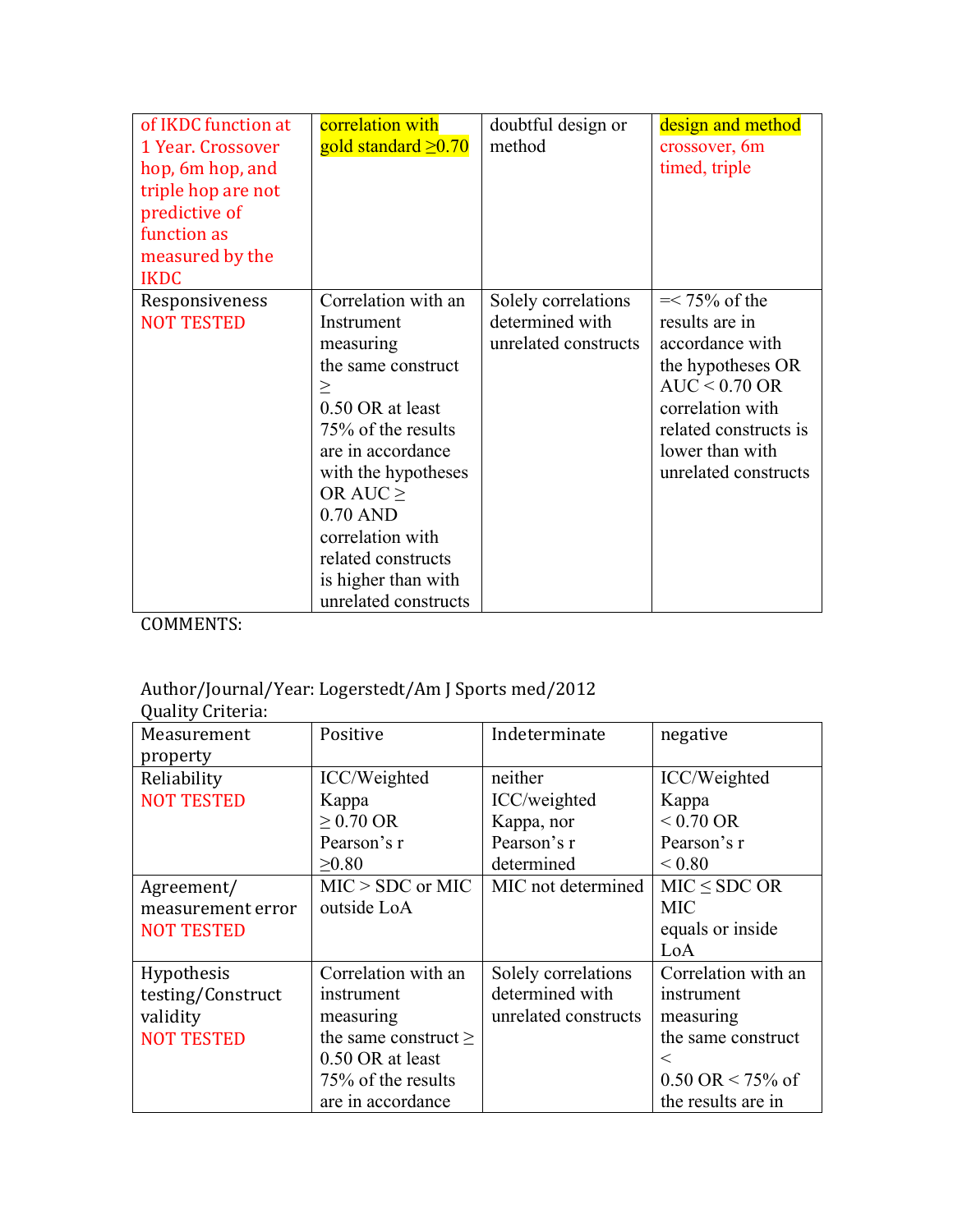|                                                                                                                                                                                                                                                                                                      | with the hypotheses<br><b>AND</b><br>correlation with<br>related<br>constructs is higher<br>than with unrelated<br>constructs                                                                                                                                                           |                                                                                                         | accordance with the<br>hypotheses OR<br>correlation with<br>related constructs is<br>lower than with<br>unrelated constructs                                                          |
|------------------------------------------------------------------------------------------------------------------------------------------------------------------------------------------------------------------------------------------------------------------------------------------------------|-----------------------------------------------------------------------------------------------------------------------------------------------------------------------------------------------------------------------------------------------------------------------------------------|---------------------------------------------------------------------------------------------------------|---------------------------------------------------------------------------------------------------------------------------------------------------------------------------------------|
| Criterion/Predictive<br>validity<br>None of the 4 hop<br>tests, when<br>performed pre-op,<br>predicted function<br>(IKDC) at 1 Year. All<br>4 tests at 6 months<br>significantly<br>predicted outcome<br>at 1 Year with 6m<br>timed and<br>crossover being the<br>strongest individual<br>predictors | Convincing<br>arguments<br>that gold standard is<br>'gold" AND<br>correlation with<br>gold standard $\geq 0.70$<br>$6 \text{ mos} \gg 1 \text{ yr}$                                                                                                                                     | No convincing<br>arguments that gold<br>standard is "gold"<br><b>OR</b><br>doubtful design or<br>method | <b>Correlation with</b><br>gold<br>standard $\leq 0.70$ ,<br>despite adequate<br>design and method<br>$pre-op \gg > 6$ months                                                         |
| Responsiveness<br><b>NOT TESTED</b>                                                                                                                                                                                                                                                                  | Correlation with an<br>Instrument<br>measuring<br>the same construct $\geq$<br>0.50 OR at least<br>75% of the results<br>are in accordance<br>with the hypotheses<br>OR AUC $\geq$<br>0.70 AND<br>correlation with<br>related constructs<br>is higher than with<br>unrelated constructs | Solely correlations<br>determined with<br>unrelated constructs                                          | $=< 75\%$ of the<br>results are in<br>accordance with<br>the hypotheses OR<br>$AUC < 0.70$ OR<br>correlation with<br>related constructs is<br>lower than with<br>unrelated constructs |

Author/Journal/Year: Ostenberg/Scand J Med Sci Sports/1998

| <b>Quality Criteria:</b> |              |               |                     |
|--------------------------|--------------|---------------|---------------------|
| Measurement              | Positive     | Indeterminate | negative            |
| property                 |              |               |                     |
| Reliability              | ICC/Weighted | neither       | ICC/Weighted        |
| <b>NOT TESTED</b>        | Kappa        | ICC/weighted  | Kappa               |
|                          | $> 0.70$ OR  | Kappa, nor    | $< 0.70 \text{ OR}$ |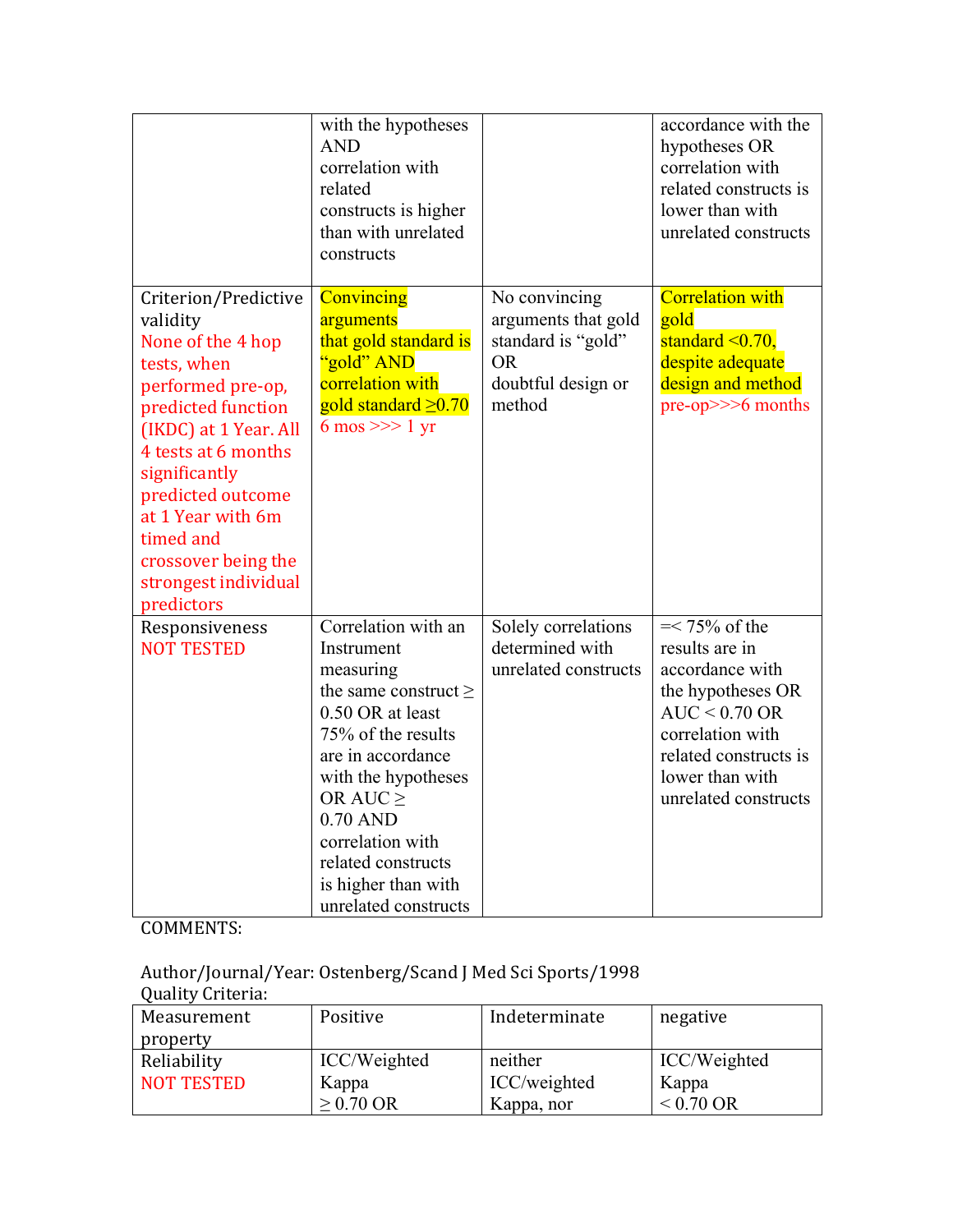|                                           | Pearson's r                                      | Pearson's r                            | Pearson's r                           |
|-------------------------------------------|--------------------------------------------------|----------------------------------------|---------------------------------------|
|                                           | $\geq 0.80$                                      | determined                             | ${}_{0.80}$                           |
| Agreement/                                | $MIC > SDC$ or $MIC$                             | MIC not determined                     | $MIC \leq SDC OR$                     |
| measurement error                         | outside LoA                                      |                                        | <b>MIC</b>                            |
| <b>NOT TESTED</b>                         |                                                  |                                        | equals or inside                      |
|                                           |                                                  |                                        | LoA                                   |
| Hypothesis                                | Correlation with an                              | Solely correlations                    | <b>Correlation with an</b>            |
| testing/Construct                         | instrument                                       | determined with                        | instrument                            |
| validity                                  | measuring                                        | unrelated constructs                   | measuring                             |
| No relationship                           | the same construct                               |                                        | the same construct                    |
| between isokinetic                        | $\geq$<br>0.50 OR at least                       |                                        | $0.50 \text{ OR} \le 75\% \text{ of}$ |
| testing of the knee                       | 75% of the results                               |                                        | the results are in                    |
| and functional tests                      | are in accordance                                |                                        | accordance with the                   |
| (1 leg hop, triple                        | with the hypotheses                              |                                        | hypotheses OR                         |
| jump, vertical jump,<br>1 leg raising and | <b>AND</b>                                       |                                        | correlation with                      |
| square hop)                               | correlation with                                 |                                        | related constructs is                 |
|                                           | related                                          |                                        | lower than with                       |
|                                           | constructs is higher                             |                                        | unrelated constructs                  |
|                                           | than with unrelated                              |                                        |                                       |
|                                           | constructs                                       |                                        |                                       |
| Criterion/Predictive                      | Convincing                                       | No convincing                          | Correlation with                      |
| validity                                  | arguments                                        | arguments that gold                    | gold                                  |
| <b>NOT TESTED</b>                         | that gold standard is                            | standard is "gold"                     | standard $\leq 0.70$ ,                |
|                                           | "gold" AND                                       | <b>OR</b>                              | despite adequate                      |
|                                           | correlation with                                 | doubtful design or                     | design and method                     |
|                                           | gold standard $\geq 0.70$<br>Correlation with an | method                                 | $=< 75\%$ of the                      |
| Responsiveness<br><b>NOT TESTED</b>       | Instrument                                       | Solely correlations<br>determined with | results are in                        |
|                                           | measuring                                        | unrelated constructs                   | accordance with                       |
|                                           | the same construct                               |                                        | the hypotheses OR                     |
|                                           | $\geq$                                           |                                        | $AUC < 0.70$ OR                       |
|                                           | 0.50 OR at least                                 |                                        | correlation with                      |
|                                           | 75% of the results                               |                                        | related constructs is                 |
|                                           | are in accordance                                |                                        | lower than with                       |
|                                           | with the hypotheses                              |                                        | unrelated constructs                  |
|                                           | OR AUC $\geq$                                    |                                        |                                       |
|                                           | $0.70$ AND                                       |                                        |                                       |
|                                           | correlation with                                 |                                        |                                       |
|                                           | related constructs                               |                                        |                                       |
|                                           | is higher than with                              |                                        |                                       |
|                                           | unrelated constructs                             |                                        |                                       |

Author/Journal/Year: Risberg/Scand J Med Sci Sports/1995 Quality Criteria: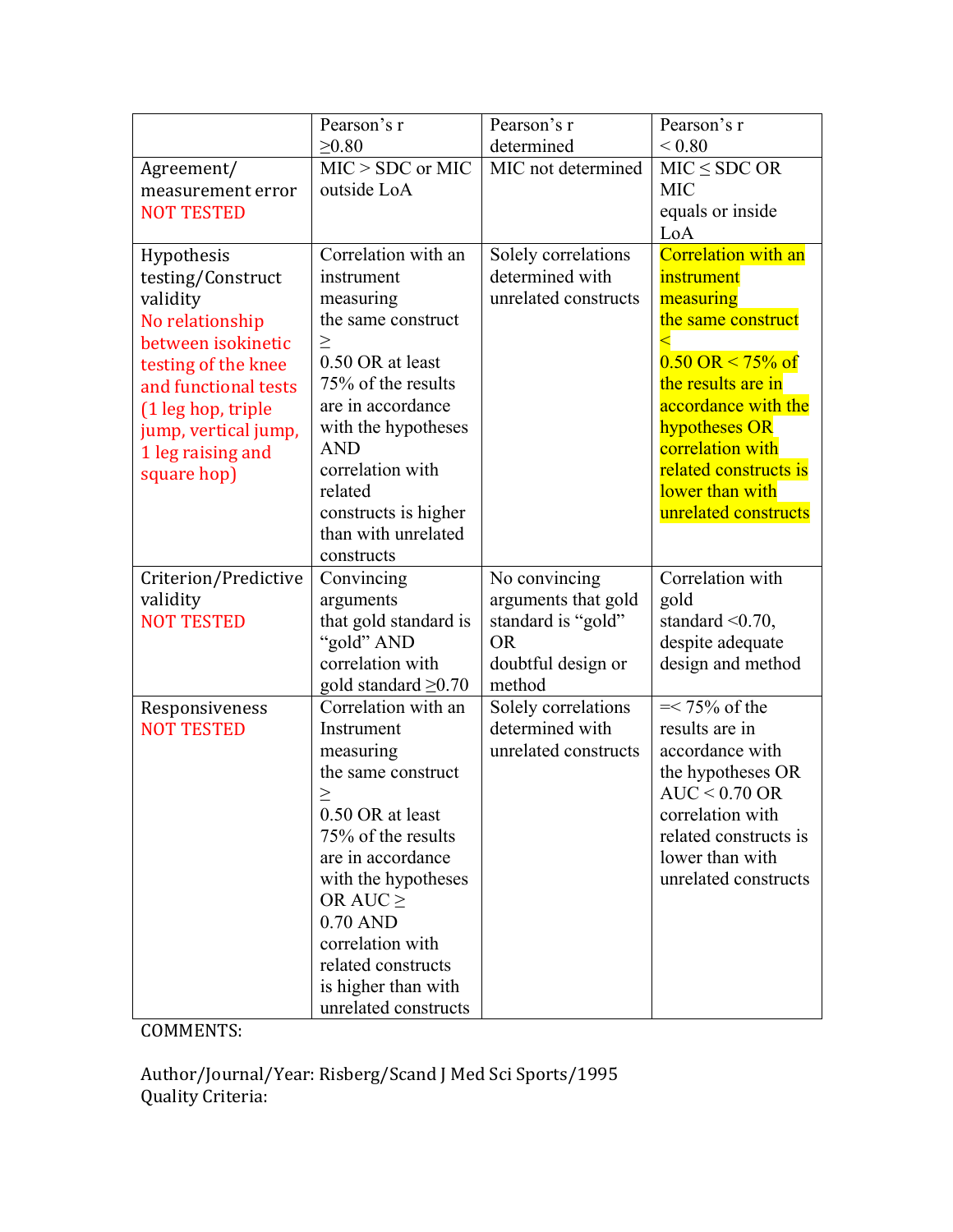| Measurement                   | Positive                            | Indeterminate                             | negative                              |
|-------------------------------|-------------------------------------|-------------------------------------------|---------------------------------------|
| property                      |                                     |                                           |                                       |
| Reliability                   | <b>ICC/Weighted</b>                 | neither                                   | ICC/Weighted                          |
| <b>Test-retest</b>            | <b>Kappa</b>                        | ICC/weighted                              | Kappa                                 |
| (intratester)                 | $\geq 0.70$ OR                      | Kappa, nor                                | $< 0.70 \text{ OR}$                   |
| reliability for figure        | Pearson's r                         | Pearson's r                               | Pearson's r                           |
| 8, vertical jump,             | $\geq 0.80$                         | determined                                | ${}_{0.80}$                           |
| triple jump, and              |                                     |                                           |                                       |
| stair hop all                 |                                     |                                           |                                       |
| between .81 and .97           |                                     |                                           |                                       |
| Agreement/                    | $MIC > SDC$ or MIC                  | MIC not determined                        | $MIC \leq SDC OR$                     |
| measurement error             | outside LoA                         |                                           | <b>MIC</b>                            |
| <b>NOT TESTED</b>             |                                     |                                           | equals or inside                      |
|                               |                                     |                                           | LoA                                   |
| Hypothesis                    | Correlation with an                 | Solely correlations                       | Correlation with an                   |
| testing/Construct             | instrument                          | determined with                           | instrument                            |
| validity                      | measuring                           | unrelated constructs                      | measuring                             |
| <b>NOT TESTED</b>             | the same construct                  |                                           | the same construct                    |
|                               | $\geq$                              |                                           | $\,<\,$                               |
|                               | 0.50 OR at least                    |                                           | $0.50 \text{ OR} \le 75\% \text{ of}$ |
|                               | 75% of the results                  |                                           | the results are in                    |
|                               | are in accordance                   |                                           | accordance with the                   |
|                               | with the hypotheses                 |                                           | hypotheses OR                         |
|                               | <b>AND</b>                          |                                           | correlation with                      |
|                               | correlation with                    |                                           | related constructs is                 |
|                               | related                             |                                           | lower than with                       |
|                               | constructs is higher                |                                           | unrelated constructs                  |
|                               | than with unrelated                 |                                           |                                       |
|                               | constructs                          |                                           | Correlation with                      |
| Criterion/Predictive          | Convincing                          | No convincing                             |                                       |
| validity<br><b>NOT TESTED</b> | arguments                           | arguments that gold<br>standard is "gold" | gold<br>standard $\leq 0.70$ ,        |
|                               | that gold standard is<br>"gold" AND | <b>OR</b>                                 | despite adequate                      |
|                               | correlation with                    | doubtful design or                        | design and method                     |
|                               | gold standard $\geq 0.70$           | method                                    |                                       |
| Responsiveness                | Correlation with an                 | Solely correlations                       | $=< 75\%$ of the                      |
| <b>NOT TESTED</b>             | Instrument                          | determined with                           | results are in                        |
|                               | measuring                           | unrelated constructs                      | accordance with                       |
|                               | the same construct                  |                                           | the hypotheses OR                     |
|                               | $\geq$                              |                                           | $AUC < 0.70$ OR                       |
|                               | 0.50 OR at least                    |                                           | correlation with                      |
|                               | 75% of the results                  |                                           | related constructs is                 |
|                               | are in accordance                   |                                           | lower than with                       |
|                               | with the hypotheses                 |                                           | unrelated constructs                  |
|                               | OR AUC $\geq$                       |                                           |                                       |
|                               | $0.70$ AND                          |                                           |                                       |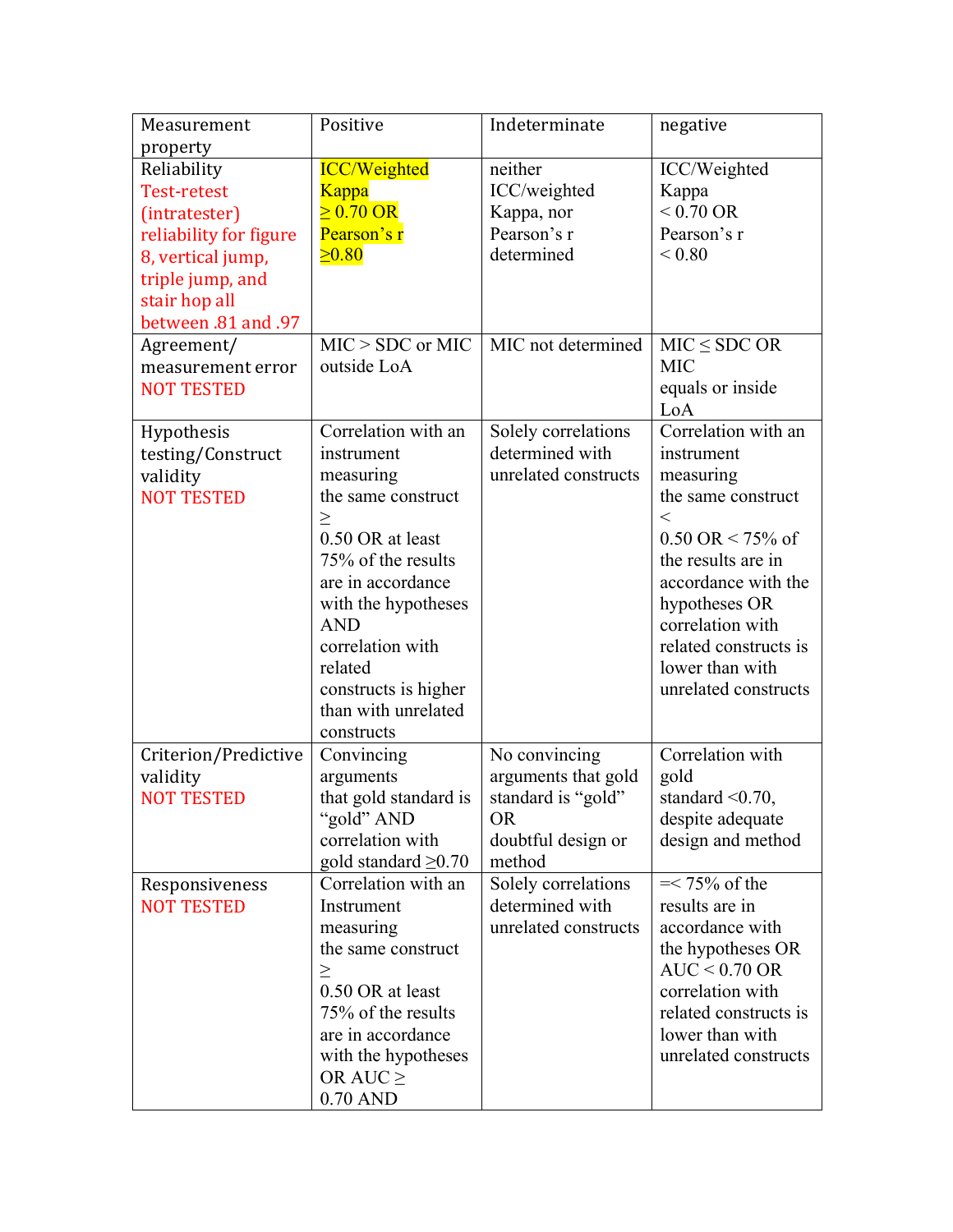| correlation with<br>related constructs |  |
|----------------------------------------|--|
| is higher than with                    |  |
| unrelated constructs                   |  |

#### Author/Journal/Year: Wilk/JOSPT/1994

Quality Criteria: 

| Measurement          | Positive                  | Indeterminate        | negative                              |
|----------------------|---------------------------|----------------------|---------------------------------------|
| property             |                           |                      |                                       |
| Reliability          | ICC/Weighted              | neither              | ICC/Weighted                          |
| <b>NOT TESTED</b>    | Kappa                     | ICC/weighted         | Kappa                                 |
|                      | $\geq$ 0.70 OR            | Kappa, nor           | $< 0.70 \text{ OR}$                   |
|                      | Pearson's r               | Pearson's r          | Pearson's r                           |
|                      | $\geq 0.80$               | determined           | ${}_{< 0.80}$                         |
| Agreement/           | $MIC > SDC$ or $MIC$      | MIC not determined   | $MIC \leq SDC OR$                     |
| measurement error    | outside LoA               |                      | <b>MIC</b>                            |
| <b>NOT TESTED</b>    |                           |                      | equals or inside                      |
|                      |                           |                      | LoA                                   |
| Hypothesis           | Correlation with an       | Solely correlations  | <b>Correlation with an</b>            |
| testing/Construct    | instrument                | determined with      | instrument                            |
| validity             | measuring                 | unrelated constructs | measuring                             |
| Significant but low  | the same construct        |                      | the same construct                    |
| correlations         | $\geq$                    |                      |                                       |
| between single hop,  | 0.50 OR at least          |                      | $0.50 \text{ OR} \le 75\% \text{ of}$ |
| single leg timed     | 75% of the results        |                      | the results are in                    |
| hop, and triple      | are in accordance         |                      | accordance with the                   |
| crossover hop and    | with the hypotheses       |                      | hypotheses OR                         |
| both a subjective    | <b>AND</b>                |                      | correlation with                      |
| knee score and knee  | correlation with          |                      | related constructs is                 |
| extensor peak        | related                   |                      | lower than with                       |
| torque at 180        | constructs is higher      |                      | unrelated constructs                  |
| degrees/sec          | than with unrelated       |                      |                                       |
|                      | constructs                |                      |                                       |
| Criterion/Predictive | Convincing                | No convincing        | Correlation with                      |
| validity             | arguments                 | arguments that gold  | gold                                  |
| <b>NOT TESTED</b>    | that gold standard is     | standard is "gold"   | standard $\leq 0.70$ ,                |
|                      | "gold" AND                | <b>OR</b>            | despite adequate                      |
|                      | correlation with          | doubtful design or   | design and method                     |
|                      | gold standard $\geq 0.70$ | method               |                                       |
| Responsiveness       | Correlation with an       | Solely correlations  | $=< 75\%$ of the                      |
| <b>NOT TESTED</b>    | Instrument                | determined with      | results are in                        |
|                      | measuring                 | unrelated constructs | accordance with                       |
|                      | the same construct        |                      | the hypotheses OR                     |
|                      | $\geq$                    |                      | $AUC < 0.70$ OR                       |
|                      | 0.50 OR at least          |                      | correlation with                      |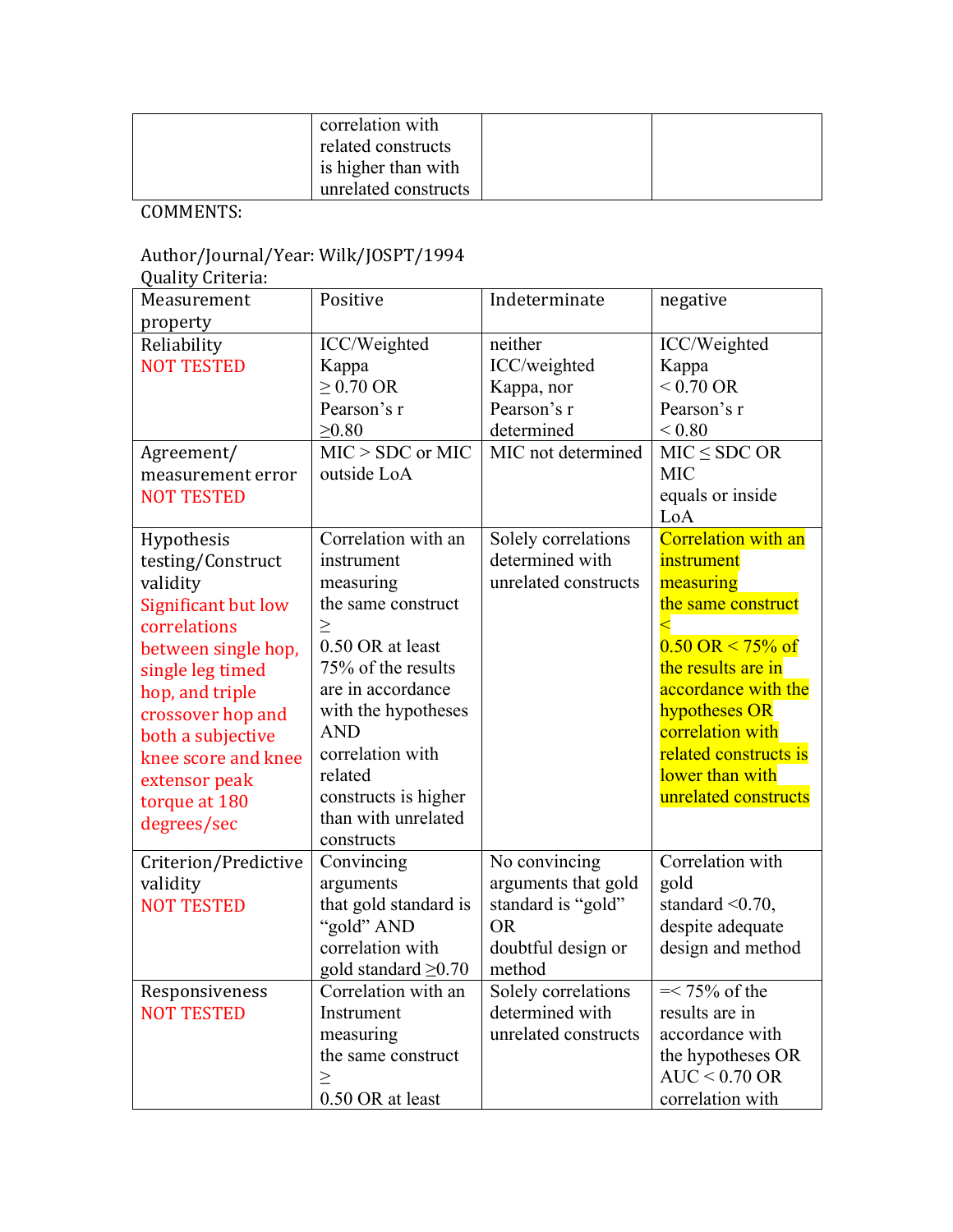|                     | 75% of the results   | related constructs is |
|---------------------|----------------------|-----------------------|
|                     | are in accordance    | lower than with       |
|                     | with the hypotheses  | unrelated constructs  |
|                     | OR AUC $\geq$        |                       |
|                     | $0.70$ AND           |                       |
|                     | correlation with     |                       |
|                     | related constructs   |                       |
|                     | is higher than with  |                       |
|                     | unrelated constructs |                       |
| Predictive validity | NO                   |                       |

Author/Journal/Year: Augustsson/ Knee Surg Sports Traumatol Arthrosc/2004 Quality Criteria: 

| $\lambda$<br>Measurement  | Positive                   | Indeterminate        | negative                            |
|---------------------------|----------------------------|----------------------|-------------------------------------|
| property                  |                            |                      |                                     |
| Reliability               | ICC/Weighted               | neither              | ICC/Weighted                        |
| <b>NOT TESTED</b>         | Kappa                      | ICC/weighted         | Kappa                               |
|                           | $\geq$ 0.70 OR             | Kappa, nor           | $< 0.70 \text{ OR}$                 |
|                           | Pearson's r                | Pearson's r          | Pearson's r                         |
|                           | $\geq 0.80$                | determined           | ${}_{0.80}$                         |
| Agreement/                | $MIC > SDC$ or $MIC$       | MIC not determined   | $MIC \leq SDC OR$                   |
| measurement error         | outside LoA                |                      | <b>MIC</b>                          |
| <b>NOT TESTED</b>         |                            |                      | equals or inside                    |
|                           |                            |                      | LoA                                 |
| Hypothesis                | <b>Correlation with an</b> | Solely correlations  | Correlation with an                 |
| testing/Construct         | instrument                 | determined with      | instrument                          |
| validity                  | measuring                  | unrelated constructs | measuring                           |
| Hop test and              | the same construct         |                      | the same construct                  |
| fatigued hop test         |                            |                      | $\lt$                               |
| significantly             | 0.50 OR at least           |                      | $0.50 \text{ OR} < 75\% \text{ of}$ |
| different in post-op      | 75% of the results         |                      | the results are in                  |
| <b>ACL healthy leg vs</b> | are in accordance          |                      | accordance with the                 |
| repaired leg and the      | with the hypotheses        |                      | hypotheses OR                       |
| fatigued hop test         | <b>AND</b>                 |                      | correlation with                    |
| has a significantly       | correlation with           |                      | related constructs is               |
| lower LSI 89+8            | related                    |                      | lower than with                     |
| compared to the           | constructs is higher       |                      | unrelated constructs                |
| hop $97+5$                | than with unrelated        |                      |                                     |
|                           | constructs                 |                      |                                     |
| Criterion/Predictive      | Convincing                 | No convincing        | Correlation with                    |
| validity                  | arguments                  | arguments that gold  | gold                                |
| <b>NOT TESTED</b>         | that gold standard is      | standard is "gold"   | standard $\leq 0.70$ ,              |
|                           | "gold" AND                 | <b>OR</b>            | despite adequate                    |
|                           | correlation with           | doubtful design or   | design and method                   |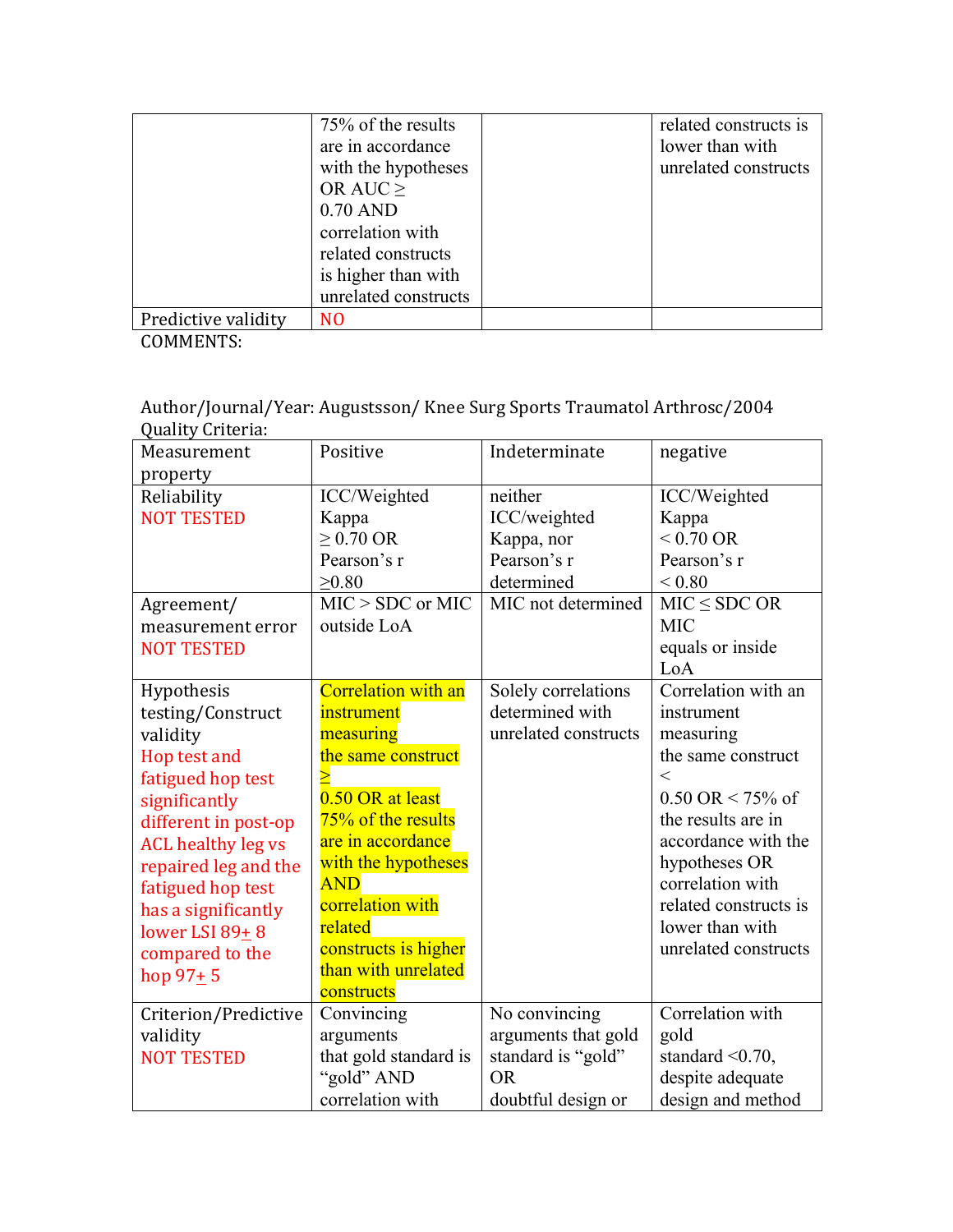|                   | gold standard $\geq 0.70$ | method               |                       |
|-------------------|---------------------------|----------------------|-----------------------|
| Responsiveness    | Correlation with an       | Solely correlations  | $=< 75\%$ of the      |
| <b>NOT TESTED</b> | Instrument                | determined with      | results are in        |
|                   | measuring                 | unrelated constructs | accordance with       |
|                   | the same construct        |                      | the hypotheses OR     |
|                   |                           |                      | $AUC < 0.70$ OR       |
|                   | 0.50 OR at least          |                      | correlation with      |
|                   | 75% of the results        |                      | related constructs is |
|                   | are in accordance         |                      | lower than with       |
|                   | with the hypotheses       |                      | unrelated constructs  |
|                   | OR AUC $\geq$             |                      |                       |
|                   | $0.70$ AND                |                      |                       |
|                   | correlation with          |                      |                       |
|                   | related constructs        |                      |                       |
|                   | is higher than with       |                      |                       |
|                   | unrelated constructs      |                      |                       |

# Author/Journal/Year: Jerre/Scan J Med Sci Sports/2001

Quality Criteria: 

| Measurement            | Positive             | Indeterminate        | negative                              |
|------------------------|----------------------|----------------------|---------------------------------------|
| property               |                      |                      |                                       |
| Reliability            | ICC/Weighted         | neither              | ICC/Weighted                          |
| <b>NOT TESTED</b>      | Kappa                | ICC/weighted         | Kappa                                 |
|                        | $\geq$ 0.70 OR       | Kappa, nor           | $< 0.70$ OR                           |
|                        | Pearson's r          | Pearson's r          | Pearson's r                           |
|                        | >0.80                | determined           | ${}_{0.80}$                           |
| Agreement/             | $MIC > SDC$ or MIC   | MIC not determined   | $MIC \le SDC OR$                      |
| measurement error      | outside LoA          |                      | <b>MIC</b>                            |
| <b>NOT TESTED</b>      |                      |                      | equals or inside                      |
|                        |                      |                      | LoA                                   |
| Hypothesis             | Correlation with an  | Solely correlations  | <b>Correlation with an</b>            |
| testing/Construct      | instrument           | determined with      | instrument                            |
| validity               | measuring            | unrelated constructs | measuring                             |
| No difference          | the same construct   |                      | the same construct                    |
| between                | $\geq$               |                      |                                       |
| recreational and       | 0.50 OR at least     |                      | $0.50 \text{ OR} \le 75\% \text{ of}$ |
| competitive athletes   | 75% of the results   |                      | the results are in                    |
| in the hop test 2-5    | are in accordance    |                      | accordance with the                   |
| <b>Years after ACL</b> | with the hypotheses  |                      | hypotheses OR                         |
| reconstruction.        | <b>AND</b>           |                      | correlation with                      |
|                        | correlation with     |                      | related constructs is                 |
|                        | related              |                      | lower than with                       |
|                        | constructs is higher |                      | unrelated constructs                  |
|                        | than with unrelated  |                      |                                       |
|                        | constructs           |                      |                                       |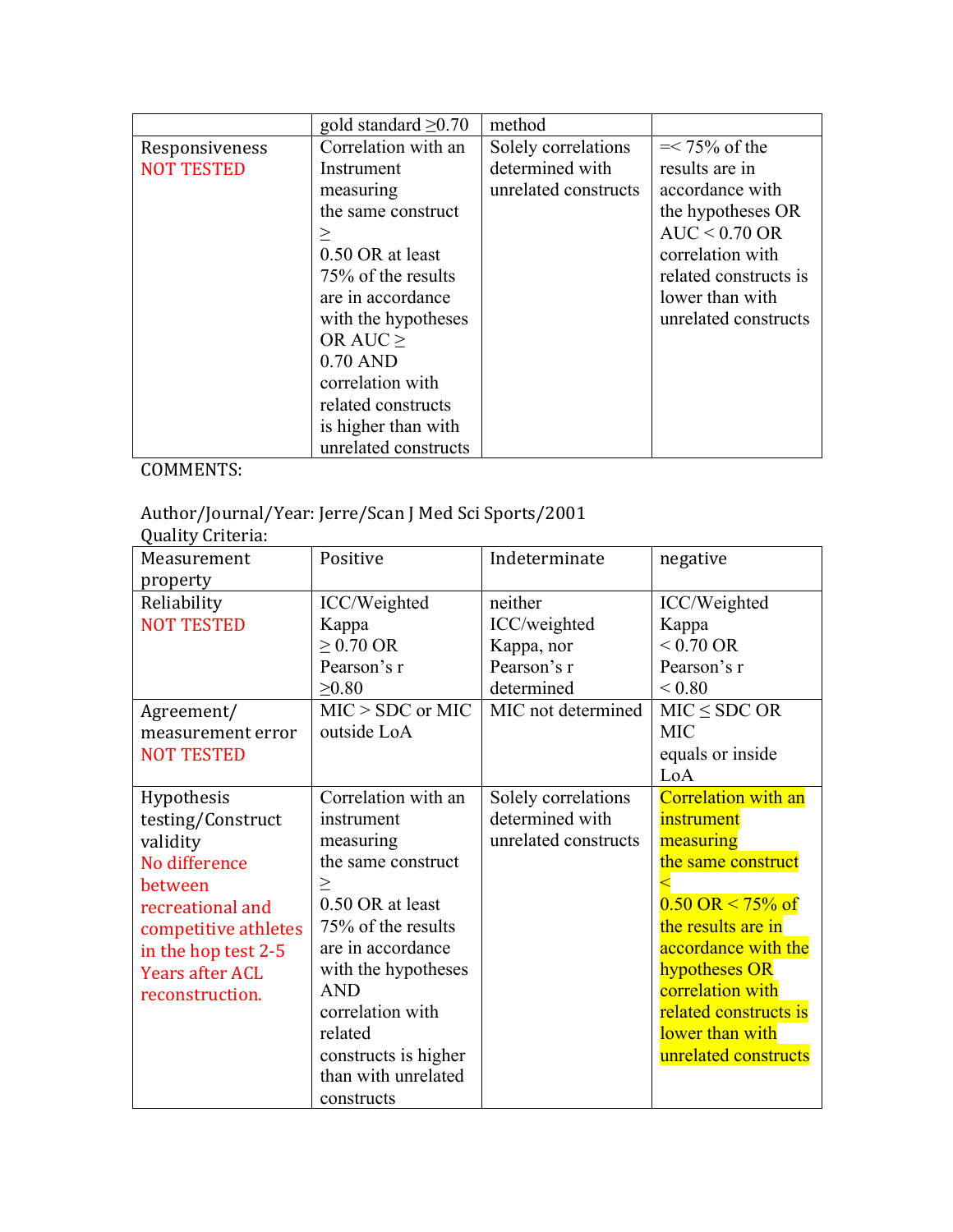| Criterion/Predictive<br>validity<br><b>NOT TESTED</b> | Convincing<br>arguments<br>that gold standard is<br>"gold" AND<br>correlation with<br>gold standard $\geq 0.70$                                                                                                                                                                              | No convincing<br>arguments that gold<br>standard is "gold"<br><b>OR</b><br>doubtful design or<br>method | Correlation with<br>gold<br>standard $\leq 0.70$ ,<br>despite adequate<br>design and method                                                                                           |
|-------------------------------------------------------|----------------------------------------------------------------------------------------------------------------------------------------------------------------------------------------------------------------------------------------------------------------------------------------------|---------------------------------------------------------------------------------------------------------|---------------------------------------------------------------------------------------------------------------------------------------------------------------------------------------|
| Responsiveness<br><b>NOT TESTED</b>                   | Correlation with an<br>Instrument<br>measuring<br>the same construct<br>$\geq$<br>0.50 OR at least<br>75% of the results<br>are in accordance<br>with the hypotheses<br>OR AUC $\geq$<br>$0.70$ AND<br>correlation with<br>related constructs<br>is higher than with<br>unrelated constructs | Solely correlations<br>determined with<br>unrelated constructs                                          | $=< 75\%$ of the<br>results are in<br>accordance with<br>the hypotheses OR<br>$AUC < 0.70$ OR<br>correlation with<br>related constructs is<br>lower than with<br>unrelated constructs |

COMMENTS: Hop tests not discriminant in the long term

|  |  |  | Author/Journal/Year: Vandermeulen/Physiother Canada/2000 |
|--|--|--|----------------------------------------------------------|
|--|--|--|----------------------------------------------------------|

| Measurement                | Positive            | Indeterminate      | negative            |
|----------------------------|---------------------|--------------------|---------------------|
| property                   |                     |                    |                     |
| Reliability                | <b>ICC/Weighted</b> | neither            | ICC/Weighted        |
| Test-retest                | <b>Kappa</b>        | ICC/weighted       | Kappa               |
| <b>Lateral hop</b>         | $\geq 0.70$ OR      | Kappa, nor         | $< 0.70 \text{ OR}$ |
| distance ICCs              | Pearson's r         | Pearson's r        | Pearson's r         |
| acceptable (Male           | $\geq 0.80$         | determined         | ${}_{\leq 0.80}$    |
| .83 left and .89           | for distances       |                    |                     |
| right; female.85           |                     |                    |                     |
| left, .86 right) but       |                     |                    |                     |
| <b>LSI</b> for lateral hop |                     |                    |                     |
| not. Forward hop           |                     |                    |                     |
| <b>ICCS</b> also           |                     |                    |                     |
| acceptable (Male           |                     |                    |                     |
| .84 left and .92           |                     |                    |                     |
| right; female .89          |                     |                    |                     |
| $left, .91$ right)         |                     |                    |                     |
|                            |                     |                    |                     |
| Agreement/                 | $MIC > SDC$ or MIC  | MIC not determined | $MIC \le SDC OR$    |
| measurement error          | outside LoA         |                    | <b>MIC</b>          |
| <b>NOT TESTED</b>          |                     |                    | equals or inside    |